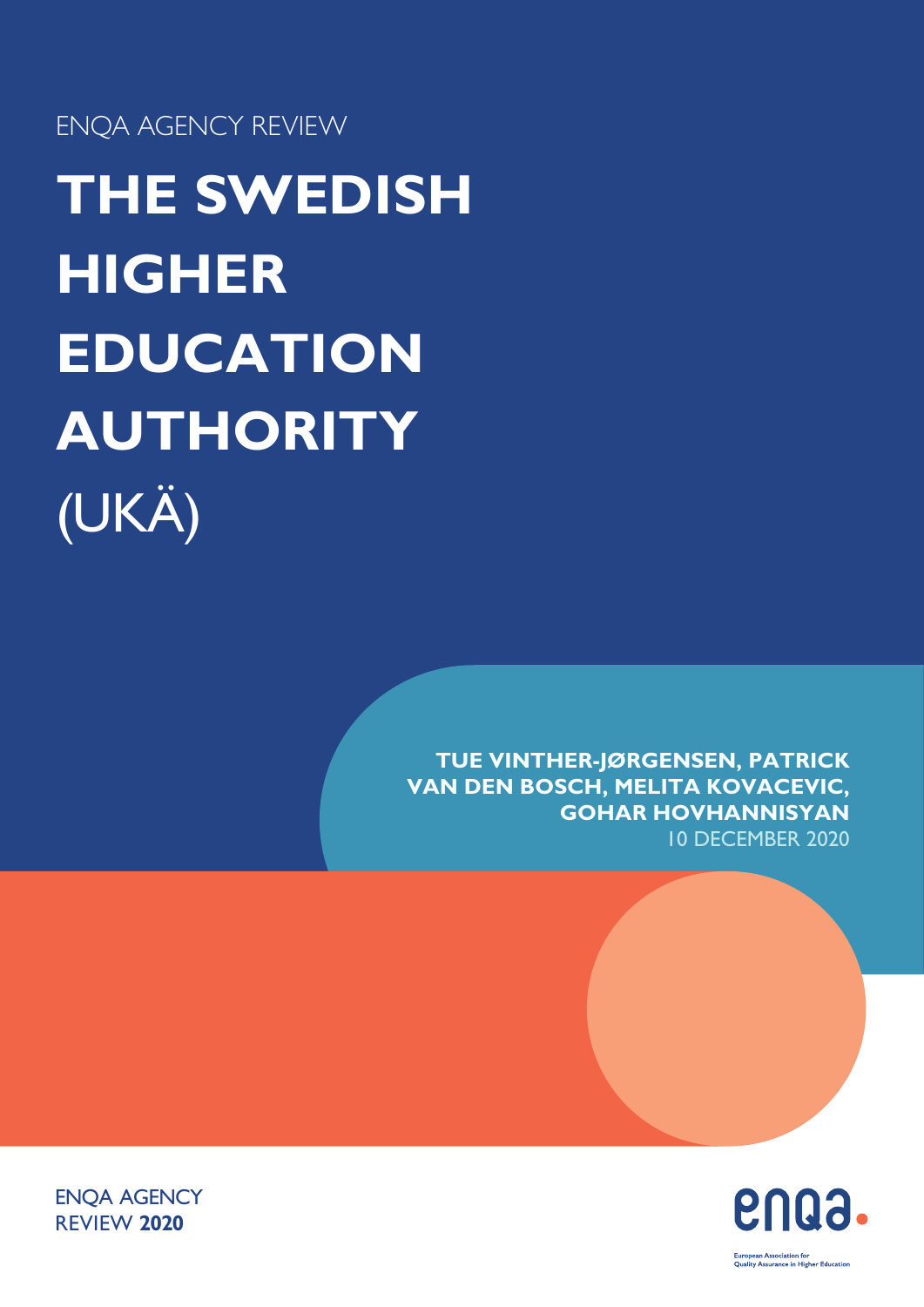# **CONTENTS**

| HIGHER EDUCATION AND QUALITY ASSURANCE SYSTEM OF THE AGENCY 6             |  |
|---------------------------------------------------------------------------|--|
|                                                                           |  |
|                                                                           |  |
|                                                                           |  |
|                                                                           |  |
|                                                                           |  |
|                                                                           |  |
| FINDINGS: COMPLIANCE OF UKÄ WITH THE STANDARDS AND GUIDELINES FOR QUALITY |  |
|                                                                           |  |
|                                                                           |  |
|                                                                           |  |
|                                                                           |  |
|                                                                           |  |
|                                                                           |  |
|                                                                           |  |
|                                                                           |  |
|                                                                           |  |
|                                                                           |  |
|                                                                           |  |
|                                                                           |  |
|                                                                           |  |
|                                                                           |  |
|                                                                           |  |
|                                                                           |  |
|                                                                           |  |
|                                                                           |  |
|                                                                           |  |
|                                                                           |  |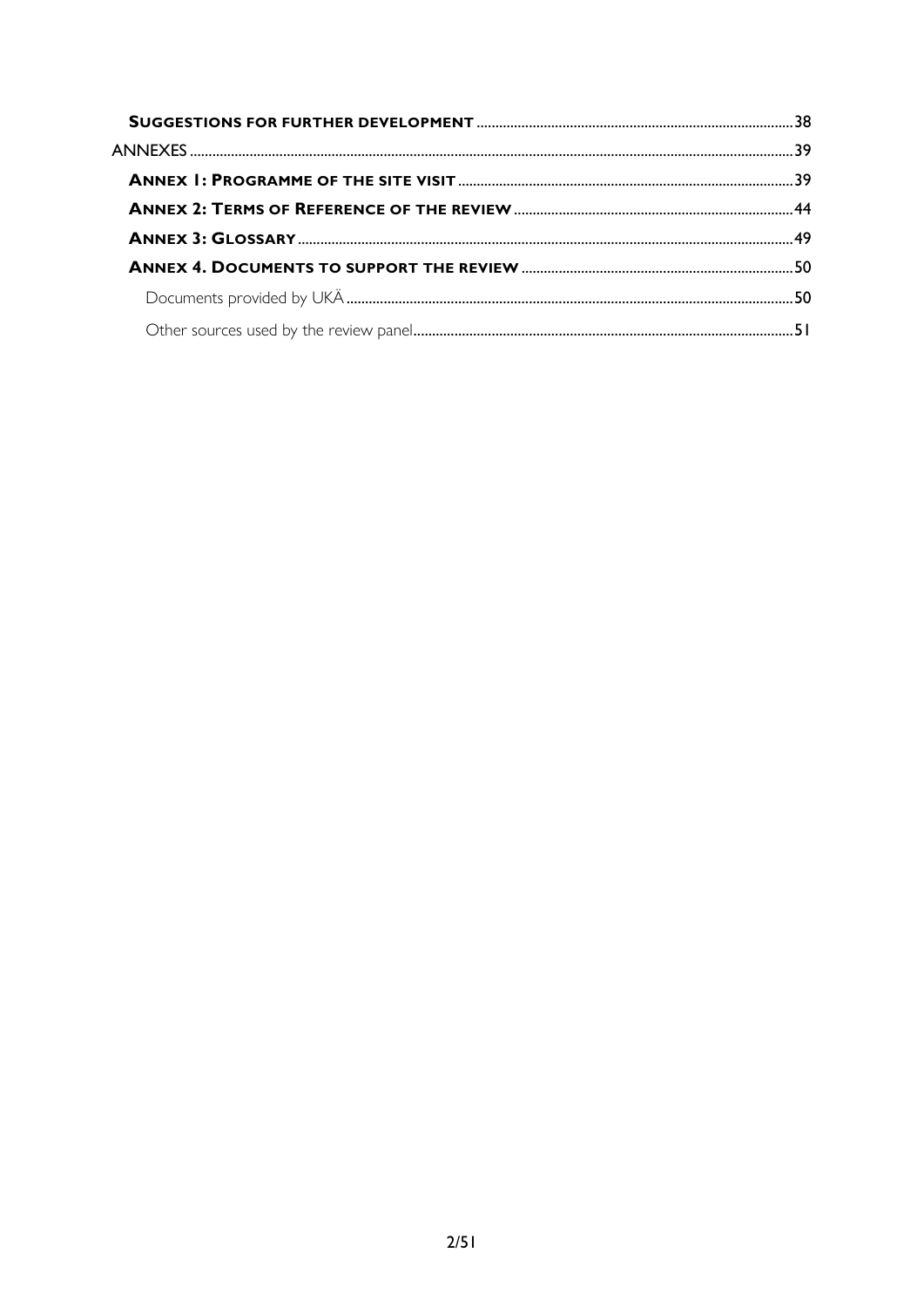# <span id="page-3-0"></span>**EXECUTIVE SUMMARY**

This report analyses the compliance of the Swedish Higher Education Authority (Universitetskanslersämbetet, UKÄ) with the Standards and Guidelines for Quality Assurance in the European Higher Education Area (ESG). It is based on an external review conducted from January - December 2020.

The online site visit took place from 29 September till 1 October 2020. The analysis of the selfassessment report, the additional documents provided by UKÄ and the agency website, together with interviews held during the site visit, provided evidence as to which extent UKÄ meets the ESG 2015 standards.

The following activities of UKÄ are addressed in the external review:

- Institutional reviews of the HEIs' quality assurance processes (audit), including legal supervision of HEIs as a preparatory step
- Programme evaluations
- Appraisal of applications for degree-awarding powers (initial accreditation)
- Thematic evaluations

Thematic evaluations were not to be assessed in the external review according to the terms of reference. However, the panel realised during the site visit that thematic evaluations are indeed a separate external quality assurance activity within the scope of the ESG, as described in UKÄ's selfassessment report. Therefore, the panel decided to include this activity in the external review.

After a period of distrust and turbulence in connection to Swedish external quality assurance, UKÄ has now developed a robust quality assurance framework, which is broadly recognised and respected by institutions and stakeholders in the higher education system of Sweden. The latter, including students, feel strongly involved in the different quality assurance activities of UKÄ as well as in the governance of the agency. UKÄ has established a solid internal quality assurance policy with very well described processes, which support the employees in their daily work and ensure consistency.

UKÄ to some extent suffers from bureaucratic and complex processes and can take various steps to improve this in order to provide even more clarity and reduce the workload of the HEIs. UKÄ has not yet established a complaints procedure, but this issue should be possible to tackle in the near future. In addition, a follow-up mechanism for the appraisals of degree awarding powers is not present in the current system.

The panel found UKÄ's level of alignment with the ESG standards to be the following:

- Fully compliant with the following ESG standards– 3.1, 3.2, 3.4, 3.5, 3.6, 3.7, 2,1 2.4, 2.5, 2.6
- Substantially compliant with the following ESG standards  $-$  3.3, 2.2, 2.3
- Partially compliant with the following ESG standard -2.7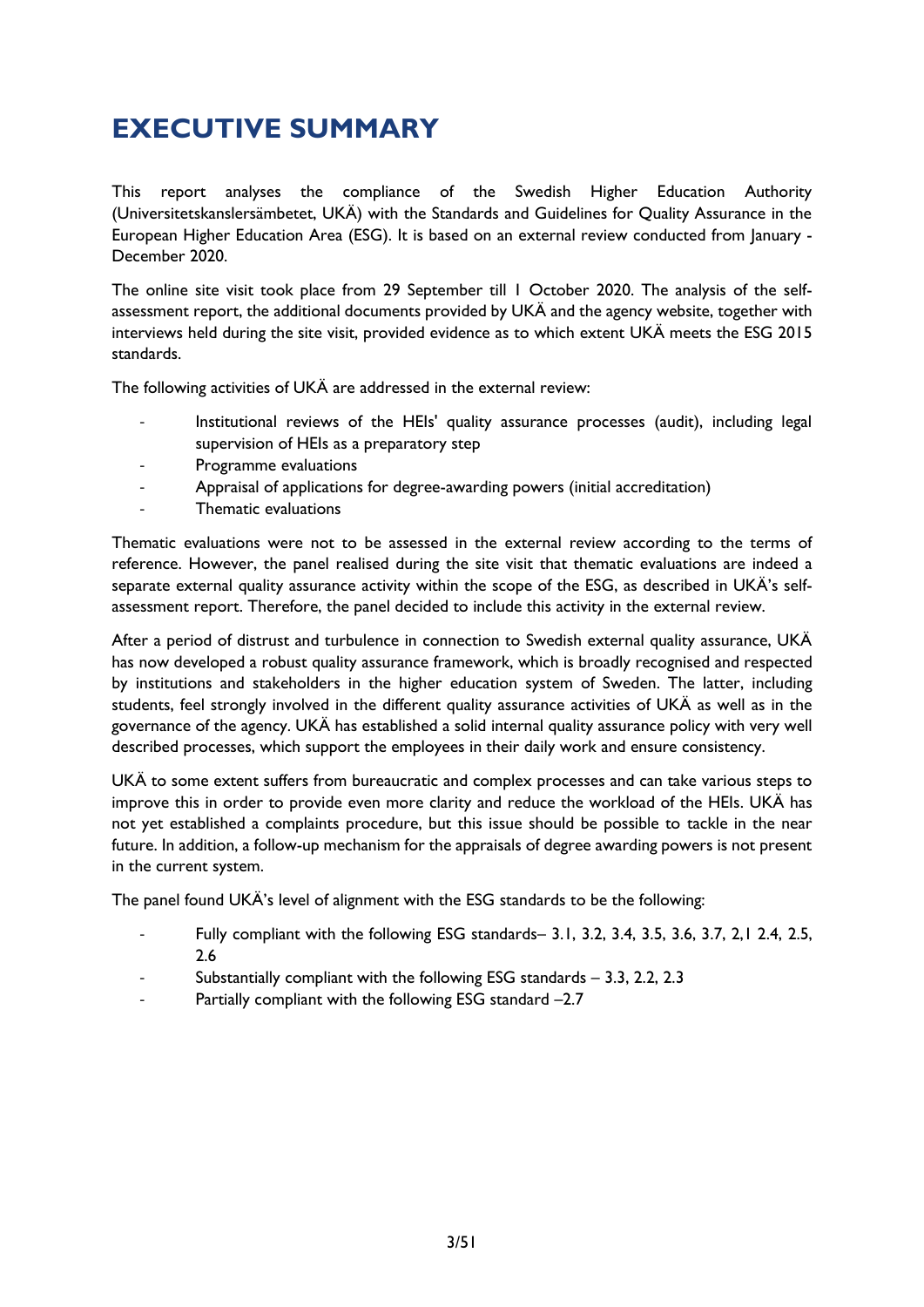# <span id="page-4-0"></span>**INTRODUCTION**

This report analyses the compliance of the Swedish Higher Education Authority (Universitetskanslersämbetet, UKÄ) with the Standards and Guidelines for Quality Assurance in the European Higher Education Area (ESG). It is based on an external review conducted in January - December 2020.

### <span id="page-4-1"></span>**BACKGROUND OF THE REVIEW AND OUTLINE OF THE REVIEW PROCESS**

#### <span id="page-4-2"></span>BACKGROUND OF THE REVIEW

ENQA's regulations require all member agencies to undergo an external cyclical review, at least once every five years, in order to verify that they act in substantial compliance with the ESG as adopted at the Yerevan Ministerial Conference of the Bologna Process in 2015.

UKÄ's predecessor was a full member of ENQA between 2000 and 2012. UKÄ has been an affiliate of ENQA since October 2014 and is applying for ENQA membership. For the first time, UKÄ is also applying for EQAR registration.

As the agency has undergone many changes since it lost the ENQA membership in 2012, this external review can be considered as UKÄ's first external review against the ESG. Therefore, the panel paid particular attention to the policies, procedures, and criteria in place.

# <span id="page-4-3"></span>REVIEW PROCESS

The 2020 external review of UKÄ was conducted in line with the process described in the Guidelines for ENQA Agency Reviews. The panel for the external review of UKÄ was appointed by ENQA and composed of the following members:

- Tue Vinther-Jørgensen, Chief Consultant, Ministry of Higher Education and Science, Denmark - Chair, quality assurance professional (ENQA nominee)
- Patrick Van den Bosch, Quality Assurance advisor, Flemish Higher Education Council Quality Assurance, Belgium - Secretary, quality assurance professional (ENQA nominee)
- Melita Kovacevic, Full Professor at the Department for Speech and Language Pathology, Faculty for Education and Rehabilitation Sciences, University of Zagreb, Croatia - Panel member, academic (EUA nominee)
- Gohar Hovhannisyan, Executive Committee member of the European Students' Union; PhD student at the Brusov State University of Languages and Social Sciences., Armenia - Panel member, student (ESU nominee, member of the European Students' Union Quality Assurance Student Experts Pool)

From February 2020 onwards, the secretary had regular e-mail exchanges with the chair and panel members, the ENQA Review Coordinator and the UKÄ review coordinator. On 13 February 2020, the panel received the self- assessment report. The site visit was originally planned for 11 -13 May 2020.

On 18 March 2020, the panel members, in consultation with ENQA, decided that the site visit should be postponed due to the COVID-19 outbreak. It was expected that the situation would not change by May. This did not mean that the review was put on hold. In fact, the panel decided to continue with studying all material and planned the site visit for mid-September.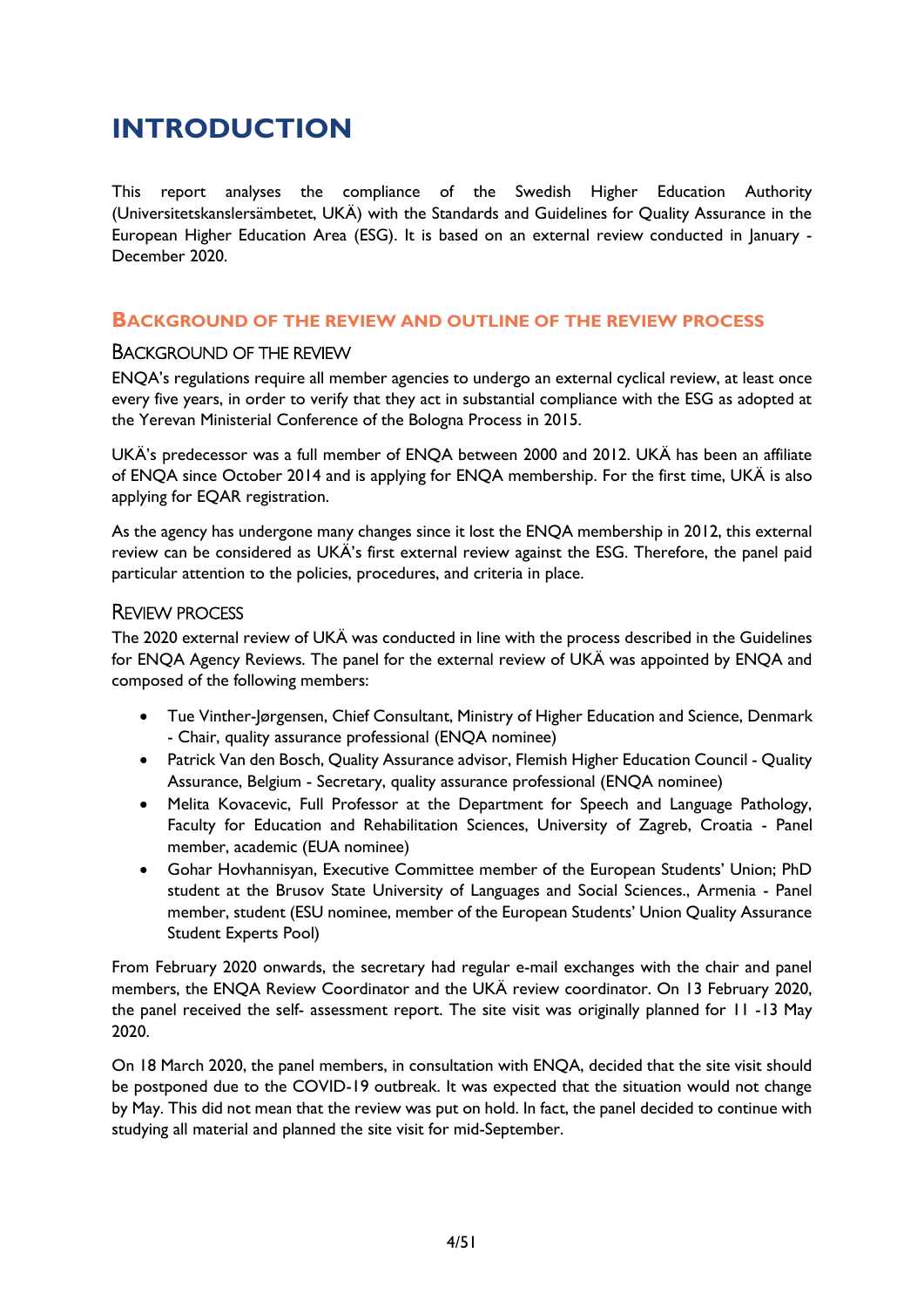During spring and early summer, panel members requested additional documents from UKÄ. These were provided promptly by the UKÄ coordinator. Meanwhile it was decided to hold a site visit from 29 September – 1 October 2020 at the UKÄ premises in Stockholm.

On 28 August 2020, one month prior to the site visit, the panel, in consultation with the ENQA Review Coordinator, decided that the site visit would take place online as it was not possible for all members to travel freely between Sweden and their home country due to the COVID 19-outbreak. The schedule for the site visit was adjusted to fit better an online visit mode. This was done in full compliance with the provisions for online ENQA agency reviews' visits as set out in the Protocol for Online Site visits approved by the ENQA Board on 18 June 2020.

# SELF-ASSESSMENT REPORT

The panel learned from the SAR that as soon as the UKÄ Director General had decided that UKÄ should undergo an ENQA agency review and made a formal request to ENQA, an internal project was set up. The head of the Department of Quality Assurance was assigned project owner, and a project manager was appointed together with a core project team of three staff members. The development of the SAR has taken place in close connection with the development and launch of UKÄ's new management system and with an ambition to have a transparent and inclusive methodology. The project management has had regular meetings and checks with the project owner with the Director General and UKÄ's top management team. A project reference network with representatives from all departments has supported the project team with documents and served as an informal sounding board providing feedback. For stakeholders, a brief background, relevant links and information about the application process, including a timeline, was made available on the agency website.1

All departments and units or working groups participated in mini-workshops conducting a SWOTanalysis focusing on the agency's performance in activities relevant to this external review. Similar activities were also conducted with stakeholder groups, UKÄ's Advisory Board, and the top management team. Results were sorted thematically and summarised in the SWOT-analysis. For staff at the Department of Quality Assurance, the project team hosted two workshops focusing on ESG 2.2-2.5 (November 2019 and January 2020).

In the later stages of the process, two international readers were invited to review parts of the draft, for suggestions on structure and comprehension. At the final stage, the head and deputy heads of the Department of Quality Assurance, and a limited number of staff who had not been part of the project group, commented on the draft report.

The panel found the SAR very open and self-reflective, informative and to the point. Together with many supporting documents, the SAR provided reliable information about UKÄ's level of compliance with the ESG.

# SITE VISIT

The online site visit took place from 29 September till 1 October 2020. On 23 September 2020, the panel had an online kick off meeting to prepare the site visit. On 28 September 2020, a pre-visit meeting with the agency contact person and Heads of groups of the Department of Quality Assurance took place to clarify elements related to the overall system and context.

On the first day of the site visit itself, the panel had a meeting with the Director General, the Head of the Department of Quality Assurance and the Heads of group of the Department of Quality

<sup>1</sup> [https://english.uka.se/about-us/news--events/nyheter/2020-02-26-uka-submits-self-assessment-report-to](https://english.uka.se/about-us/news--events/nyheter/2020-02-26-uka-submits-self-assessment-report-to-enqa.html)[enqa.html](https://english.uka.se/about-us/news--events/nyheter/2020-02-26-uka-submits-self-assessment-report-to-enqa.html)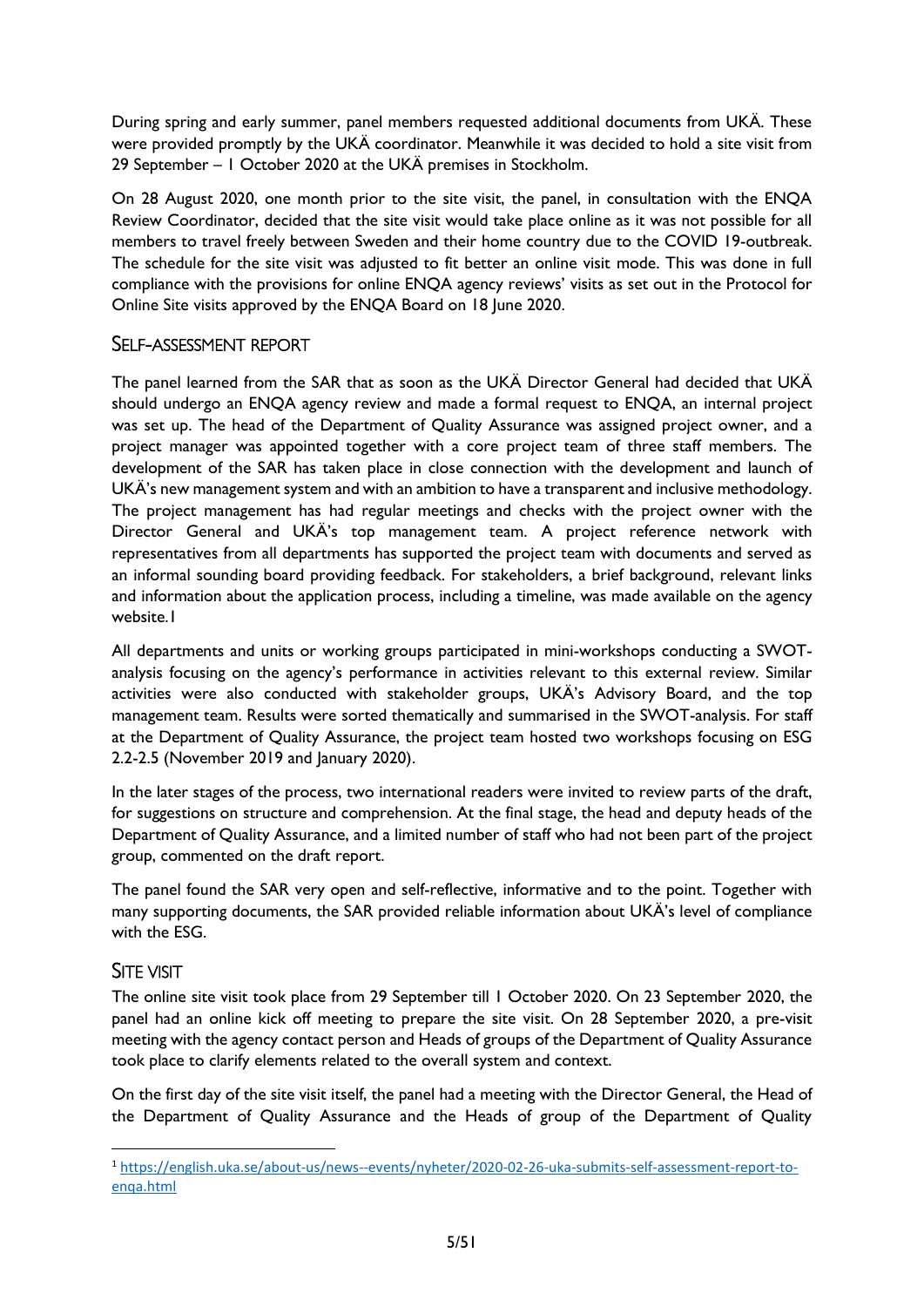Assurance; a meeting with the team responsible for preparation of the self-assessment report; two meetings with representatives from the Department of Quality Assurance; a meeting with representatives from Departments of Higher Education Analysis, Legal Affairs and Administration and IT and a meeting with the Advisory Board.

On the second day of the site visit, the following meetings were scheduled: a meeting with heads of some reviewed HEIs/HEI representatives; a meeting with ministry representatives; a meeting with quality assurance officers of HEIs; a meeting with assessors and a meeting with stakeholders, such as representatives from stakeholder reference groups and advisory groups.

On the last day of the online site visit, there was a meeting with representatives from the Swedish National Union of Students; a meeting with members of the appeals committee; a meeting with the Director General and the Head of the Department of Quality Assurance to clarify any pending issues and a final de-briefing meeting with staff and Board members of the agency to inform about the panel's preliminary findings.

The panel appreciated the open and in-depth discussions it had with the various stakeholders. Although the panel believes that an online site visit can never generate the same non-verbal interaction between all people present, the site visit provided an opportunity to get to know the work of UKÄ in depth.

During the site visit, the panel had various internal consensus-forming discussions. At the end of the site visit, the panel held an internal meeting during which it agreed on the preliminary conclusions related to the level of compliance of UKÄ on each of the standards. The secretary of the panel then drafted the report in cooperation with the other panel members. A final version of the draft was sent to the ENQA Review Coordinator. The draft report was submitted to UKÄ for factual verification in November 2020, where UKÄ was given one week to comment on the report. The final report was sent to the ENQA Board for consideration in December 2020.

#### <span id="page-6-0"></span>**HIGHER EDUCATION AND QUALITY ASSURANCE SYSTEM OF THE AGENCY**

# <span id="page-6-1"></span>HIGHER EDUCATION SYSTEM

Traditionally, Swedish higher education does not only involve educating youth after secondary education. It also includes possibilities for continuing development for professionals. Students of all ages also take courses without planning to graduate, for instance as part of lifelong learning, and it is common to return to higher education after previous studies. This results in a higher average age of students than in some other countries.

Higher education in Sweden is organised according to the cycles of the Bologna process. Students may either follow a programme or take freestanding courses. Courses at the first- and second-cycle levels can be assembled into a degree programme. One academic year corresponds to 60 higher education credits (equal to ECTS credits) for full-time studies. There are three types of qualifications in higher education: general qualifications; qualifications in the fine, applied and performing arts; and professional qualifications.

All first- and second-cycle education consists of courses that may be combined into programmes, but there are several large programmes leading to a professional degree that are more strictly regulated. In addition to programmes that lead to the award of qualifications, higher education offers a wide range of freestanding courses, many of them offered through distance learning, partly or entirely online. Students may select their own combination of courses, and if these combinations meet stipulated requirements, a qualification may be awarded.

The majority of higher education is provided by public higher education institutions (HEIs), comprising around 90% of the registered students.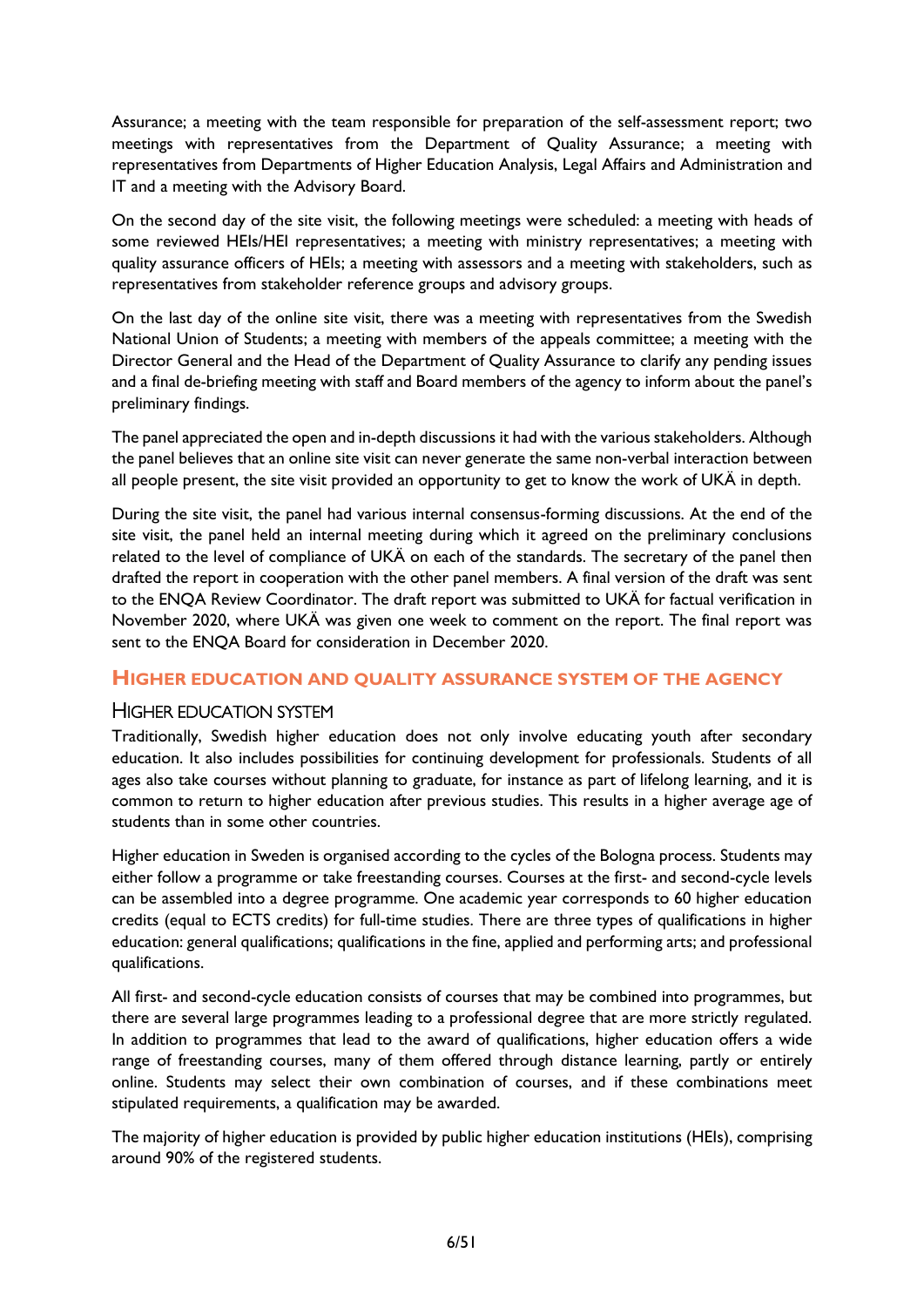Sweden has a uniform system for higher education and the same legislation applies in most aspects to all higher education, although independent higher education providers are also regulated by specific legislation.2. Both public-sector HEIs and independent education providers are required to participate in the national evaluations of higher education. The primary difference between a university and a university college is that universities enjoy general entitlement to award degrees at the master and doctoral levels, while university colleges must apply for permission to award 2-year Master degrees (second cycle) and third-cycle degrees in specific areas. Most independent higher education providers are small and only have programmes in one or a few areas. The government determines what qualifications may be offered and requirements for them in the form of scope and objectives. The right to issue qualifications may be designated in part by legislation, and in part by special authorisation decisions from UKÄ or the government.

Higher education is free of charge, except for students from countries outside the EU/EEC area or Switzerland. These students must pay both application fees and tuition fees for first and second cycle education.

# <span id="page-7-0"></span>QUALITY ASSURANCE

The Higher Education Act (1992:1434) regulates, among other things, that the operations of higher education institutions shall be arranged to ensure that high standards are attained in courses and study programmes and in research.

For each public HEI and for UKÄ, there are also government instructions and public service agreements defined by the government, which direct the agencies' operations through funding and specific commissions. The government instruction for UKÄ states that the agency is responsible for quality assurance of HEIs' operations through its external quality assurance activities. In addition, it states that these matters under UKÄ's responsibilities concern both public and independent higher education providers (independent HEIs).

For independent HEIs, the Award of Certain Degrees Licensing Act (1993:792) provides regulations that they are required to follow to be allowed to award specific degrees. This includes that the independent HEIs must follow the requirements of the Higher Education Act, and that they are required to participate in external follow-ups and evaluations of their programmes. Independent HEIs must therefore align with the same national regulations on quality assurance as public HEIs, and as such also fall under the remit of UKÄ's external quality assurance activities.

The national system of external quality assurance consists of four types of activities, which are all conducted by UKÄ:

- Institutional reviews of the HEIs' quality assurance processes (audit)
- Programme evaluations
- Appraisal of applications for degree-awarding powers (accreditation leading to permission to award degrees in specific areas)
- Thematic evaluations.

<sup>2</sup> law: Lag om tillstånd att utfärda vissa examina (SFS 1993:792), https://www.riksdagen.se/sv/dokumentlagar/dokument/svensk-forfattningssamling/lag-1993792-om-tillstand-att-utfarda-vissa\_sfs-1993-792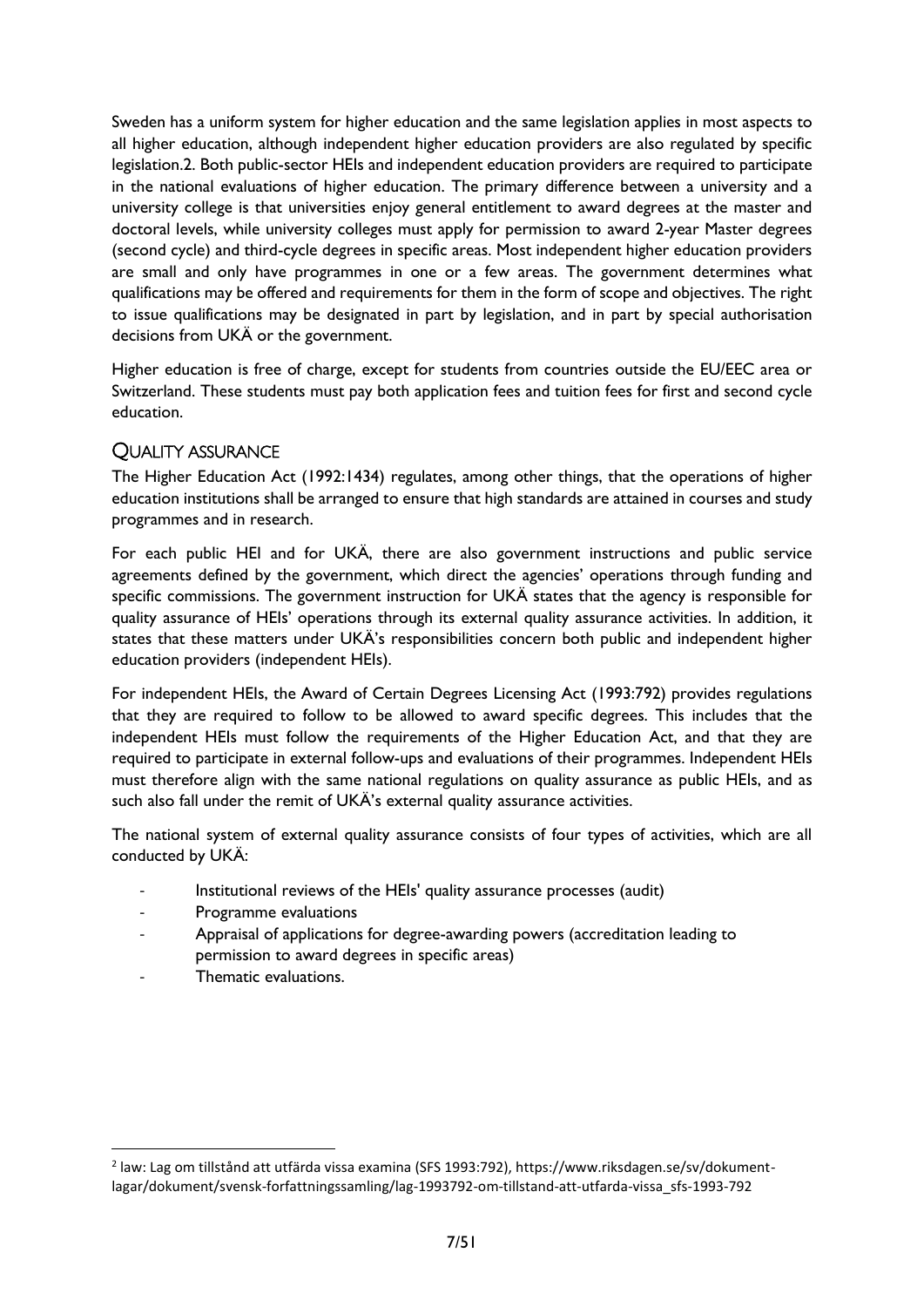# <span id="page-8-0"></span>**UKÄ**

UKÄ was established in 2013 when three agencies (the National Agency for Higher Education Services; the National Agency for Higher Education and the International Programme Office) were merged into two new agencies: UKÄ and the Swedish Council for Higher Education3.

# <span id="page-8-1"></span>UKÄ'S ORGANISATION/STRUCTURE

As for all other government agencies, the Swedish Parliament (Riksdag) decides on the allocation of resources to UKÄ. The operations of UKÄ are laid down in the instructions issued by the government. These instructions define its areas of responsibility and the tasks to be undertaken.

Each year the government issues a public service agreement that specifies the targets and the funding for these operations. The government can also assign additional tasks during the year.

The Director General of UKÄ is the head of the agency and solely responsible for decisionmaking but may delegate decision-making according to UKÄ's line of delegation. As a rule, decisions taken by the Director General are prepared in advance by UKÄ staff, and in the case of external quality assurance, based on assessments made by peer-review experts. Further, the agency has an Advisory Board, whose members are appointed by the government. An important task for the Advisory Board is to provide democratic insight into the work of the agency.

The various activities of the agency are conducted by the departments as follows:

- The Department of Quality Assurance is responsible for the external quality assurance activities within the national quality assurance system.
- The Department of Higher Education Analysis is responsible for the official statistics on higher education. They analyse the trends and developments in the Higher Education Sector and monitor how efficiently HEIs make use of their resources..
- The Department of Legal Affairs is responsible for the legal supervision of HE and monitoring of students' rights, and provide administrative support and legal expertise to the Higher Education Appeals Board and the Higher Education Expulsions Board.
- The Department of Administration and IT is responsible for ensuring internal governance and control, coordinating budget, planning, follow-up and annual report, activities to develop HEI leadership, coordinating, monitoring and improving systems for records management, finance, procurement, facilities management, human resources and IT, and UKÄ's communication and information activities.

# <span id="page-8-2"></span>UKÄ'S FUNCTIONS, ACTIVITIES, PROCEDURES

The national system for external quality assurance comprises four separate but interlinked activities. The quality assurance activities of UKÄ comprise institutional reviews of the HEIs' quality assurance processes, programme evaluations, appraisal of applications for degree-awarding powers, and thematic evaluations. Although they differ in scope and focus, the activities are conducted within the national quality assurance system established in 2016. The system has been developed with the aim to be in accordance with the ESG, the Swedish Higher Education Act, and the Swedish Higher Education Ordinance.

The 'Terms of Reference' (annex 2) of this external review states that the following activities of UKÄ have to be addressed in the external review:

<sup>&</sup>lt;sup>3</sup> The Swedish Council for Higher Education (UHR) is a government agency tasked with providing support to the education sector through a number of various activities such as evaluation of foreign qualifications and promoting international cooperation and mobility.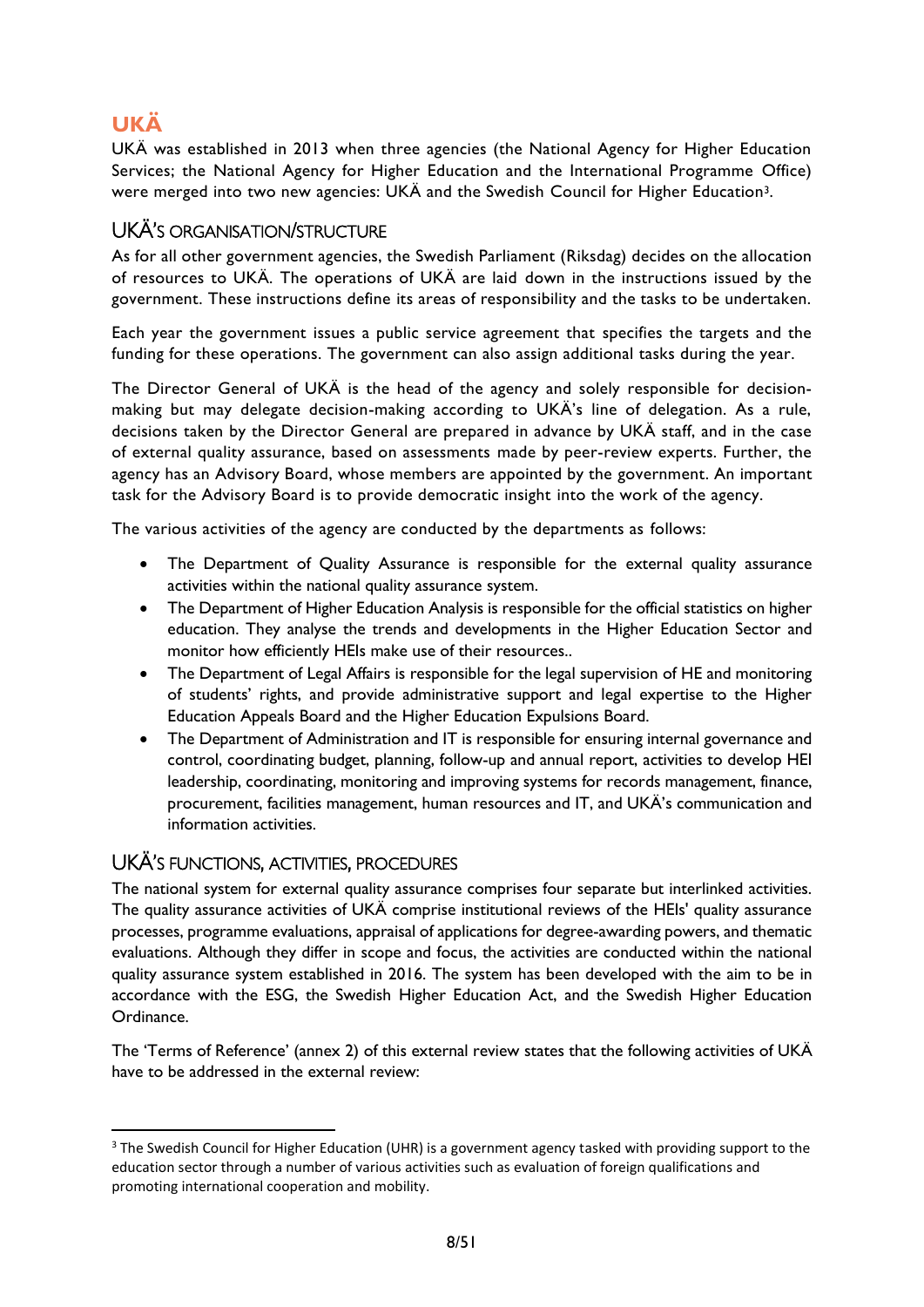- Institutional reviews of the HEIs' quality assurance processes (audit), including legal supervision of HEIs as a preparatory step
- Programme evaluations
- Appraisal of applications for degree-awarding powers (accreditation).

UKÄ considers thematic evaluation as a separate external QA activity within the scope of the ESG. In this way, UKÄ has also considered thematic evaluations in its SAR. Based on a dialogue between EQAR and UKÄ, EQAR considered that thematic evaluations are part of the external quality assurance system, but not a separate external QA activity within the scope of the ESG. Therefore, it has not been included in the terms of reference.

During the site visit, it quickly became clear to the panel that the thematic evaluations are a separate activity. The methodology used in the thematic evaluations is much more than system-wide analyses as the process contains an evaluation of each institution by a peer expert team, including a student member. The methodology applied to thematic evaluations is developed and adapted to the relevant theme, but it should follow the methods used for the other external quality assurance activities whenever possible. A follow up procedure and a possibility to appeal are also in place.

#### **Institutional reviews**

Institutional reviews are the cyclical element in the Swedish quality assurance system covering all institutions every six years. The purpose of institutional reviews is to confirm that HEIs' quality assurance processes ensure high quality education and support their quality enhancement. The reviews focus on how well HEIs' quality assurance processes, including follow-up, measures and feedback procedures, aim to help to systematically ensure and enhance the quality of the courses and programmes at all levels. They also aim to contribute to improving HEIs' quality, since the assessors in their reports identify both examples of good practice and areas in need of improvement. The reviews aim to verify that HEIs ensure that courses and programmes at all levels comply with applicable laws, ordinances and the ESG.

The basis for the reviews is a self-evaluation report written by the HEI, a student report, interviews, site visits, audit trails, and other information. All assessment material for the review is considered in the overall assessment.

#### **Programme evaluations**

The purpose of programme evaluations is to monitor the outcomes of first-, second- and third cycle programmes, and to contribute to the HEIs' own quality improvements for the reviewed programmes. The programme evaluations assess the actual conditions and results, e.g. that a programme meets the requirements in applicable laws and ordinances, ensure that students have opportunities to achieve the national qualitative targets and also achieve these targets.

In addition, programme evaluations assess how well the follow-up, measures and feedback processes systematically contribute to ensuring and enhancing quality in the evaluated programmes. Failure to meet quality standards may result in the revoking of degree awarding powers. The evaluations aim to enhancing HEIs' quality since UKÄ's assessors provide feedback in their reports on both identified examples of good practice and areas in need of improvement.

UKÄ may either evaluate all programmes at selected HEIs or programmes leading to a specific degree at all HEIs in order to provide a national overview of the quality of a particular programme. The programmes to be evaluated by UKÄ in the current six-year cycle were selected according to the following criteria: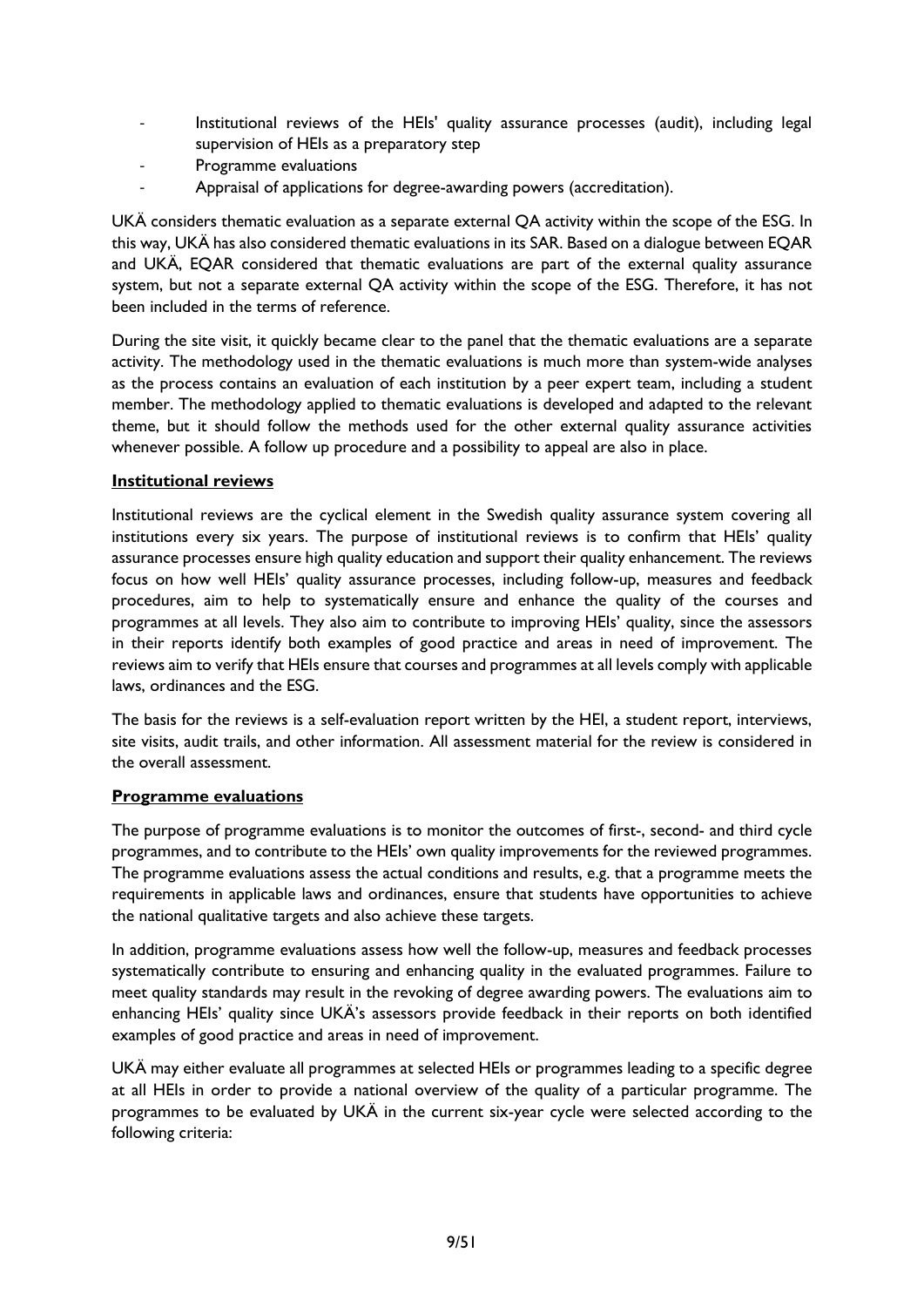- A selection of programmes that were not covered by the 2011– 2014 external quality assurance system, including third-cycle programmes.
- A national overview of the quality of some professional qualifications, identified as important to the sector, primarily concerning regulated professional qualifications.
- A programme of which there are indications that it risks not fulfilling the threshold level for quality of programmes.
- If an HEI's internal quality assurance processes do not meet the criteria in UKÄ's institutional reviews, a number of programmes may be selected for additional evaluation.

The assessment material consists of the HEI's self-evaluation report, degree projects (1st and 2nd cycles), general study plan, individual study plans and list of publications (3rd cycle), data on teaching staff, interviews with students or doctoral students and representatives of the reviewed programmes, and other material that UKÄ produces.

#### **Appraisal of applications for degree-awarding powers**

The purpose of appraisal of applications for degree-awarding powers is to examine whether an HEI meets the necessary prerequisites for students to achieve the objectives defined in the Higher Education Act, and the Higher Education Ordinance. For third-cycle degrees, the assessment also includes the positions assumed in a government bill on doctoral programmes.

UKÄ is charged by the government to determine whether HEIs shall be given degree-awarding powers. The exemptions are independent HEIs, the Swedish Defence University, and the Swedish University of Agricultural Sciences. For these HEIs, the decision of degree-awarding powers lies with the government, although the applications are generally referred to UKÄ for assessment and appraisal, before the government decides.

Most public HEIs in Sweden have independent powers to determine which degrees they can issue. Although all HEIs must apply for degree awarding powers for the professional degrees and degrees in the fine arts regulated in the Higher Education Ordinance, there are additional limitations as to what degrees each type of HEI may issue.

#### **Thematic evaluations**

Thematic evaluations assess how HEIs fulfil tasks of importance for quality in higher education assigned to them by legislation. The primary purpose of the thematic evaluations is quality enhancement, and they do not imply any sanctions for the HEIs. The first thematic evaluation was completed in 2017 and investigated HEIs' work with promotion of sustainable development in higher education. A second thematic evaluation about widening participation in higher education is being conducted in 2020-2022.

The methodology applied to thematic evaluations is developed and adapted to the relevant theme, but it should follow the methods used for the other external quality assurance activities whenever possible.

#### **Activities outside the scope of the ESG**

In addition to quality assurance of higher education and research, UKÄ is tasked with the legal supervision of HEIs, and with monitoring developments and trends in the higher education sector. UKÄ has also a responsibility in complaints about HEIs. The agency is also responsible for statistics in the higher education sector. These activities can also contribute to the national quality assurance system.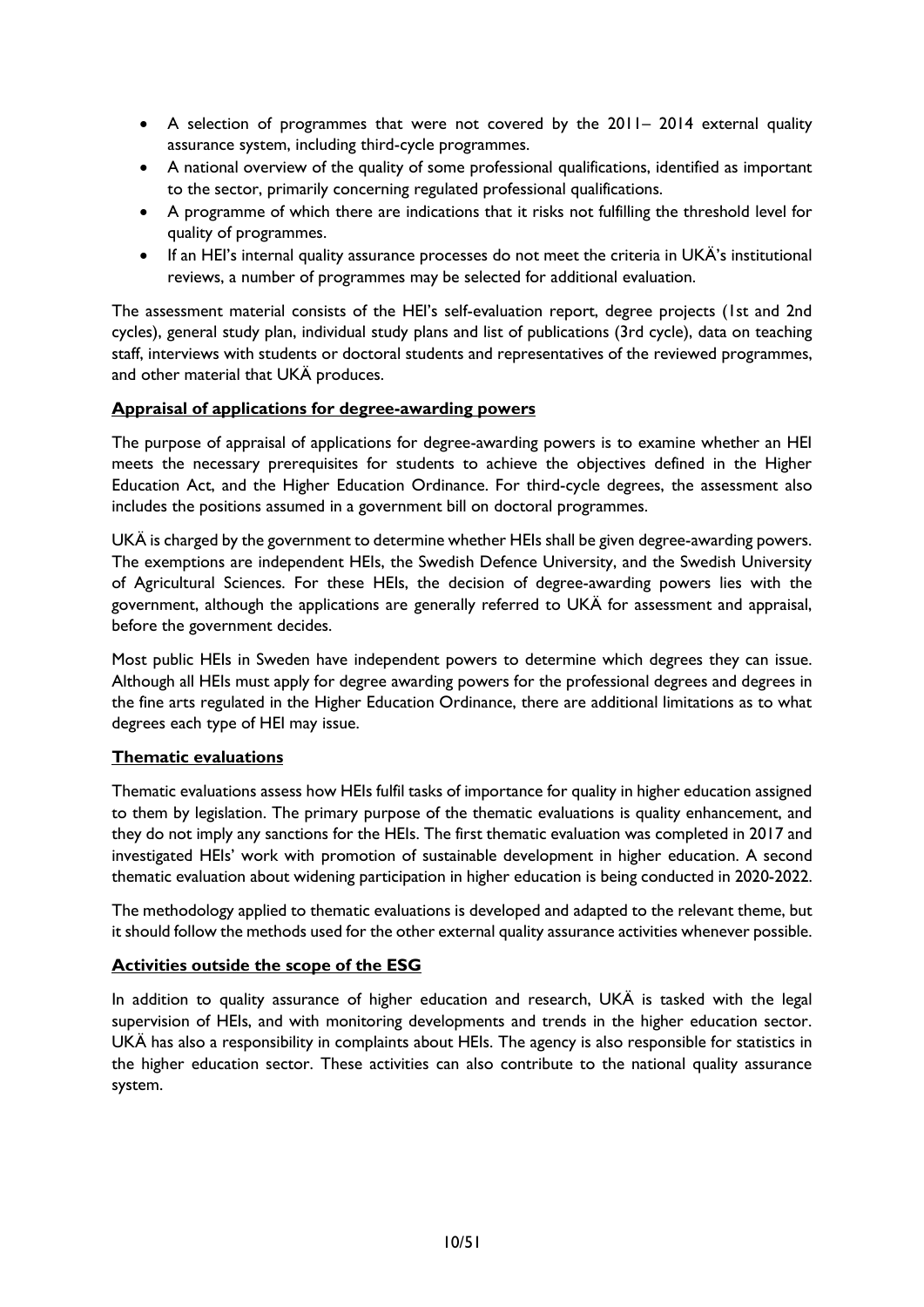#### **International activities**

UKÄ's current focus in international engagements is on collaborations within the Nordic Network of Quality Assurance (NOQA), The European Association for Quality Assurance in Higher Education (ENQA) and The European Consortium for Accreditation (ECA).

Representatives of UKÄ regularly attend meetings organised within the ENQA cooperation, and a staff member of UKÄ was until recently a board member of ECA. UKÄ is also a member of The International Network for Quality Assurance Agencies in Higher Education (INQAAHE), and the Quality Audit Network (QAN).

Within NOQA, Nordic quality assurance agencies have worked together on several projects since the early 1990s. The projects have been significant in terms of learning from each other and enhancing cooperation between the organisations. On the European level, between 2016 and 2019, UKÄ coordinated an EU-funded project aimed at quality assuring European human rights education: Modernisation, Education and Human Rights (MEHR). In 2018, UKÄ participated in the Bologna Peer Support Group on quality assurance in higher education and research. During spring 2020, UKÄ participated in staff exchange with other European quality assurance agencies. Another example is the EUniQ project, where UKÄ is one of eight participating quality assurance agencies.

UKÄ regularly involves peer-review experts from the Nordic countries. The external quality assurance activities may also be conducted in English, e.g. when it is difficult to find peer-review experts in Sweden with no conflicts of interest. To date, two programme evaluations and one institutional review have been conducted in English.

# <span id="page-11-0"></span>UKÄ'S FUNDING

The targets and funding of UKÄ's operations are specified in a yearly public service agreement. The funding framework for UKÄ in 2020 is SEK 156,376,000 (appr. EUR 15,283,000). The budget for the Department of Quality Assurance is SEK 48,647,000 (appr. EUR 4,754,000). The agency is also given government assignments as on-going tasks during the year. UKÄ has structural funding to take up yearly government assignments. If needed, UKÄ receives additional funding for some of these government assignments. The panel elaborates on UKÄ's funding under ESG 3.3. and ESG 3.5.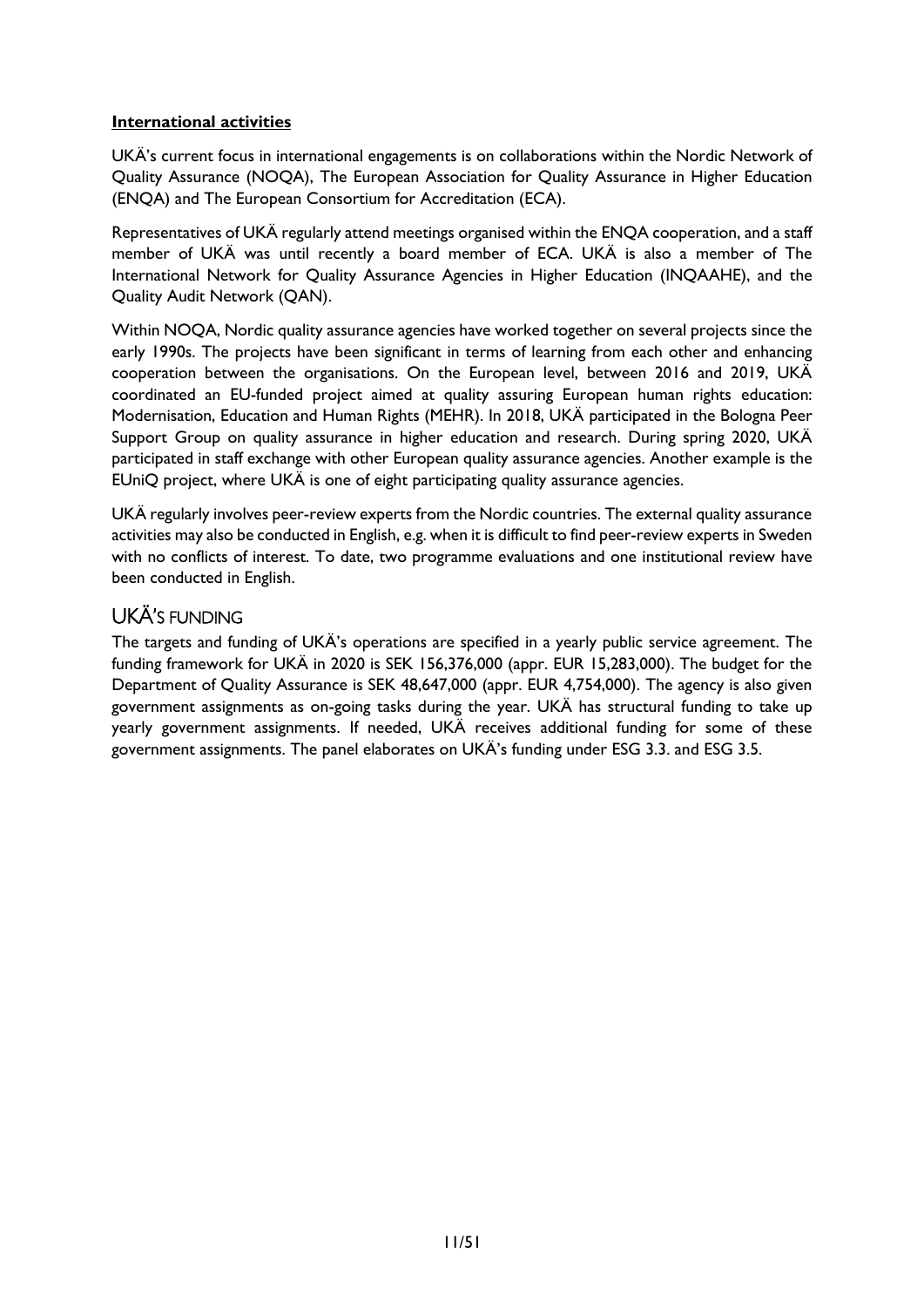# <span id="page-12-0"></span>**FINDINGS: COMPLIANCE OF UKÄ WITH THE STANDARDS AND GUIDELINES FOR QUALITY ASSURANCE IN THE EUROPEAN HIGHER EDUCATION AREA (ESG)**

# <span id="page-12-2"></span><span id="page-12-1"></span>**ESG PART 3: QUALITY ASSURANCE AGENCIES**

# ESG 3.1 ACTIVITIES, POLICY, AND PROCESSES FOR QUALITY ASSURANCE

#### Standard:

Agencies should undertake external quality assurance activities as defined in Part 2 of the ESG on a regular basis. They should have clear and explicit goals and objectives that are part of their publicly available mission statement. These should translate into the daily work of the agency. Agencies should ensure the involvement of stakeholders in their governance and work.

#### **Evidence**

In 2012, the Swedish government issued 'The government Act for the Swedish Higher Education Authority (2012:810)'. This act defines the broad scope within which UKÄ can operate. UKÄ has a quality policy for the overall direction for all activities of UKÄ. The document contains UKÄ's vision and overall goals for UKÄ's activities and is available on the agency's website. UKÄ summarises its vision as 'Development Monitoring – Assuring Sweden's Status as a Knowledge Society'. The goals and objectives of the different external quality assurance activities are described in various documents such as the different guidelines for evaluations of each of the quality assurance activties.

UKÄ has several different tasks granted by the government as described in the introduction. There is no hierarchy between them. The four quality assurance activities are executed by the Quality Assurance Department following an extensive timetable for the current six-years cycle. According to an overview of comleted and ongoing external quality assurance assessments in the SAR, the current 2015-2020 cycle includes 24 institutional reviews, 314 programme evaluations, 392 follow-ups of programme evaluations, 88 appraisals of applications for degree-awarding powers and 2 thematic evaluations. Of course appraisal of applications for degree-awarding powers are initiated on the individual demand of an institution. Once this power is achieved, there is not an expiry date. Therefore, this activity is not cyclical. Thematic evaluations are a recurring activity without a cyclical element.

The staff from the different departments informed the panel that there is a good cooperation between different departments. For example, the Quality Assurance Department uses the data such as the report that comes from the legal supervision of HEI. The legal department also handles complaints of students. When this is related to a programme, this can be taken up with the quality assurance department. The latter can decide in some cases to conduct a programme evaluation of the programme students complain about.

UKÄ has an Advisory Board. This board is appointed by the Swedish government to advice the Director General of UKÄ in different matters. It is common by Swedish law for official agencies to have an advisory board. An advisory board cannot take decisions. The Director General must be the one who decides on matters which are of a principled nature or of greater importance or which concern regulations according to the Government Agencies Ordinance (Myndighetsförordning, SFS 2007:515). UKÄ's management informed the panel that the Advisory Board is treated as a formal board. Nevertheless, the Director General of UKÄ remains the sole responsible for decision making.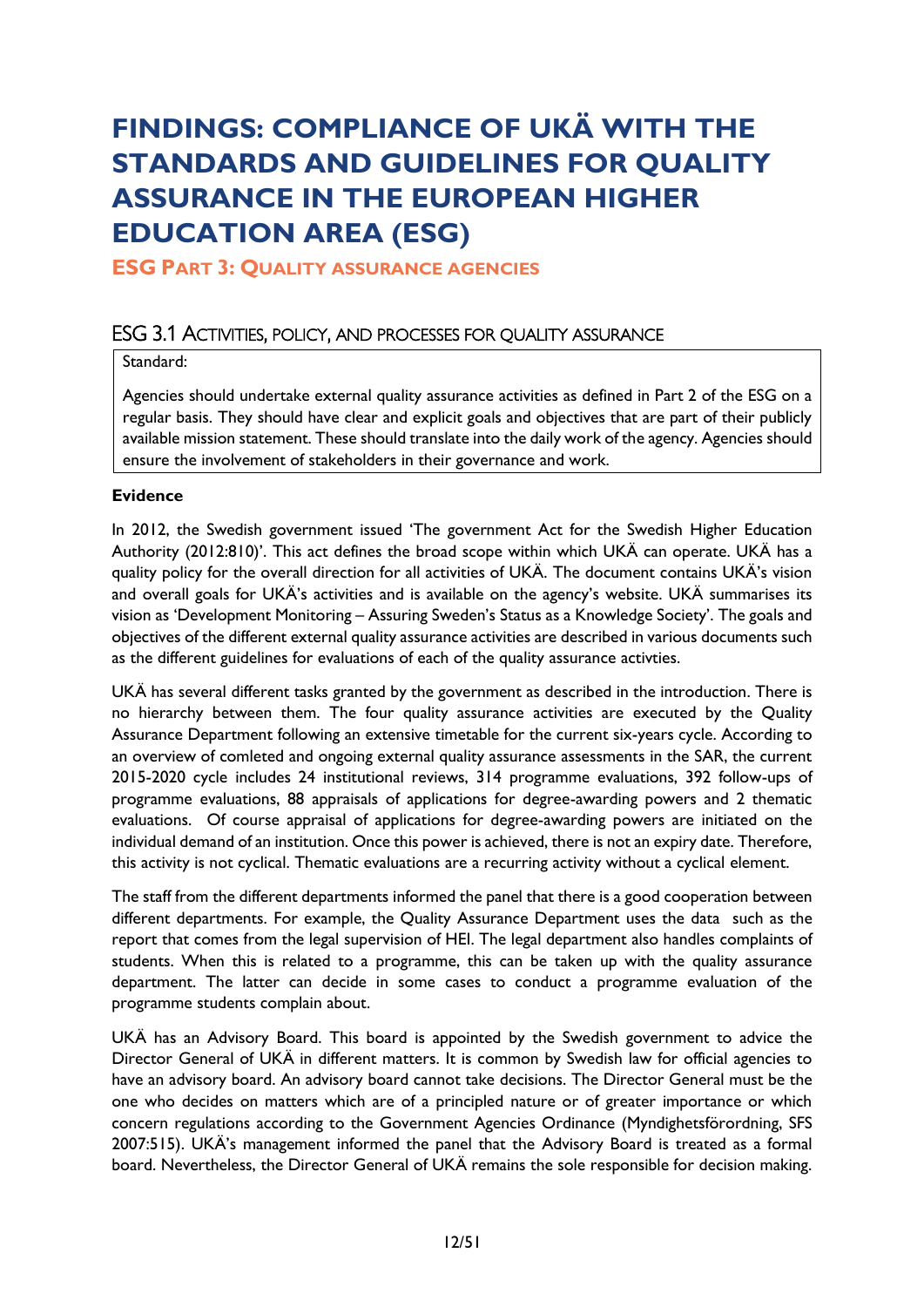The Advisory Board holds four meetings a year. The members of the board met by the ENQA panel mention that they can have open discussions about different aspects of UKÄ's tasks. They are confident they can have a real influence on the evaluation of the quality assurance system. Currently the Advisory Board is reflecting on developing a research evaluation methodology, which is to be incorporated into the institutional reviews.

In the Advisory Board there are 8 representatives from the HEIs, from the students, and from the professional field, as well as an international member. The students in the board are nominated by the Swedish National Union of Students. All members informed the panel that they are appointed in their personal capacity and not as representative of an organisation. Although they are appointed by the government, they are not in contact with the government about UKÄ, nor do they represent the government.

UKÄ created also three reference groups with stakeholders. They were set up to discuss and comment on the overarching principles for the quality assurance system and its external activities. These groups include representatives from various organisations representing:

- the HEIs, students, and teachers
- the representatives from the professional field
- international quality assurance experts

The latter were appointed to provide additional international perspectives.

Next to this, UKÄ also regularly participates in dialogue meetings organised by stakeholders such as the Association of Swedish Higher Education Institutions (SUHF), The Swedish National Union of Students (SFS), and HEIs quality officers.

#### **Analysis<sup>4</sup>**

The panel can confirm that UKÄ has a clear and explicit, publicly available mission statement including a vision and goals. These are without any doubt translated into its daily work with the four types of external quality assurance activities, which indeed are conducted on a regular basis . The stakeholders are very well involved in the governance of the organisation. The Advisory Board members are appointed by the government but must function independently from the government and their institutions or organisations. The appointment of the Advisory Board can thus be considered as a formality, as there are no ties between the members of this board and the government. The panel suggests enhancing the international composition of the Advisory Board. The board could benefit from a more international perspective which is now only provided by one Norwegian member. The panel believes that broadening UKÄ's scope outside the Scandinavian area, could provide innovative insights.

The panel found it remarkable that neither the Advisory Board nor any other committee is responsible or accountable for decision-making: it is the sole responsibility of the Director General. In theory, the Director General could make autonomous decisions without considering the findings of the staff, the panels or the Advisory Board. However, the panel was assured by Director General and by UKÄ staff that all decisions in relation to external quality assurance until now have been in line with the conclusions of the expert panels. The internal agreements and unwritten rules make it unlikely that in the Director General should deviate from this practice, although the Director General in principle could choose to do so.

The panel finds that there is a clear distinction between the agencies' activities within and outside the scope of the ESG. Those within the scope of the ESG are carried out by a formally separate

<sup>4</sup> The panel's analysis of every ESG is valid for all four quality assurance activities of the agency, unless stated otherwise.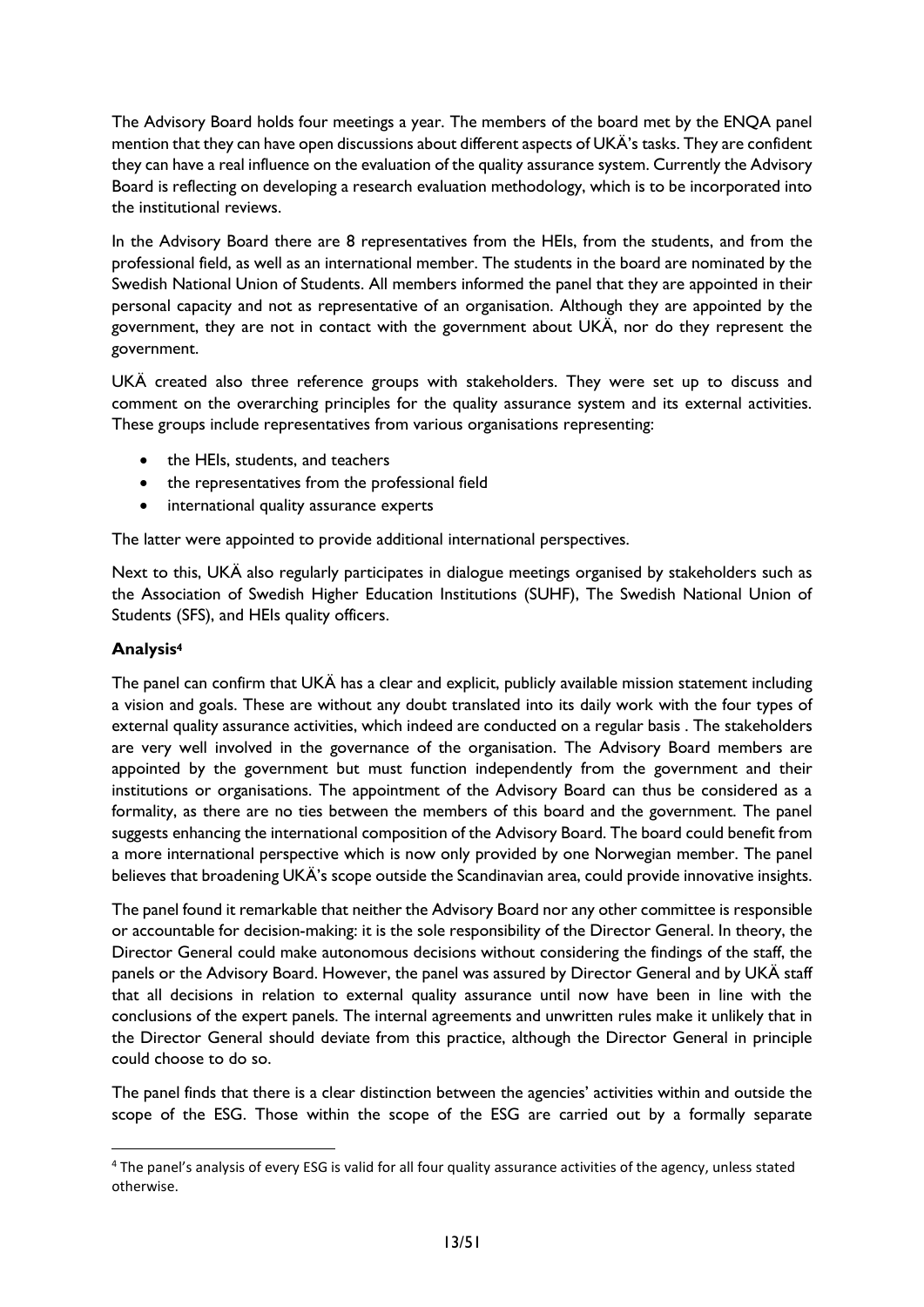department, i.e. the quality assurance department, which nevertheless makes use of information from other departments. UKÄ's activities in the other departments clearly falls outside the scope of the ESG, for instance statistics and legal supervision. UKÄ does not offer consultancy services.

#### **Panel commendations**

The panel witnessed a great involvement of students. From its meeting with students and all other stakeholders, the panel learned that students participate actively in the Advisory Board, reference groups and play an active role in nominating students for panels.

#### **Panel suggestions for further improvement**

The panel suggests enhancing the international composition of the Advisory Board, as the panel believes that broadening UKÄ's scope outside the Scandinavian area, could provide innovative insights.

#### <span id="page-14-0"></span>**Panel conclusion: fully compliant**

# ESG 3.2 OFFICIAL STATUS

Standard:

Agencies should have an established legal basis and should be formally recognised as quality assurance agencies by competent public authorities.

#### **Evidence**

UKÄ is established based on the government Instruction for the Swedish Higher Education Authority (2012:810). As stated in this instruction, UKÄ has to operate (independently) under the Ministry of Education and Research and receives its funding through allocations directly from the state budget. UKÄ's activities in general are regulated by the government instruction and the yearly public service agreement.

The SAR states that the agency is officially responsible for conducting quality assurance of HEIs' operations in Sweden through the four defined external quality assurance activities. Every year UKÄ is to present a report to the government that its quality assurance activities have contributed to quality enhancement and high quality in the operations of HEIs in Sweden.

All Swedish HEIs are obliged to undergo the external quality assurance activities carried out by UKÄ, and the outcomes of the activites have formal implications for the HEIs, for instance when it comes to degree awarding powers etc. These activities serve both regulatory and quality enhancement purposes. The representatives from the Swedish National Union of Students and evaluated Swedish HEIs met by the panel consider it as an obvious fact that UKÄ is the official agency for the external quality assurance activities in Swedish higher education.

Since 2014 UKÄ operates as an affiliate member of ENQA. The panel learned from the SAR that UKÄ is also a recognised partner in NOQA, QAN, ECA, INQAAHE and the Bologna Peer Support Group.

#### **Analysis**

The panel finds it well documented that UKÄ has an established legal basis for its operations and is formally recognised as a quality assurance agency by the Swedish state. The decisions made by UKÄ as a result of external quality assurance activities are recognised by HEIs, the Swedish government and other stakeholders.

#### **Panel conclusion: fully compliant**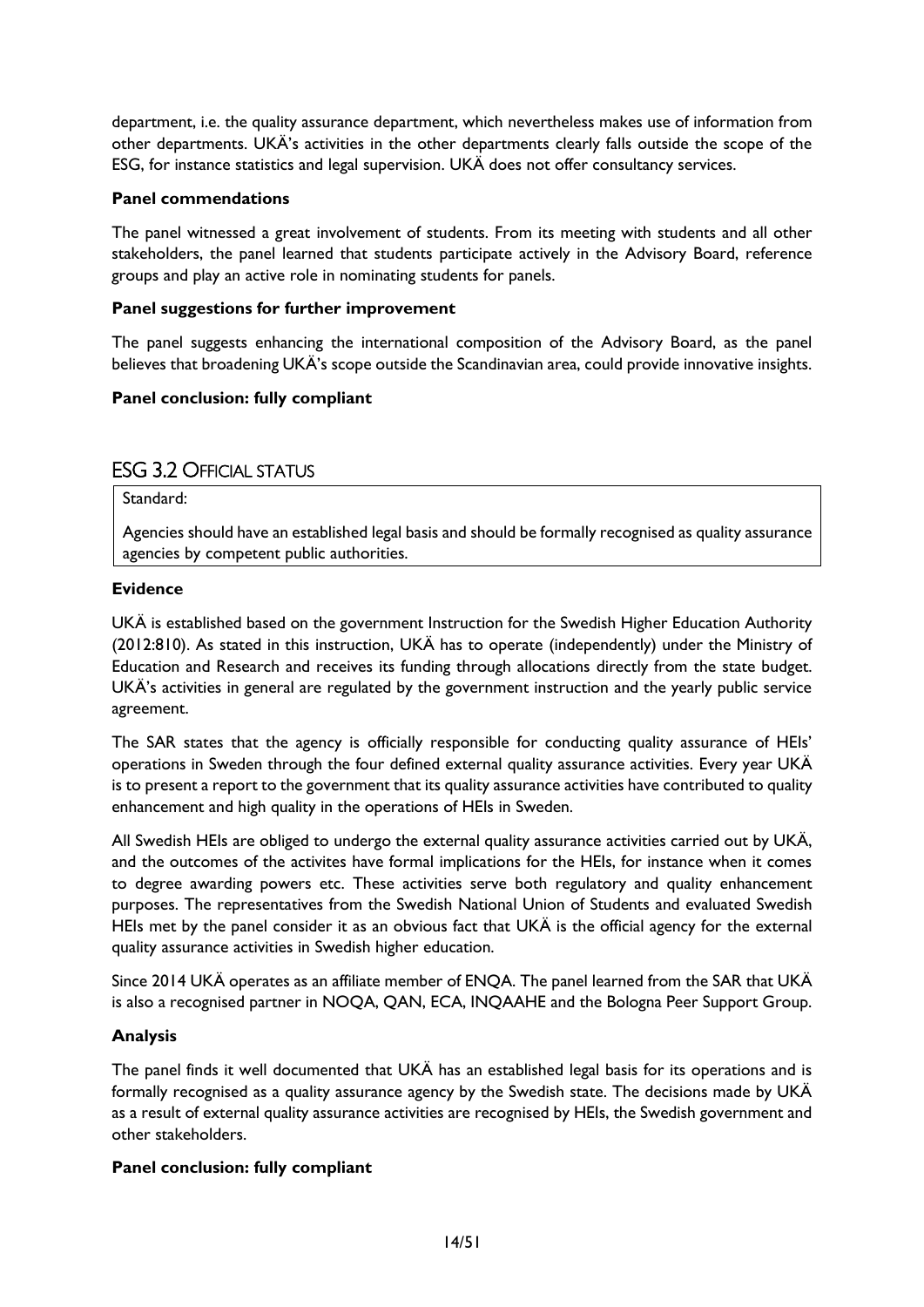# <span id="page-15-0"></span>ESG 3.3 INDEPENDENCE

#### Standard:

Agencies should be independent and act autonomously. They should have full responsibility for their operations and the outcomes of those operations without third party influence.

#### **Evidence**

#### **Organisational Independence**

The level of independence in the relationship between the Swedish national agency for higher education (UKÄ's predecessor) and the government has earlier been under debate. The SAR states that there is a general agreement that the government was too deeply involved in the process leading up to the launching of the earlier quality assurance system in 2011. During the cycle of programme evaluations carried out in the period of 2011-2014, the commission from the government contained several details regarding the method for performing the evaluations including the use of specific assessment materials. For instance, it was predefined that the methodology should have a strong outcome focus, and that assessments of a large amount of students theses from the programmes should be a key element in the reviews. This prevented the quality assurance agency from designing its methods independently and making them fit for purpose.

The panel learned from its discussion with the UKÄ management and the representatives of the ministry that the loss of the ENQA membership has led to changes in the relationship between UKÄ and the government. The panel examined the 'The Constitution of Sweden: The Fundamental Laws and the Riksdag Act, 2016'. The panel learned that the government gives a broad instruction of what task UKÄ has to undertake without intervening in the organisational and operational process. As an example, the representatives of the ministry pointed out that the government cannot steer UKÄ in what they need to do operationally.

In order to carry out its tasks, UKÄ is funded by the government. This government regularly gives additional government tasks to UKÄ for which UKÄ can be additionally funded. Most of these additional tasks do not consider the Department of Quality Assurance, but can for instance relate to larger developmental tasks such as finding models to secure the level of competence within the Health Sector. However, the Department of Quality Assurance has in July 2017 been commissioned with the task of developing a methodology for external quality assurance of research. UKÄ has structural funding to take up these additional government assignments. If needed, UKÄ receives additional funding for some of these government assignments. The panel elaborates on UKÄ's funding under ESG 3.3. and ESG 3.5.

In their meetings with the panel both the UKÄ management and the representatives of the ministry stressed the open dialogue between UKÄ and the Ministry of Education, respecting each other's tasks and responsibilities. The UKÄ Director General and the State Secretary meet every six weeks. In the meetings both parties inform each other about their current activities. Topics for new assignments for UKÄ are always discussed in these meetings before being officially announced.

The Swedish law stipulates that in its independent agencies such as UKÄ the Director General is appointed by the government as is the Advisory Board. The panel examined these legal provisions as well as the documents leading to the appointment of the Director General and the Advisory Board. In Sweden, Director Generals (generaldirektör) of public authorities are as a rule recruited in an open process and are subsequently appointed by the government.

Advisory Boards (insynsråd) are appointed by the government to advise the Director General and guarantee democratic transparency and influence in the governing of the authority, as in the case of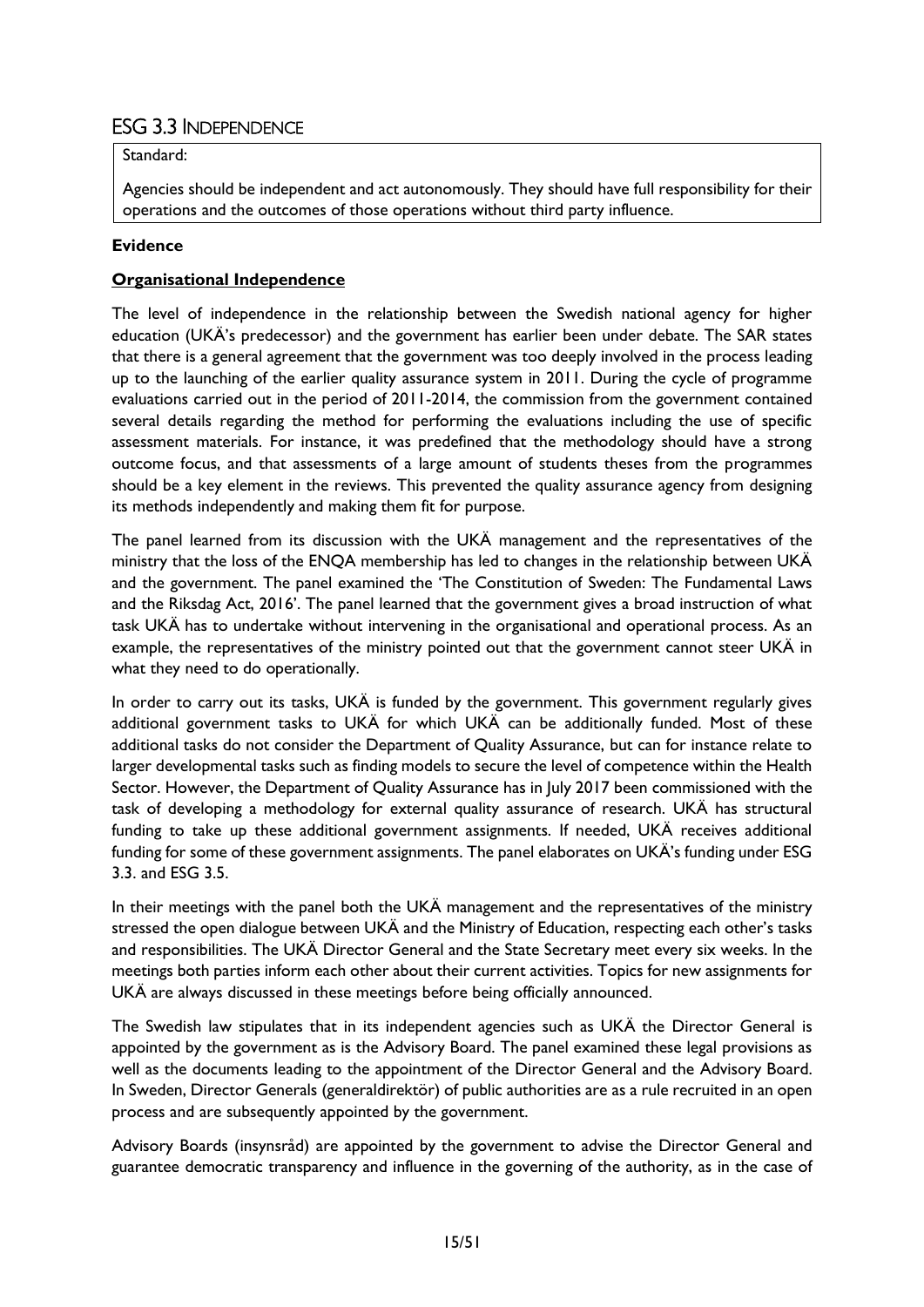UKÄ. The appointment of the Advisory Board is *de facto* endorsed by the government, after consultation with UKÄ on suitable competences to be represented. The students on the Advisory Board are nominated to UKÄ after selection by the Swedish National Union of Students. The members of the Advisory Board mentioned in their meeting with the panel that they perceive their appointment by the government as a formality. They identify themselves as part of UKÄ organisational structure and do not view themselves as representing the government.

### **Operational Independence**

The independence of all government agencies, including UKÄ, is safeguarded in Swedish legislation. The government establishes the general principles for UKÄ in the government instruction, allocates resources, and follows up the activities, among them quality assurance. However, neither the Riksdag nor the government or other authorities have the right to interfere with UKÄ's decision-making according to the Swedish Constitution chapter 12 section 2 (SFS 1974:152).

The Riksdag has cancelled the former detailed regulations as to the procedures and methodology of the external quality assurance activites. The present regulations – especially UKÄ's instruction from the government – only describe the overall activities in the national system for external quality assurance of higher education. The panel learned that UKÄ decided to focus on professional programmes in its programme evalutions, although the government had also expressed a need to regularly evaluate certain programmes leading to a professional degree, in particular a number of programmes leading to regulated professions, e.g. teacher degrees (Government brief to the Riksdag, 2015). UKÄ decides on relevant themes for the thematic evaluations. However, thematic evaluations may also be conducted as assignments from the government, as in the example of the ongoing evaluation on widening participation. It was stated in the meeting with the representatives from the ministry, that these decisions were made after consultation with and on request of UKÄ, as the decision would gain more authourity if formally taken by the ministry.

UKÄ is led by the Director General. He acts on behalf of UKÄ, is solely responsible for its activities, and responds directly to the government. The Advisory Board is appointed by the government but has no decision-making powers. UKÄ is thus responsible to hire its own staff, in defining its own procedures and methodologies. The recruitment, nomination and appointment of panel experts is the responsibility of UKÄ, although UKÄ asks the HEI, student unions and stakeholder organisations to propose candidates for the panels. Panel members have to sign a declaration of independence stating any conflicts of interest with the institution(s) under review.

UKÄ is expected to do additional government assignments every year. For some bigger governmental assignments UKÄ receives an additional funding to do these assignments. Last summer UKÄ got a new government assignment about follow up of the consequences of COVID-19 pandemic on higher education. The methodology and procedures for these assignments are determined by UKÄ.

#### **Independence of formal outcomes**

The Director General is the sole responsible for decision-making. His decision making of every external quality assurance activity is primarily based on the reports with judgement of the expert groups. The staff of UKÄ present the judgement of the expert groups to the Director General and can comment on it. Until now, the Director General always followed the advice of each expert group. The fact that the Director General himself has to take the decisions, is enshrined in the law.

In the case of appraisal of degree awarding powers, it is the government that takes the final decision in case of independent higher education providers, as well as the Swedish University of Agricultural Sciences and the Swedish Defence University, based on the decision made by UKÄ's Director General.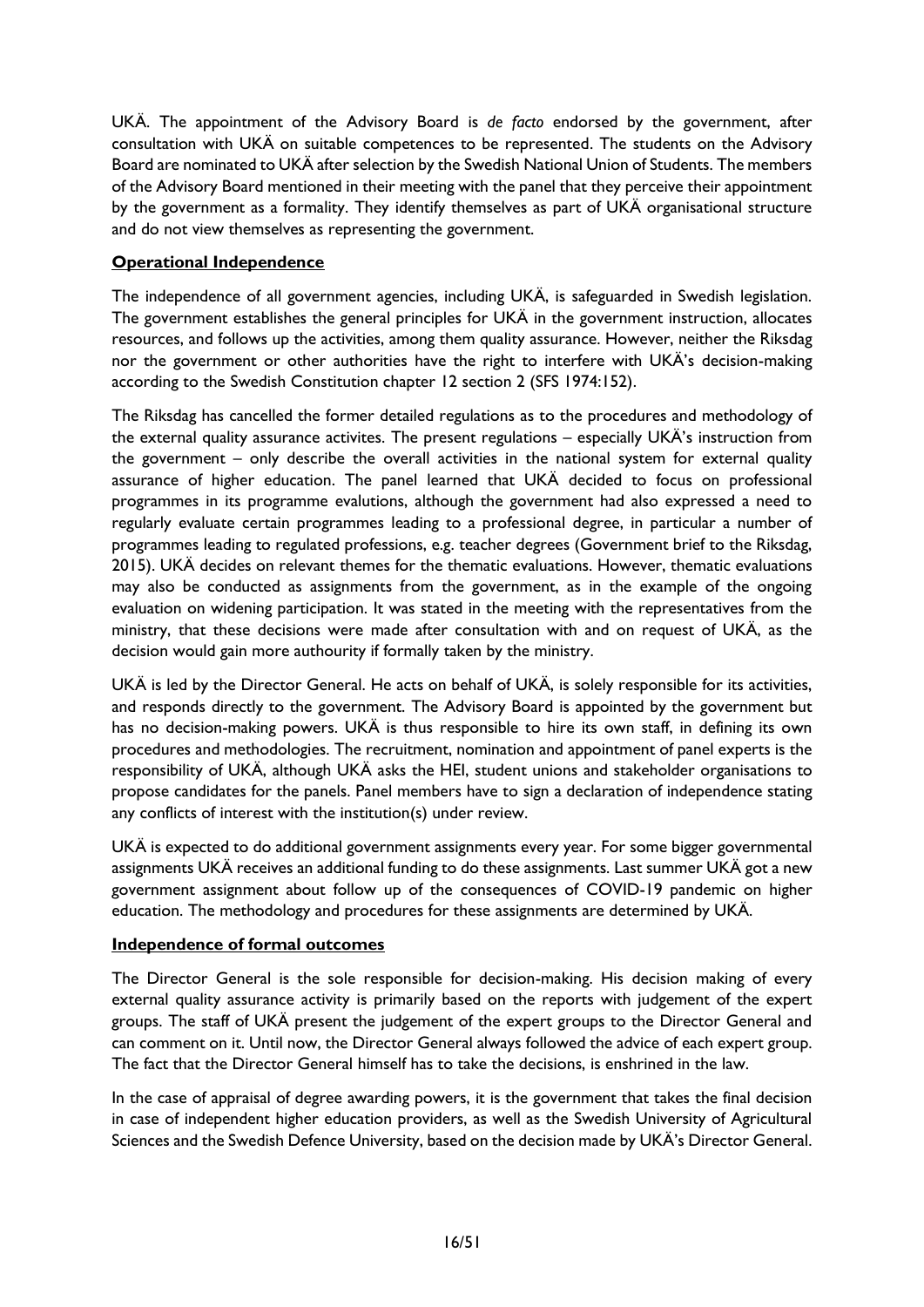### **Analysis**

Since ENQA's review in 2012, the relationship between UKÄ and the government has undergone changes regarding the way in which UKÄ's quality assurance activities are set up. The current instruction from the government is rather brief and held in general terms concerning UKÄ's quality assurance activities.

The panel is convinced that UKÄ is currently able to work independently. Based on the events of the past there is a strong awareness that its independence has to be safeguarded. There is a potential risk in the fact that the Director General and the Advisory Board are appointed by the government. Especially since the Director General is solely responsible for decision-making at UKÄ.

The panel has understood that this method of organisation is enshrined in law for all agencies with a director general and an advisory board and that UKÄ itself has little opportunity to change this. However, UKÄ could still take initiatives to further safeguard its independence. UKÄ could for instance to this end also request changes in the agency's government instruction, formal statutes etc. so that independence can be further guaranteed.

#### **Panel recommendation**

The panel recommends that UKÄ should take measures to further safeguard its capacity to independently design its methodologies in external quality assurance.

#### **Panel conclusion: substantially compliant**

# <span id="page-17-0"></span>ESG 3.4 THEMATIC ANALYSIS

Standard:

Agencies should regularly publish reports that describe and analyse the general findings of their external quality assurance activities.

#### **Evidence**

UKÄ conducts external quality assurance activities in regular rounds of reviews and evaluations. Analyses of results are made after completed evaluation rounds. The aim of these analyses is to develop and improve the processes of upcoming quality assurance activities and to spread insights and good practices in the sector. The panel had the opportunity to read these analyses, for instance reports gathering experiences and reflections from the rounds of programme evaluations of initial teacher training programmes and of ph.d.-programmes. The analyses have also been published on the website.<sup>5</sup>

The UKA website fshows that they publish many studies and analyses based on the work UKA does both within and outside the scope of the ESG. The analysis that UKÄ considers to be 'thematic analysis' building on results from the agency's external quality assurance activities, are de facto mainly, almost exclusively, system wide analyses. The number of these thematic analyses is limited to one or two per year.

<sup>5</sup> Några reflektioner och erfarenheter efter lärosätesgranskningarna i omgång ett, UKÄ 2019;

Utbildningsutvärderingarnas effekter – En genomgång av effekterna av det nationella utvärderingssystemet 2011–2014, UKÄ Report 2015:21;

Granskning för utveckling. 95 utvärderade utbildningar på forskarnivå 2017–2018, UKÄ Report 2019:1; Små forskarutbildningsmiljöer. Utmaningar och framgångsfaktorer

<sup>6</sup>[www.uka.se](http://www.uka.se/)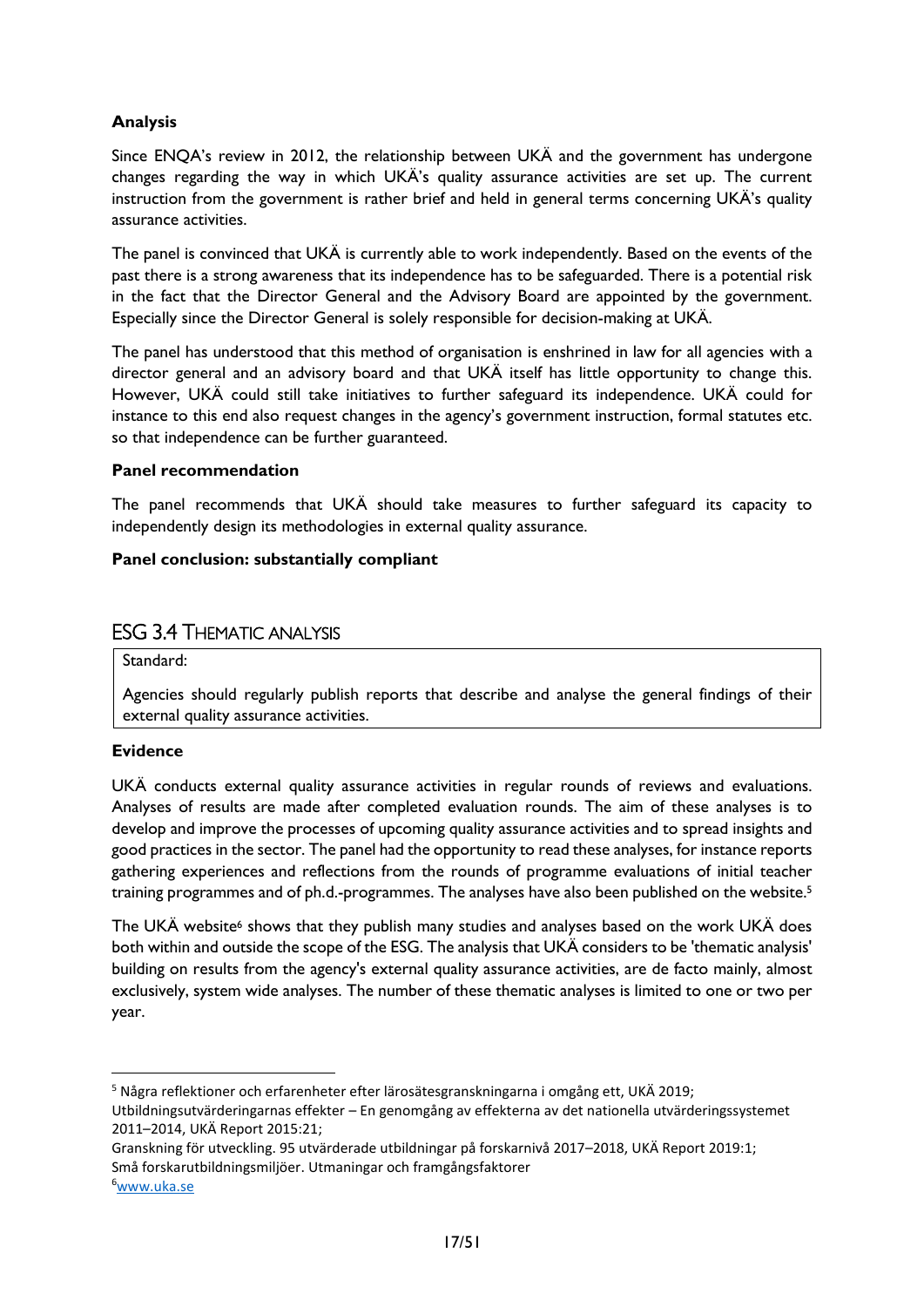The quality assurance activity 'thematic evaluations' can also be seen as contributing to thematic analyses as they present a national picture of the situation regarding a particular theme in Swedish higher education, for instance HEI's work with sustainable development.

#### **Analysis**

The panel appreciates the thematic analyses made by UKÄ. These are sharp and comprehensive analyses of their contribution to the quality assurance in Swedish higher education and of their own quality assurance processes. There is a clear regularity in carrying out these thematic analyses (at least after each evaluation round).

In addition, in each thematic evaluation, UKÄ also provides a picture of how all HEIs perform on the theme under investigation. This part of thematic evaluations can therefore be considered as a thematic analysis.

The panel further believes that the information UKÄ collects with thematic evaluations can, together with the information that UKA holds from its other tasks, result in even more and exciting thematic analyses. The prerequisite for this, however, is that the Quality Assurance Department that carries out the evaluations, and the other departments that carry out other activities, sit together and thoroughly reflect on the added value of new thematic analyses that the departments can generate together.

#### **Panel suggestions for further improvement**

The panel believes that based on all the information collected by UKÄ, more thematic analyses can be carried out. The panel believes that this could be stimulated by better cooperation between the various departments, each of which has valuable information at its disposal.

#### **Panel conclusion: fully compliant**

# <span id="page-18-0"></span>ESG 3.5 RESOURCES

### Standard:

Agencies should have adequate and appropriate resources, both human and financial, to carry out their work.

#### **Evidence**

The panel learned from its meetings with the UKÄ management and representatives of the ministry that for all government agencies, the Riksdag (which is the Parliament) decides on the allocation of resources. This also applies to UKÄ.

According to the information in the SAR, the funding framework for UKÄ in 2020 is SEK 156,376,000 (appr. EUR 15,283,000). This is an increase of SEK 7,341,000 compared to 2019. The funding saved from 2019 was used for investments in operational development. In 2020, UKÄ has a maximum available loan from the National Debt Office of SEK 13,500,000 for investments in fixed assets for administrative purposes. For 2020, this limit is expected to need an increase of SEK 6,000,000 due to the agency's move to new premises in autumn 2020. The budget for the Department of Quality Assurance is SEK 48,647,000 (appr. EUR 4,754,000).

Based on a public service agreement, the government assigns UKÄ with additional tasks. The panel learned this is usually taken care of by the UKÄ Department of Analysis. As a result, this usually has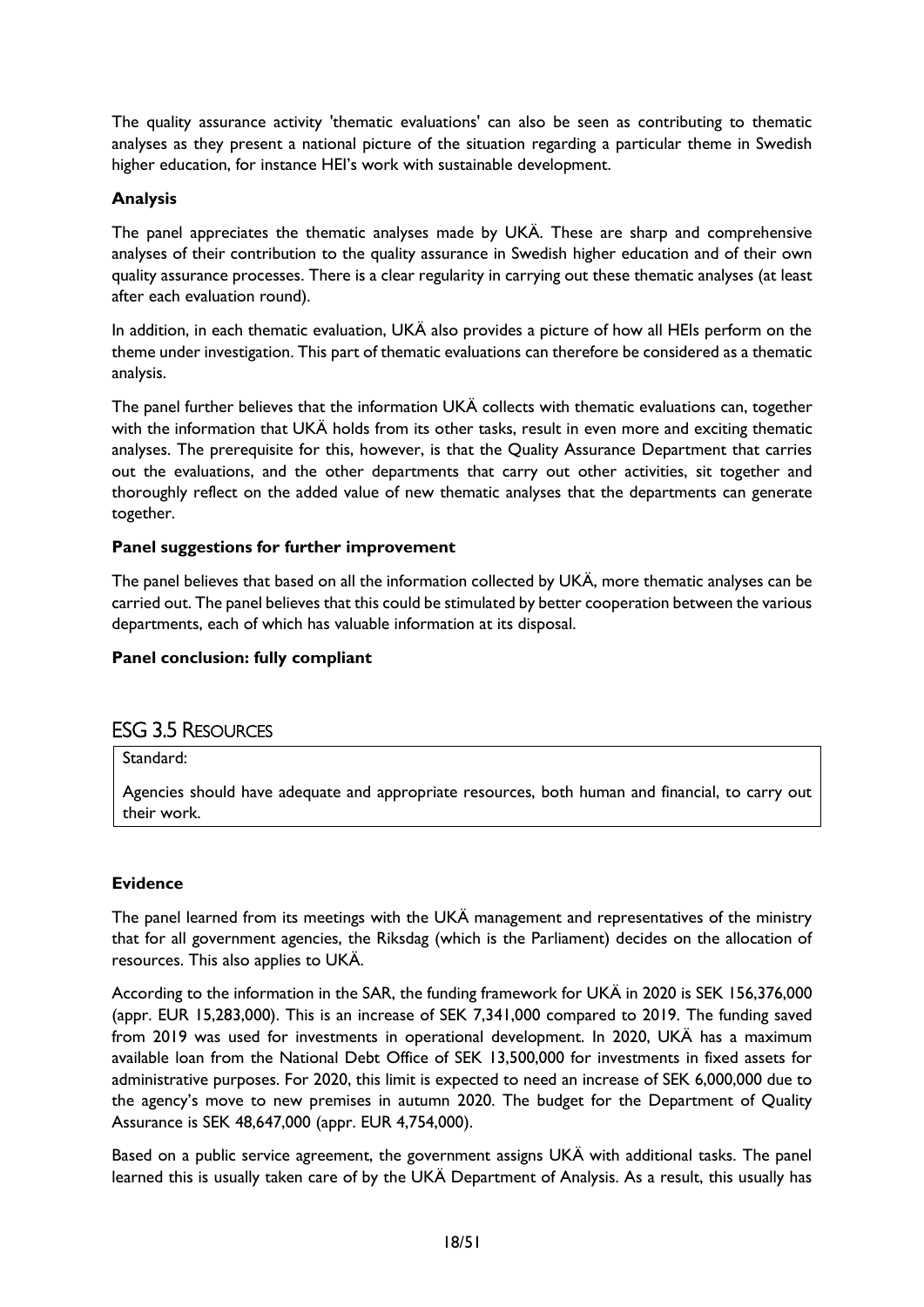fewer implications for the work of the Department of Quality Assurance. UKÄ always considers room for its staff to carry out its annual government assignments. In case of larger assignments, UKÄ and the government will jointly consider how much additional funding is required to carry out the assignment.

The ENQA review panel had meetings with the staff of all departments. As pointed out in UKÄ's SWOT analysis, high staff turnover and a high workload are challenges that deserve attention. The UKÄ staff agrees that these are not very easy challenges to solve. The staff emphasises that the high staff turnover is partially caused by the heavy workload whereas the management argues that in the past the right profiles were not always recruited to carry out the tasks.

The number of employees has been relatively stable until 2019, and since then the number of positions for project managers, analysts and legal advisors was increased. This investment was made due to an increasing number of assignments from the government regarding the quality assurance of research, as well as the increased resources required to conduct the external quality assurance activities. The Department of Quality Assurance is UKÄ's largest department and has been so for a long time with on average 38 employees out of 99 employees of UKÄ.

The panel believes that using resources efficiently, without too high staff turnover and workload are topical issues for UKÄ. These issues have recently been addressed through the already mentioned reallocation of resources and hiring of additional staff, but also by prioritising and postponing the start of certain external quality assurance projects and other activities. The ENQA review panel learned from its meetings with the staff that although UKÄ normally manages to staff external quality assurance projects as planned and deliver expected results on time, this is not without putting a strain on already stretched human resources. As an example, the programme evaluations of teacher programmes caused too much work pressure on the staff. The staff mentioned to the ENQA panel that UKÄ learned from this period and they will use less labour-intensive methods and digital support when assessing all Swedish nursing programmes.

In their 2020 operational plan, UKÄ shows awareness of the listed challenges. Further digitisation and technical platforms that are fit for purpose, e.g. case management systems, are prioritised measures taken to streamline administration and promote efficiency.

The ENQA review panel learned from its meeting with the Department of Quality Assurance that the latter has developed an extensive introduction for new employees, which includes mentorships and a series of seminars. For all staff there are many subject specific meetings, but other ways of professionalisation and competence development are not very common at UKÄ. Staff can be granted time to participate in conferences when they ask for it on their own initiative.

# **Analysis**

The panel finds that UKÄ is appropriately funded by the government. For its quality assurance activities UKÄ has a fixed grant from the Riksdag. In case UKÄ carries out additional activities, they also receive, when necessary, an additional payment from the government for this purpose. It is the panel's opinion that this practice appears to work well and that UKÄ has sufficient financial resources to carry out its activities within the scope of the ESG.

However, the ENQA review panel is of the opinion that the workload of the staff is quite high, with some people resigning from UKÄ for this reason. This area of attention is not unknown to UKÄ. This has clearly been discussed internally on several occasions and various measures have been taken to make the problem of work pressure less dominant. Although the pressure seems to have eased during the last 1-2 years, it remains a working point for UKÄ to prepare for appropriate reactions should staff again report a high workload or should staff turnover rise again.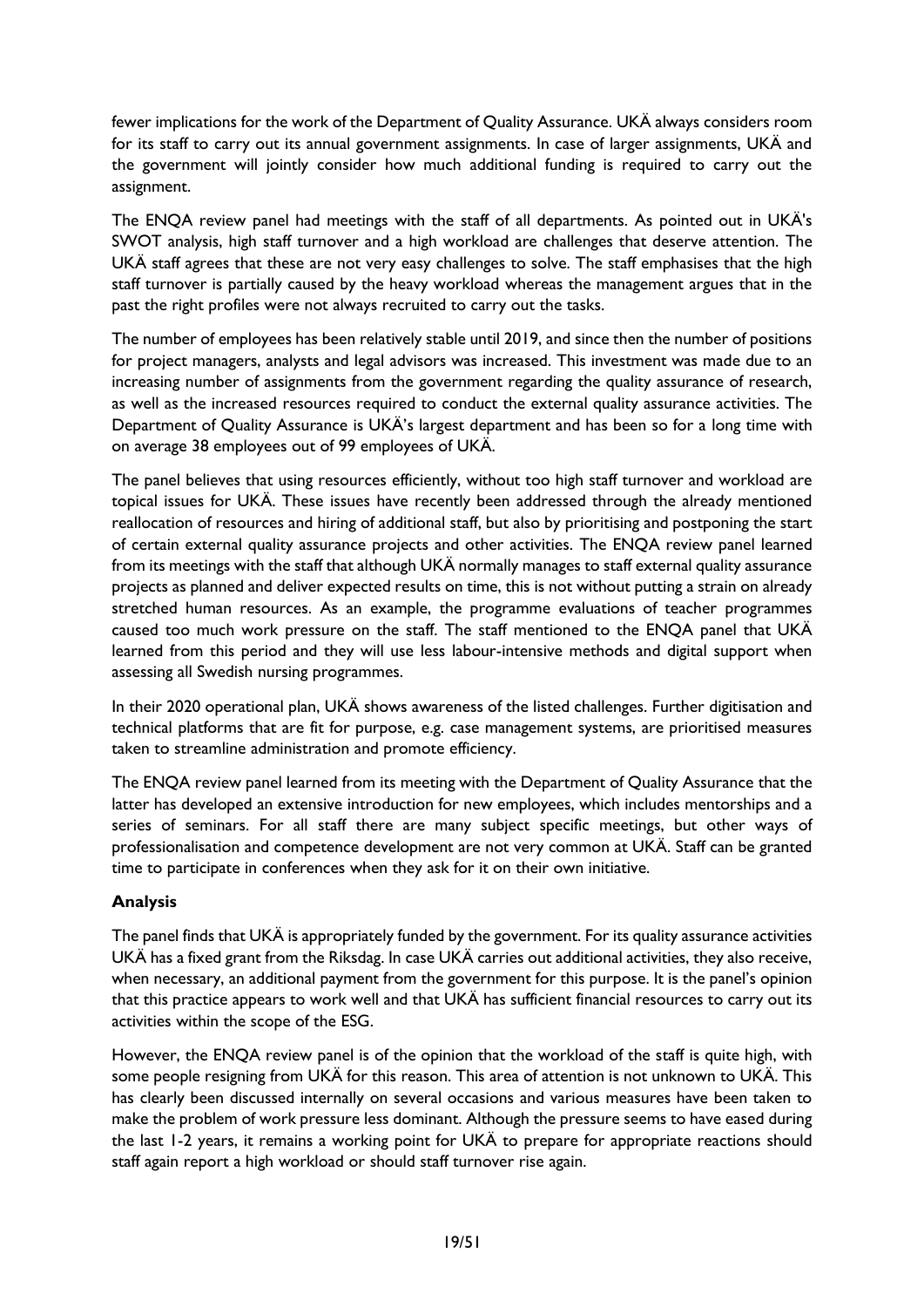#### **Panel suggestions for further improvement**

The panel suggests preparing for appropriate reactions should staff again report a high workload or should staff turnover rise again.

#### **Panel conclusion: fully compliant**

#### <span id="page-20-0"></span>ESG 3.6 INTERNAL QUALITY ASSURANCE AND PROFESSIONAL CONDUCT

#### Standard:

Agencies should have in place processes for internal quality assurance related to defining, assuring and enhancing the quality and integrity of their activities.

#### **Evidence**

"UKÄ's Quality Policy" states the overall direction for all activities of UKÄ. It clarifies UKÄ's vision and overall goals for the agency's activities. The quality policy is available on UKÄ's external website as well as on the agency's intranet.<sup>7</sup>

UKÄ has established processes for internal quality assurance for the whole organisation, and these are illustrated in UKÄ's management system. The management system is a tool for the management at all levels to make activities carried out by UKÄ efficient and of high quality. In addition, it is within the frame of the management system that UKÄ's management provides professional and ethical foundations for the employees. The internal quality assurance procedures regarding UKÄ's external quality assurance activities are thus integrated in the overall management system.

The various guidelines for UKÄ's external quality assurance activities and the project manager's manual are important tools in the daily operations of the department and provide support for employees.<sup>8</sup> The importance of these guidelines was stressed in interviews with both UKÄ management, staff, and peer experts. There are bi-weekly meetings for the whole department which focus on planning, monitoring and issues relating to the working environment.

There are also seminars where reports, drafts, and methods are discussed. Twice a year the whole department engage in full-day workshops. Examples of themes for such activities in recent years has been how to enhance our quality culture, project-based work. The whole staff is also involved in giving the Head of Department input to the operational plan. The panel learned from its meetings with the UKÄ staff that groups engaged in the different external quality assurance activities meet weekly to share more detailed progress-reports and reflections on feedback from assessors and HEIs. In addition, the Advisory Board and the reference groups also reflect on the working methods used at UKÄ.

HEIs informed the panel that they are asked to give feedback to UKÄ in a questionnaire after undergoing an external quality assurance activity. The same is the case for assessors enganged in UKÄ's activities.

<sup>7</sup> https://english.uka.se/about-us/what-we-do/ukas-quality-policy.html

<sup>&</sup>lt;sup>8</sup> Guidelines for applications for degree-awarding powers; Guidelines for evaluation of third-cycle programmes; Guidelines for handling of discrimination and sexual harassment; Guidelines for re-assessment of decisions relating to the quality assurance of higher education; Guidelines for recruitment; Guidelines for reviewing the HEIs´ quality assurance processes; Guidelines for the assessment panel's report (institutional reviews and programme evaluations); Guidelines for the evaluation of first- and second-cycle programmes; Guidelines for the evaluation of third-cycle programmes; Guidelines for the reassessment of decisions within external quality assurance of higher education (in Swedish); Guidelines regarding expenses and gifts.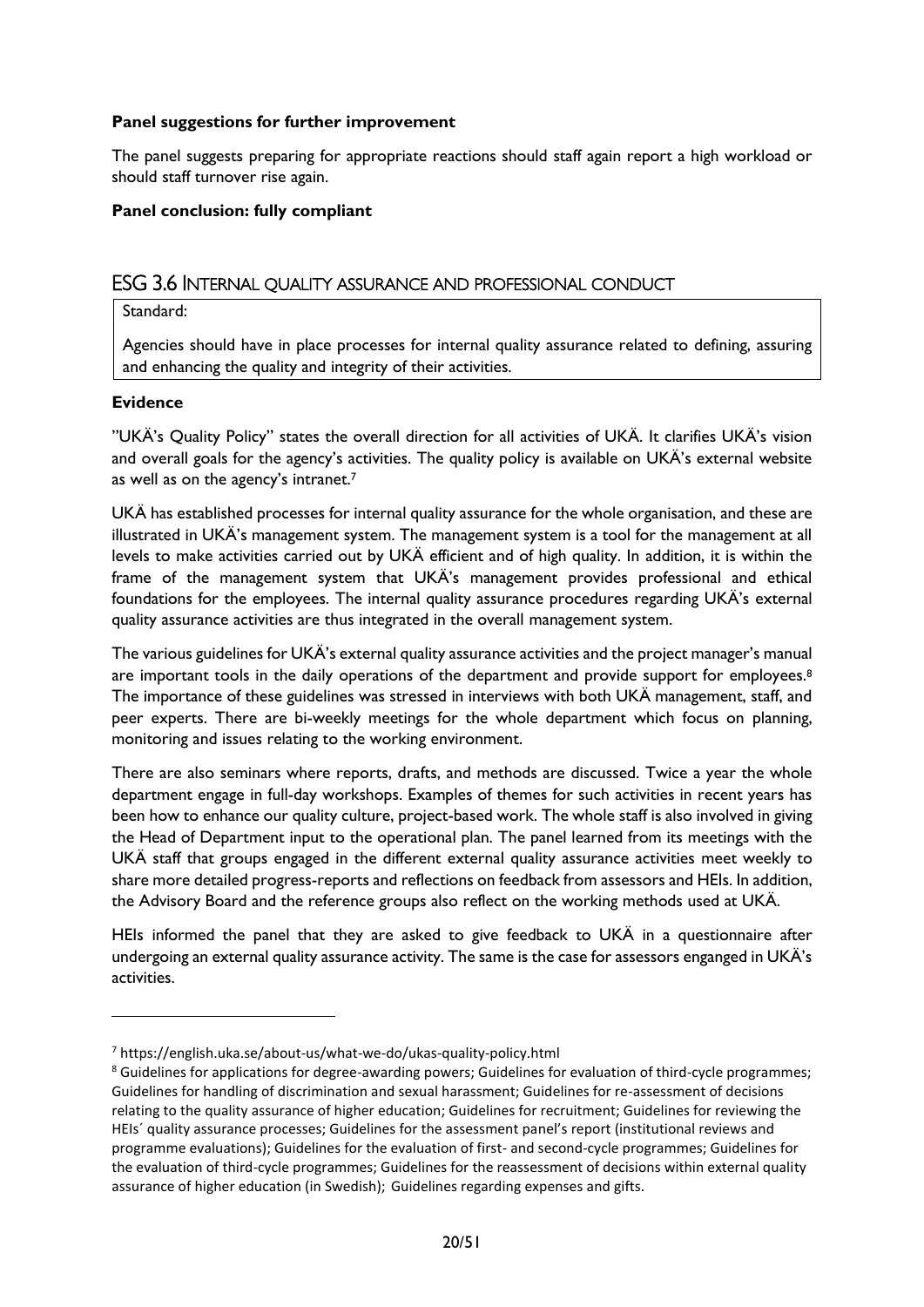UKÄ does not subcontract any of its external quality assurance work to other parties.

#### **Analysis**

The ENQA review panel has received and studied numerous documents (see annex 4) supporting UKÄ's internal quality assurance and professional conduct. On this basis, the panel finds UKÄ's approach to be solid and well-functioning. Also, on the UKÄ website, the panel could easily find a lot of relevant information on this subject.<sup>9</sup> In drafting these documents, UKÄ clearly uses both the staff's own experience and the input of a diverse group of stakeholders. The panel notices that stakeholders are regularly consulted, and their opinions are taken into account in future planning of activities.

In the view of the panel, UKÄ has thus a strong commitment to internal quality assurance. This was confirmed in various interviews during the site visit. The panel found the professional attitude of UKÄ's staff laudable. The panel was convinced by the consistency with which interviewees described the activities and procedures of UKÄ. All documents consulted are detailed and informative and thus enable good quality of reviews. For instance, the guidelines for the staff achieve the level of detail which the panel finds to enable any new staff member to quickly take up his or her responsibilities.

#### **Panel commendation**

The panel commends the richness of observed IQA documents as well as applauds their thorough preparation for supporting UKÄ's internal quality assurance and professional conduct.

#### **Panel conclusion: fully compliant**

# <span id="page-21-0"></span>ESG 3.7 CYCLICAL EXTERNAL REVIEW OF AGENCIES

Standard:

Agencies should undergo an external review at least once every five years in order to demonstrate their compliance with the ESG.

#### **Evidence**

UKÄ is undergoing its first external review for ENQA membership. The panel learned UKÄ intends to undergo this external review at least once every five years. UKÄ also explicitly states that they want to become an EQAR-registered agency.

In the past, UKÄ's predecessor underwent an external review. After structural reforms of the agency and a six-year ENQA affiliate membership, UKÄ let the panel know that the agency intends to the request to undergo cyclical external reviews every five years in the future.

#### **Analysis**

Considering UKÄ's intention to be an active member of the ENQA community and to opt for EQAR registration, the panel is confident that UKÄ will keep undergoing an external review at least once every five years in order to demonstrate their compliance with the ESG.

#### **Panel conclusion: fully compliant**

<sup>9</sup> https://english.uka.se/about-us/what-we-do.html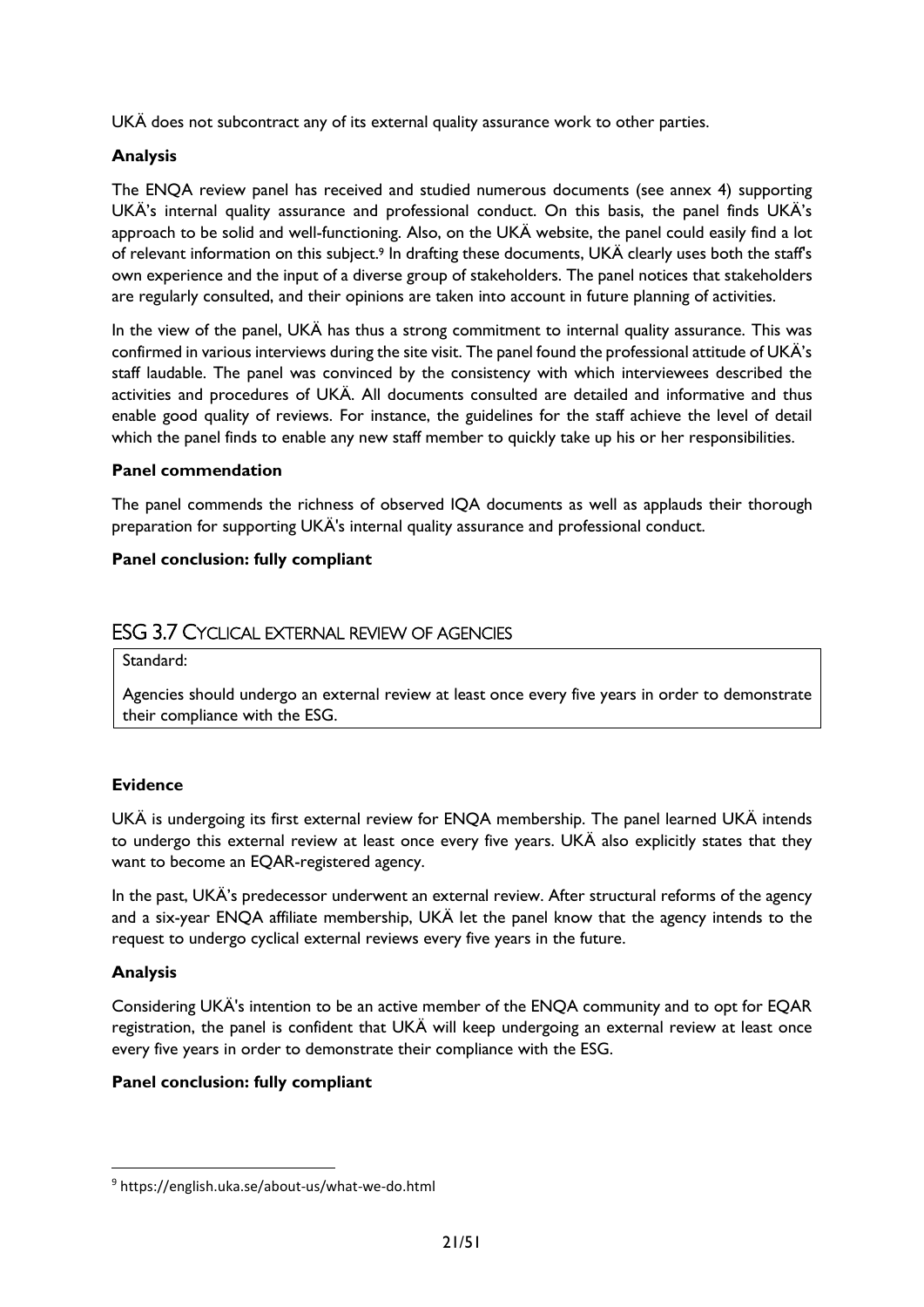# <span id="page-22-1"></span><span id="page-22-0"></span>**ESG PART 2: EXTERNAL QUALITY ASSURANCE**

# ESG 2.1 CONSIDERATION OF INTERNAL QUALITY ASSURANCE

#### Standard:

External quality assurance should address the effectiveness of the internal quality assurance processes described in Part 1 of the ESG.

#### **Evidence**

The SAR states that the national system for quality assurance of higher education is designed so that the separate external quality assurance activities jointly address all standards of the ESG Part 1. The unified approach of UKÄ's four interlinked quality assurance activities aims to align with both national legislation and the ESG, in order to support and enhance the internal quality assurance processes of HEIs.

Because of the differences in the objective and approach of the different external quality assurance activities, as well as their historical evolution, not every standard is addressed in each activity. For example, appraisals of degree-awarding powers focus on the preconditions and the HEI's capacity to offer a certain study programme, while programme evaluations focus on the outcomes and quality of a specific programme. The panel learned that the purpose of the institutional reviews is to make a broader assessment of the overall internal quality assurance process of the HEI. The external quality assurance activities of UKÄ should therefore be viewed as complementing each other. The institutional reviews in itself touch upon all the ESGs part 1. This quality assurance activity can be considered as the most important one in the Swedish system as all institutions have to undergo an institutional review.

For each of the quality assurance activities UKÄ has a set of developed guidelines. The criteria used in the evaluations do not match Part 1 of the ESG one on one. Nevertheless, UKÄ clearly shows in its SAR how its criteria match the ESG for each activity. The panel also examined the reports resulting from the practice of the four quality assurance activities. The reports show that the UKÄ criteria are clearly reflected in the reports.

Thematic evaluations play a special role in the four interlinked quality assurance activities. In these evaluations, there is no formal decision leading to possible sanctions after the evaluation. More than in the other activities, the focus is on enhancement and the detection of good examples. As a result, the method is somewhat different than in the other quality assurance activities. How the standards are addressed in thematic evaluations depends on the theme and scope the evaluations conducted.

As presented in the table below, the agency, mapped its external QA activities and the ESG part 1.

| <b>ESG</b>     | Criteria in UKÄ's external quality assurance activities addressing the<br><b>ESG</b> |  |
|----------------|--------------------------------------------------------------------------------------|--|
| I.I Policy for | Institutional reviews:                                                               |  |
| quality        | 1.2: The HEI's quality assurance policy<br>$\bullet$                                 |  |
| assurance      |                                                                                      |  |
| 1.2 Design and | Institutional reviews:                                                               |  |
| approval of    | 2.4: Students' ability to complete their studies in time<br>$\bullet$                |  |
| programmes     | 3.1: Design, development, establishment, and closure of programmes<br>$\bullet$      |  |
|                | 3.2: Students' active role in learning processes<br>٠                                |  |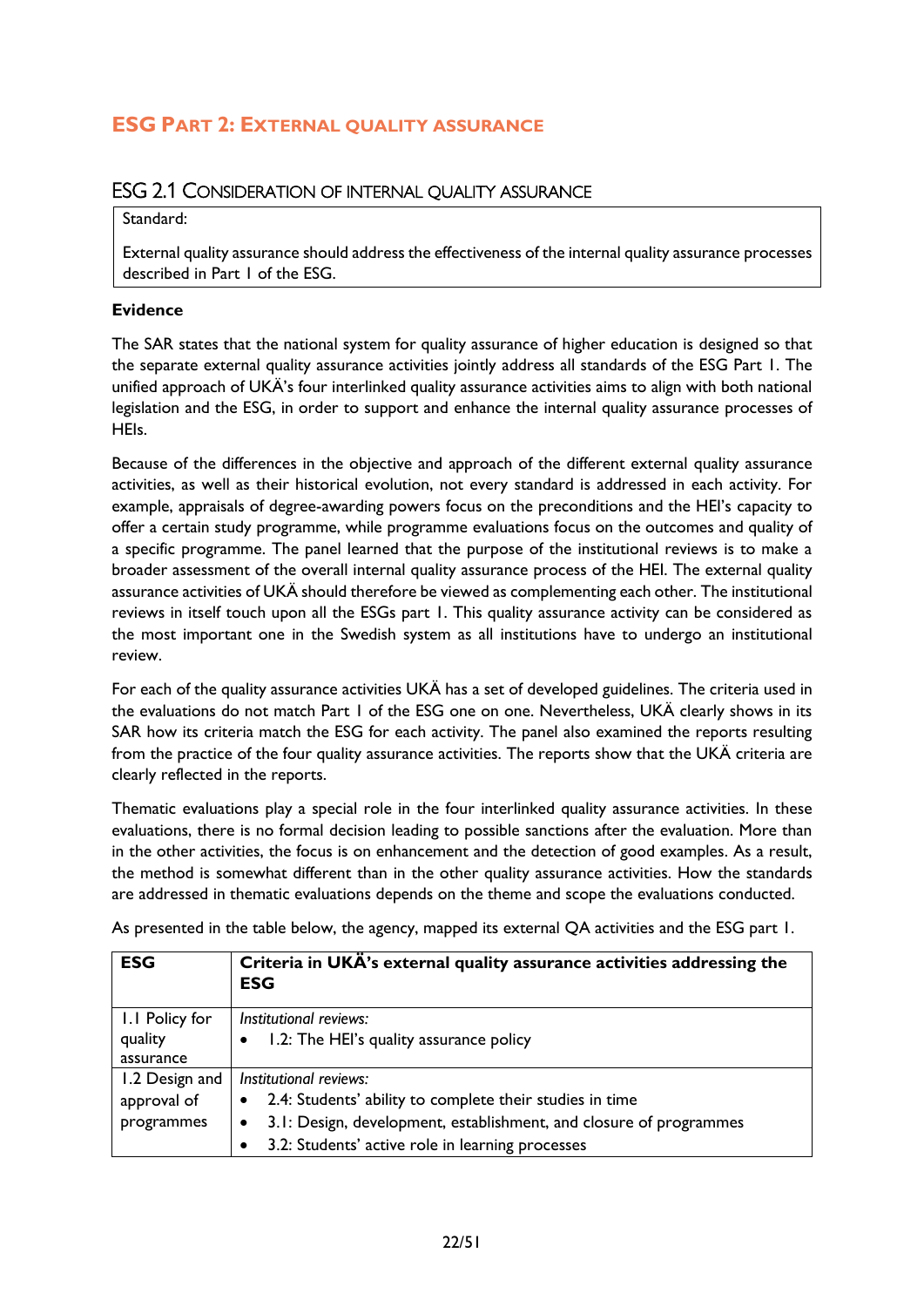|                                                          | 3.4: Connection between national and local goals, teaching activities and<br>$\bullet$<br>examinations.                                                                                                                                                                                                                                                                                |  |  |
|----------------------------------------------------------|----------------------------------------------------------------------------------------------------------------------------------------------------------------------------------------------------------------------------------------------------------------------------------------------------------------------------------------------------------------------------------------|--|--|
|                                                          | 5.1: Student influence<br>$\bullet$                                                                                                                                                                                                                                                                                                                                                    |  |  |
|                                                          | Appraisals of degree-awarding powers:                                                                                                                                                                                                                                                                                                                                                  |  |  |
|                                                          | Subject area/main field of study/professional qualification<br>$\bullet$<br>The degree within the scope of the degree ordinance/System of qualifications<br>$\bullet$<br>The scope and definition of the subject area/main field of study<br>$\bullet$<br>The public interest of the qualification from a national perspective<br>$\bullet$<br>Students' achievement of degree targets |  |  |
|                                                          | Programme evaluations:<br>The scientific/artistic, and professional, environment for the programme,<br>including the connection between research and education<br>Students' achievement of degree targets<br>$\bullet$                                                                                                                                                                 |  |  |
| 1.3 Student<br>centered<br>learning,                     | Institutional reviews:<br>1.4 Participation, engagement and responsibility<br>٠<br>3.2. Students active role in learning processes<br>٠                                                                                                                                                                                                                                                |  |  |
| teaching and<br>assessment                               | 3.5. Improvement and development of courses and programmes<br>$\bullet$                                                                                                                                                                                                                                                                                                                |  |  |
|                                                          | Appraisals of degree-awarding powers:                                                                                                                                                                                                                                                                                                                                                  |  |  |
|                                                          | Students' achievement of degree targets<br>Student influence                                                                                                                                                                                                                                                                                                                           |  |  |
|                                                          | Programme evaluations:<br>Students' achievement of degree targets                                                                                                                                                                                                                                                                                                                      |  |  |
| 1.4 Student<br>admission,<br>progression,<br>recognition | Institutional reviews:<br>3.7. Admissions, credit transfers and awarding degrees; student appeals<br>٠                                                                                                                                                                                                                                                                                 |  |  |
| and<br>certification                                     | Programme evaluations:                                                                                                                                                                                                                                                                                                                                                                 |  |  |
|                                                          | Follow-up, measures and feedback<br>Students are able to complete their studies in time<br>$\bullet$                                                                                                                                                                                                                                                                                   |  |  |
| 1.5 Teaching<br>staff                                    | Institutional reviews:<br>2.1. Staff skills and the needs of the educational operations<br>2.2. Supportive environment for the development of skills and conditions for<br>$\bullet$<br>efficiency<br>3.3. Close connection between research and education                                                                                                                             |  |  |
|                                                          | Appraisals of degree-awarding powers:                                                                                                                                                                                                                                                                                                                                                  |  |  |
|                                                          | Teachers' numbers and expertise                                                                                                                                                                                                                                                                                                                                                        |  |  |
|                                                          | Programme evaluations:                                                                                                                                                                                                                                                                                                                                                                 |  |  |
|                                                          | Teachers' numbers and expertise                                                                                                                                                                                                                                                                                                                                                        |  |  |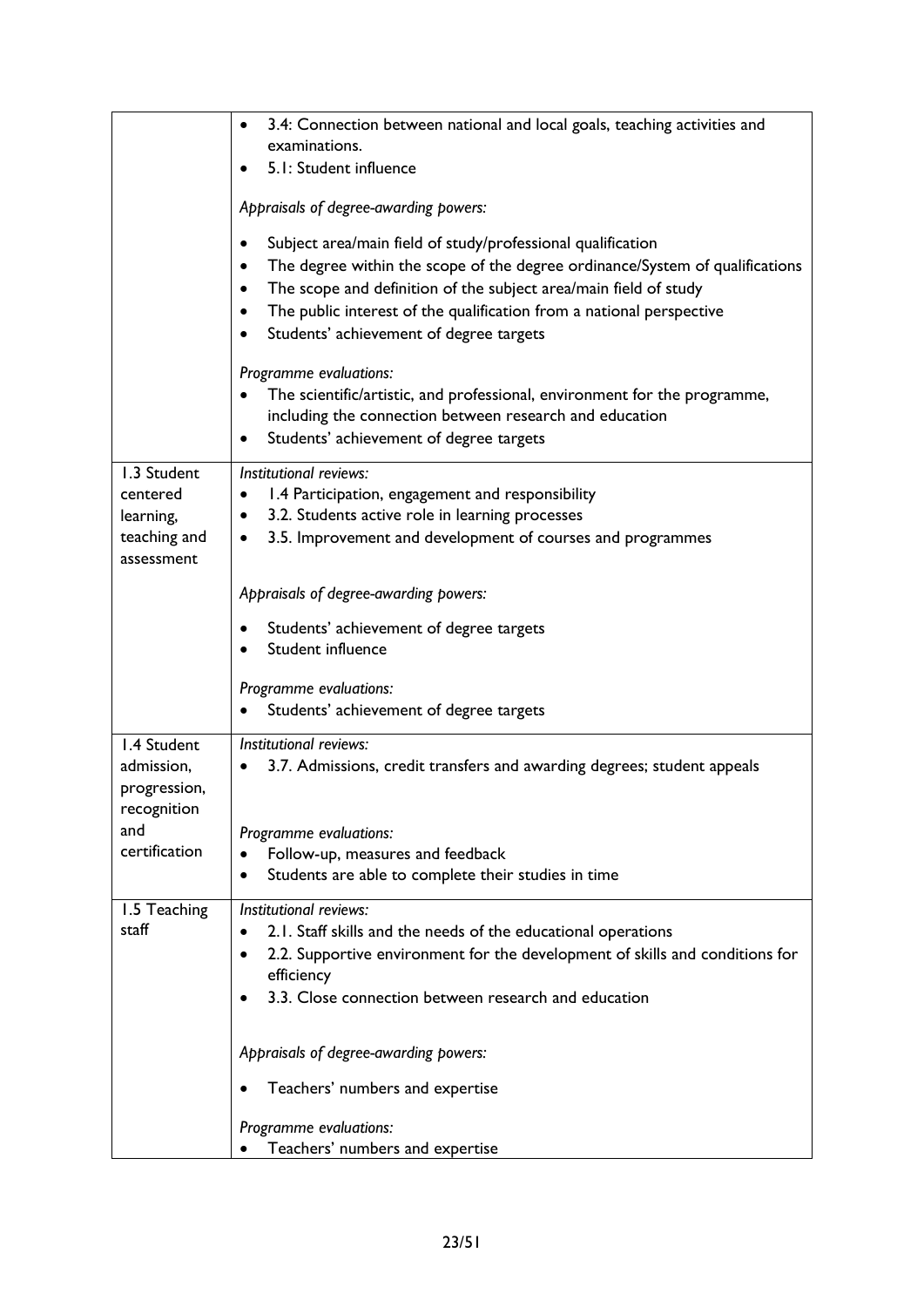| 1.6 Learning                                                | Institutional reviews:                                                                                                         |  |  |  |
|-------------------------------------------------------------|--------------------------------------------------------------------------------------------------------------------------------|--|--|--|
| resources and<br>student                                    | 2.3. Infrastructure, student support and teaching resources                                                                    |  |  |  |
| support                                                     |                                                                                                                                |  |  |  |
|                                                             | Appraisals of degree-awarding powers:                                                                                          |  |  |  |
|                                                             | There is stable and appropriate infrastructure                                                                                 |  |  |  |
|                                                             | Resources are used effectively                                                                                                 |  |  |  |
|                                                             | Programme evaluations:                                                                                                         |  |  |  |
|                                                             | Teachers' numbers and expertise                                                                                                |  |  |  |
|                                                             | The scientific/artistic, and professional, environment for the programme;<br>$\bullet$                                         |  |  |  |
|                                                             | including the connection between research and education                                                                        |  |  |  |
| 1.7                                                         | Institutional reviews:                                                                                                         |  |  |  |
| Information                                                 | 1.5. The implementation of measures in strategic governance, quality work,                                                     |  |  |  |
| management                                                  | and development of the quality system.                                                                                         |  |  |  |
|                                                             | 3.5. Improvement and development of courses and programmes<br>$\bullet$                                                        |  |  |  |
|                                                             |                                                                                                                                |  |  |  |
|                                                             | Appraisals of degree-awarding powers:                                                                                          |  |  |  |
|                                                             | Student influence                                                                                                              |  |  |  |
|                                                             | Students' preparedness to face changes in working life                                                                         |  |  |  |
|                                                             | Collaboration with surrounding society                                                                                         |  |  |  |
|                                                             | Programme evaluations:                                                                                                         |  |  |  |
|                                                             | Feedback to relevant stakeholders                                                                                              |  |  |  |
|                                                             | Student influence                                                                                                              |  |  |  |
|                                                             | Students' preparedness to face changes in working life<br>Collaboration with surrounding society                               |  |  |  |
| 1.8 Public                                                  | Institutional reviews:                                                                                                         |  |  |  |
| information                                                 | 1.6. Communicating results generated by the quality system                                                                     |  |  |  |
|                                                             | 3.6. Communicating planned and implemented measures.<br>٠                                                                      |  |  |  |
| 1.9 On-going                                                | Institutional reviews:                                                                                                         |  |  |  |
| monitoring                                                  | 1.5. The implementation of measures in strategic governance, quality                                                           |  |  |  |
| work, and development of the quality system<br>and periodic |                                                                                                                                |  |  |  |
| review of<br>programmes                                     | 1.6. Communicating results generated by the quality system<br>2.3. Infrastructure, student support and teaching resources<br>٠ |  |  |  |
|                                                             | 2.4. Students' ability to complete their studies in time.                                                                      |  |  |  |
|                                                             | 3.3. Close connection between research and education                                                                           |  |  |  |
|                                                             | 3.5. Improvement and development of courses and programmes                                                                     |  |  |  |
|                                                             | 3.6. Communicating planned and implemented measures                                                                            |  |  |  |
|                                                             | 6.1. Students' preparedness to face changes in working life                                                                    |  |  |  |
|                                                             |                                                                                                                                |  |  |  |
|                                                             | Appraisals of degree-awarding powers:                                                                                          |  |  |  |
|                                                             | Student influence                                                                                                              |  |  |  |
|                                                             | Programme evaluations:                                                                                                         |  |  |  |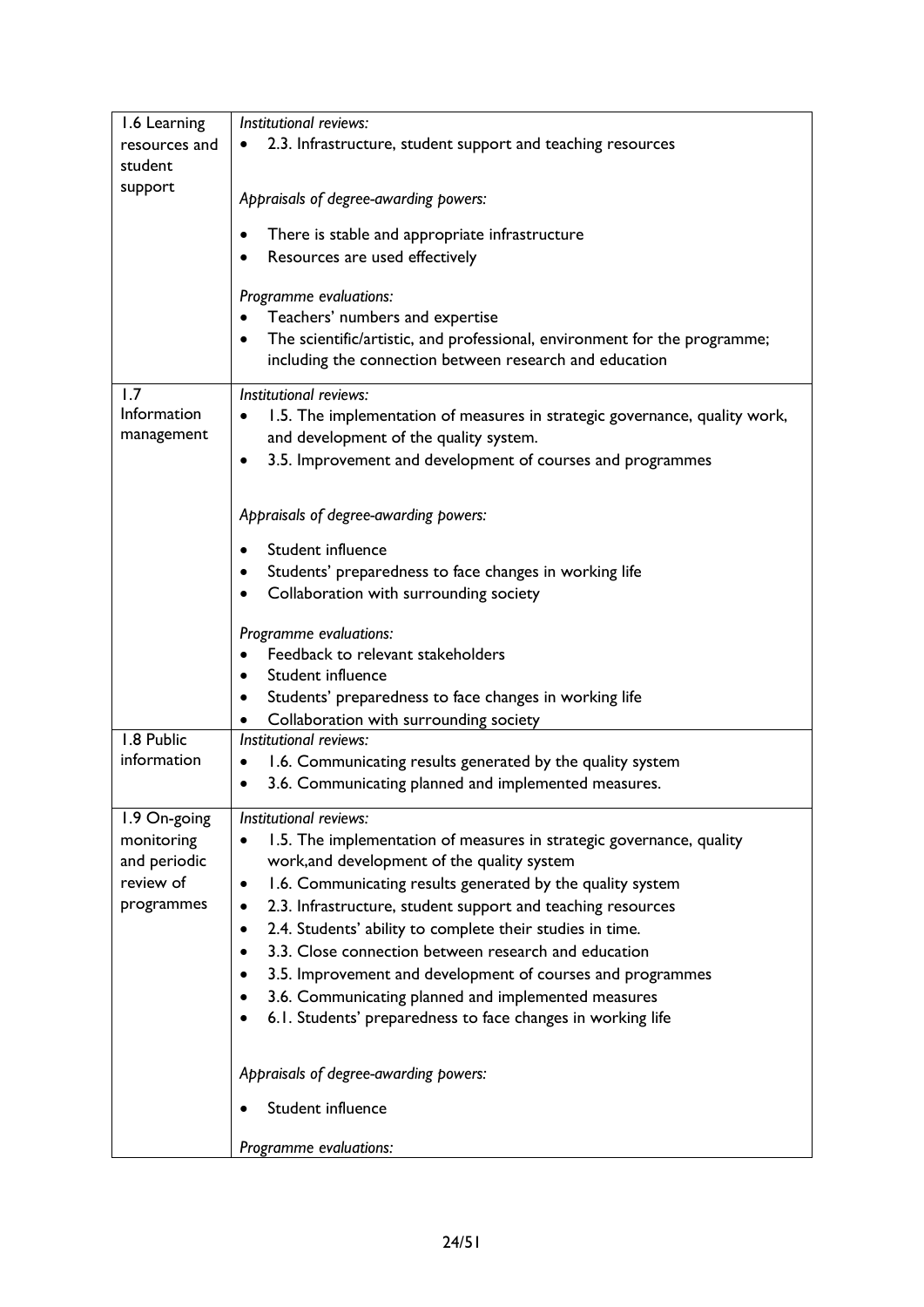|               | Systematic follow-up of programme content, design, implementation and<br>examinations<br>Translation of follow-ups into measures for quality improvement<br>Feedback to relevant stakeholders |
|---------------|-----------------------------------------------------------------------------------------------------------------------------------------------------------------------------------------------|
| 1.10 Cyclical | Institutional reviews:                                                                                                                                                                        |
| external      | 1.1. The HEI's quality system ensures the quality of the programmes and is                                                                                                                    |
| quality       | connected to the overarching goals and strategies which the HEI has                                                                                                                           |
| assurance     | established for its educational offerings                                                                                                                                                     |

# **Analysis**

As the panel examined UKÄ's criteria for its four quality assurance activities and checked the presence of the criteria in the evaluation reports on the UKÄ website, the panellists are in no doubt that the standards of the ESG Part 1 are effectively translated into UKA's evaluation criteria. The standards are all to a large extent covered by the criteria in the institutional reviews. They are also clearly present in the programme evaluations and the appraisal of degree-awarding powers, but somewhatless visible in the thematic evaluations. However, the last referred finding is related to the fact that the criteria for thematic evaluations depend on the theme to be evaluated (see also the ESG 2.2 and 2.5).

#### **Panel conclusion: fully compliant**

# <span id="page-25-0"></span>ESG 2.2 DESIGNING METHODOLOGIES FIT FOR PURPOSE

#### Standard:

External quality assurance should be defined and designed specifically to ensure its fitness to achieve the aims and objectives set for it, while taking into account relevant regulations. Stakeholders should be involved in its design and continuous improvement.

#### **Evidence**

As indicated earlier (see chapter on the ESG 3.1.), UKÄ involves its stakeholders in its work in several ways. The ENQA panel met representants of most of the stakeholders involved in the Advisory Board and the reference groups. The stakeholders were very satisfied with their level of involvement in the design of quality assurance procedures, and in the ongoing dialogue about how the activities are conducted in practice.

The agency held several dialogue meetings in 2016 to discuss and receive comments on the proposal for a new quality assurance system. The meetings targeted vice-chancellors, quality officers and teacher representatives, students, and employer and labour market organisations.

All stakeholders stress that UKÄ has listened to their comments and acted when designing the current quality assurance procedures. The procedures are documented in the guidelines for each quality assurance activity. However, the representatives of the HEIs report in their meeting with the panel that they have the impression that the solutions provided by UKÄ are sometimes administrative solutions rather than sustainable solutions. An example was given of a criterion that caused ambiguity in practice. Instead of resolving the ambiguity, the criterion was split into several criteria. This was not as such wrong, according to the representatives of the HEIs, but resulted in an additional complexity and administrative burden without creating added value in terms of content.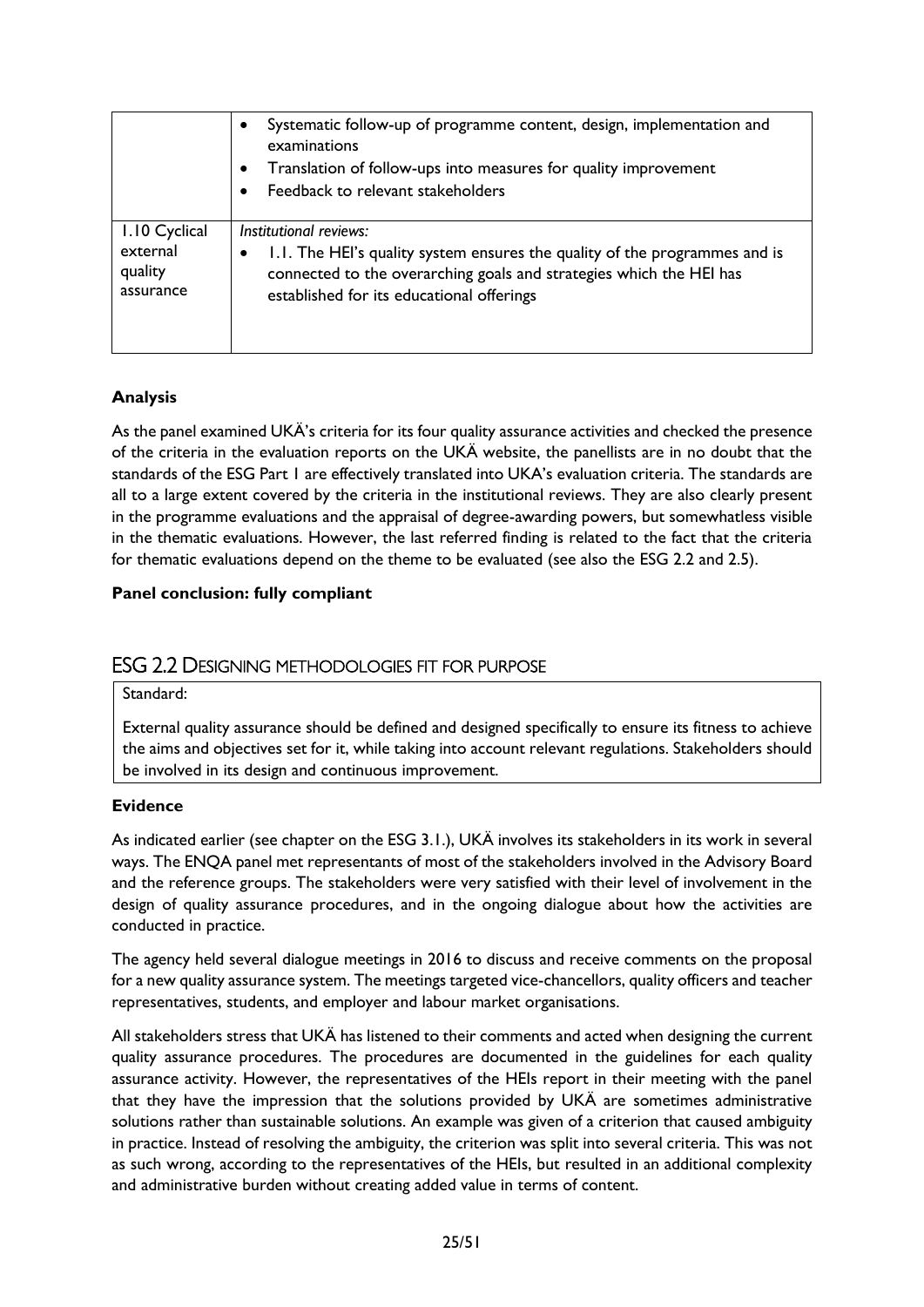The management and quality assurance officers from selected HEIs indicated in the meetings with the panel that UKÄ's quality assurance activities have become an integral part in the quality assurance processes of each HEI. UKÄ's quality assurance activities are, according to them, always an opportunity to look deep into the HEI's educational system. They consider such activities as an external reinforcement for processes the organisations must do anyway. The agency's activities are strategically used by the HEIs to improve such processes, according to the representatives of the HEIs.

The HEIs therefore consider especially the institutional reviews to be useful and to enhance quality. They do, however, indicate that they see the process as a heavy workload. In addition, there is an overlap in the information they provide for the procedures of the institutional review and the legal supervision of HEIs, which functions as a preparatory step. The two activities are carried out by different departments within UKÄ. On the basis of the interviews held by the ENQA review panel, it was not clear to what extent the UKÄ panels make use of the information from the 'legal supervision' in institutional reviews and to what extent the UKÄ panels would benefit from other information that could be provided by the legal department of UKÄ.

UKÄ intends its four quality assurance activities to be complementary in a trust-based matter. Therefore, the panel learned, the institutional reviews are to be seen as the central element in the system involving all HEIs. The number of programme evaluations is more limited taking into consideration the total number of programmes in Swedish higher education. In most cases, when UKÄ conducts a programme evaluation, they evaluate the same programme in all institutions. During the last years, the teacher training programmes have been evaluated. Now UKÄ is conducting 200 3rd cycle evaluations and is planning the upcoming evaluations of the nursing programmes. The ENQA review panel learned from its meeting with the representatives from the ministry that if the government sees that some kind of programmes do not have the right quality, the government requests for a broader view on the HE landscape and instructs UKÄ to carry out such an evaluation.

In spring 2020 UKÄ decided to evaluate one programme of the specific institution as the agency had received several complaints from students of that programme. UKÄ's Department of Legal Affairs conducted a legal investigation. After this investigation, UKÄ decided the Department of Quality Assurance would do a programme evaluation.

HEIs indicated in the meetings with the ENQA panel that programme evaluation is taking a lot of time and can be considered as double work with internal quality assurance activities of the HEIs. In UKÄ's perspective, the scope is different in these two quality assurance activities. As an example, UKÄ states that the 'student perspective' is evaluated in the institutional review on an overarching level, witha panel focusing on the processes, whereas programme evaluations focuss on how 'student perspective' works in practice in the programme.

The activity 'appraisal of degree awarding powers' is organised since the 1990's. The process is still the same but UKÄ adjusted the assessment criteria to fit better its other quality assurance activities. They have, for example, added students and representatives from the professional field in these evaluations.

The HEIs feel that thematic evaluations generate an additional administrative burden. Integrating thematic evaluations into the institutional reviews was raised several times as a wish in the discussions the ENQA review panel had with representatives of the HEIs.

The representatives from UKÄ admit that the quality assurance system as a whole can become a heavy burden for HEIs, and it is crucial for both UKÄ and HEIs to make sure that evaluations and reviews are managed at a reasonable cost as regards time and other resources. The panel learned that UKÄ has taken into careful consideration the feedback from HEIs, e.g. by reducing the number of assessment criteria.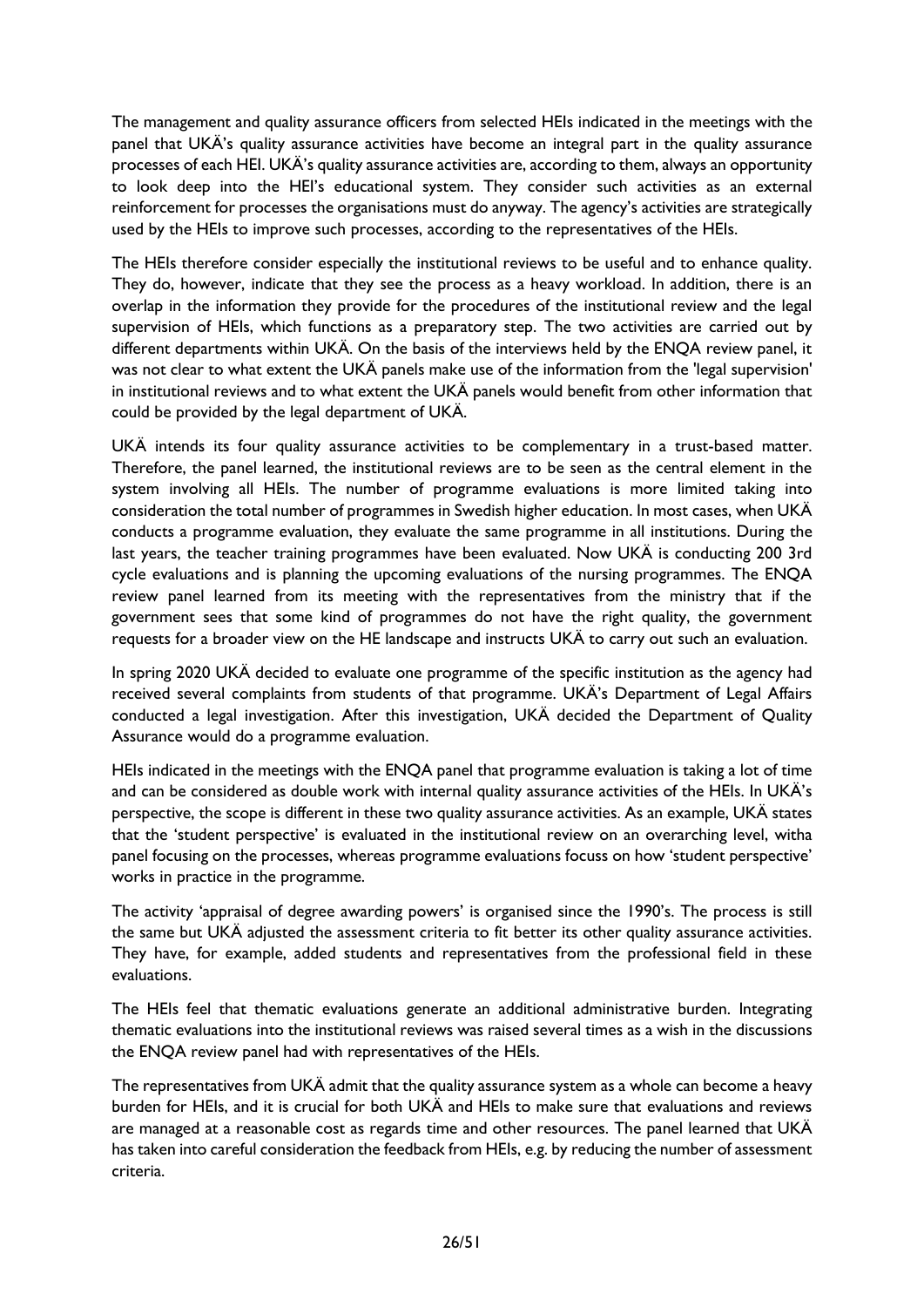HEIs, students' unions, and labour market organisations are closely involved in the evaluation processes in UKÄ's assessment panels, where they contribute actively to self-reflection and improvement of the quality assurance methods and processes. Within UKÄ and in dialogue with different stakeholders, there is a continuous effort to make the procedures more efficient. UKÄ has institutionalised an onngoing dialogue with the stakeholders about the evaluations practices by establishing three reference groups. UKÄ states in its SAR that it is the agency's general impression from surveys as well as feedback conferences and dialogue meetings that the different external quality assurance activities are considered useful and contribute to quality enhancement in HEIs.

In order to further strengthen effort to avoid administrative burden, the 2020 operational plan for the Department of Quality Assurance focuses on how UKÄ's external quality assurance activities best create results that are beneficial for the development of the higher education and research sectors, and how the agency's quality assurance processes can be made more efficient and sustainable, for UKÄ as well as for the HEIs. UKÄ's management stated that the pandemic has given UKÄ an extra push in this direction, which will lead to a much more stable organisation.

To secure efficient administration and documentation, UKÄ has developed a case management system for the external quality assurance, with working spaces for UKÄ's project managers, assessment panels and HEIs' administrators. This tool thus supports a collaborative environment for each individual external quality assurance project.

#### **Analysis**

Based on the above presented evidence, the panel is convinced that the external quality assurance activities are well-designed by the agency to fulfil their purpose. These activities are also documented in the guidelines. The panel examined these guidelines and finds that the documents are well understandable though somewhat complicated in their wording.

UKÄ is aware that its quality assurance activities create a heavy workload for the HEIs. UKÄ listens to its stakeholders and also tries to find solutions. All stakeholders are very positive about the fact that the dialogue with UKÄ has increased significantly over the past years. The stakeholders feel well involved and listened to in the organisation of EQA. UKÄ reflects on quality assurance through a continuous dialogue between UKÄ and the HEIs and other stakeholders. However, the stakeholders also indicate that there is still room for improvement regarding the efficient implementation of stakeholder suggestions. The message the panel got from the discussions with stakeholders is that UKÄ's procedures are somewhat slow and bureaucratic, but that this is also what makes them robust. Nevertheless, the panel suggest UKÄ must stay reflective about this issue and try to reduce the administrative burden its activities place on HEIs.

UKÄ could look at all its activities together and always ask itself what value each part of each quality assurance activity provides for ensuring the quality of Swedish higher education. The panel suggests first and foremost, an even sharper profiling of institutional reviews versus programme evaluations leading to a slimmer concept for the latter. The panel believes that it would be valuable for UKÄ to have a debate about the overall relevance of external programme evaluations in the current form and about the possibility of integrating thematic evaluations into the institutional reviews.

#### **Panel commendations**

The panel commends on the involvement of stakeholders in UKÄ's search to ensure fitness for purpose in its quality assurance activities.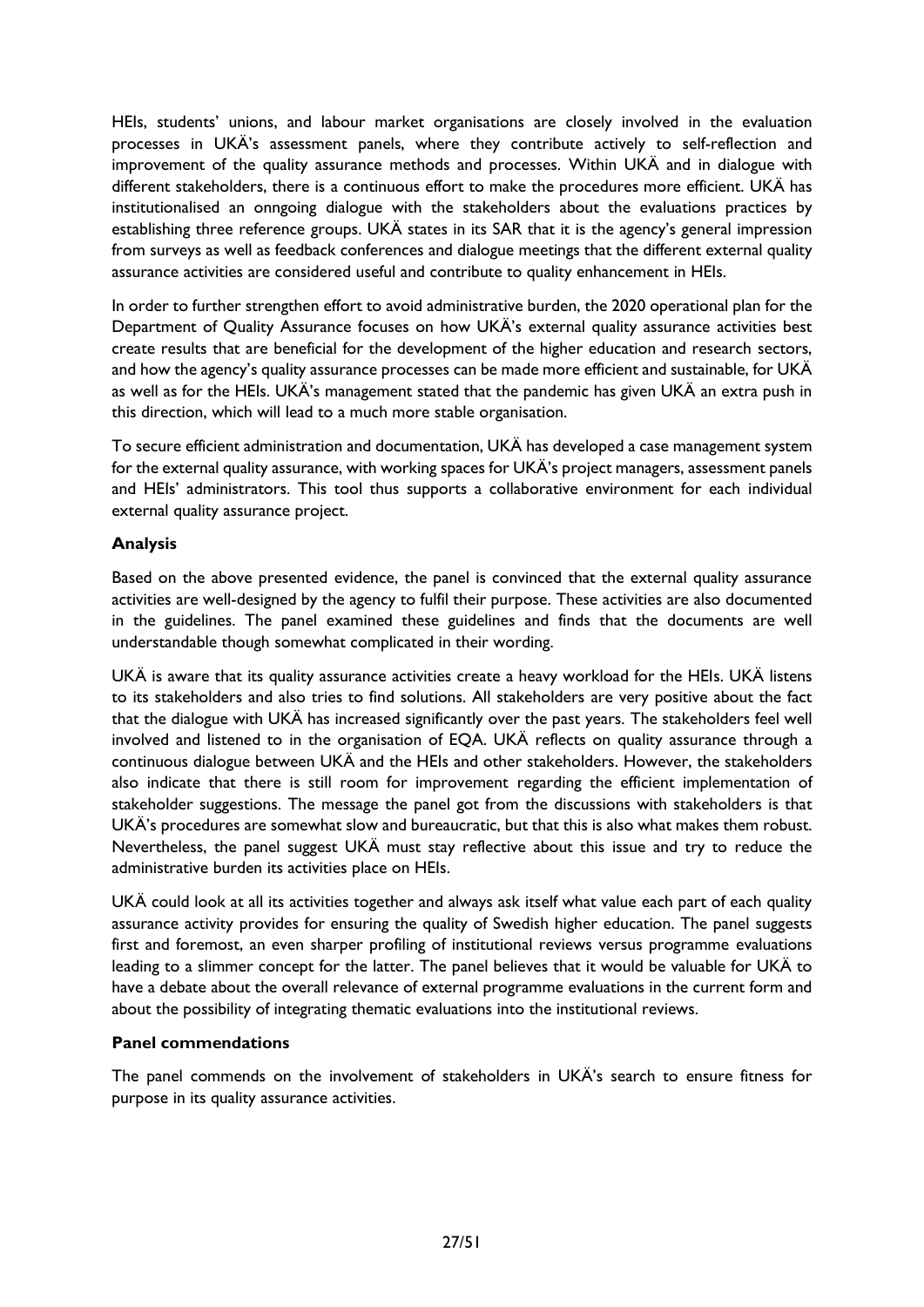#### **Panel recommendations**

The panel recommends UKÄ to go further in reducing the HEIs' workload in its quality assurance activities. In doing so, UKÄ should consider to which extent the different activities can be integrated or complement each other better.

#### **Panel conclusion: substantially compliant**

# <span id="page-28-0"></span>ESG 2.3 IMPLEMENTING PROCESSES

#### Standard:

External quality assurance processes should be reliable, useful, pre-defined, implemented consistently and published. They include:

- a self-assessment or equivalent
- an external assessment normally including a site visit
- a report resulting from the external assessment
- a consistent follow-up

#### **Evidence**

The evaluation process is described in detail in the guidelines for each of the four quality assurance activities. These guidelines are publicly available on the website of UKÄ. <sup>10</sup> For each of the EQA activities, a self-assessment report based on the guidelines is required. Moreover, for appraisal of applications for degree-awarding powers, the self-assessment report is the actual application document. Many HEIs state in the surveys that the preparation of the self-evaluation report is the most important part of the assessment process. The panel learned from its meetings with the UKÄ staff that a topical issue is how to instruct HEIs to provide evidence of their procedures without submitting too much documentation, which is a burden to the HEIs as well as to the assessment panels.

Interviews are an integral part of each external quality assurance activity, except for the one thematic evaluation conducted until now. Interviews may be conducted through regular site visits, as in the case of UKÄ's institutional reviews, or online. UKÄ staff states that the latter form of interviews can reduce the workload for the agency and the panels. UKÄ has developed the concept of a site visit introducing online interviews. One of the added values is that in case of several campuses, the panel can remain on one location, which is a saving of time and financial resources. All interviewees involved in online site visits stated they are able to fulfil the same task as in a regular site visit.

For all activities, the findings of the assessment are summarised in a report written by the group of external assessors. The assessors' report forms the basis for UKÄ's decision-making. The panel learned from the meetings with the representatives from HEIs that the assessors' reports provide clear guidance for institutional action and quality enhancement, stating how the assessment areas and assessment criteria have been evaluated, and highlighting strengths and examples of good practice, as well as challenges and areas for development. For all activities, the decision and the report are published together on UKÄ's website.

In the case of appraisal of applications for degree-awarding powers, the assessment panel's report makes a recommendation to UKÄ as to whether the application should be met or refused. Except for

<sup>&</sup>lt;sup>10</sup> Guidelines for applications for degree-awarding powers; Guidelines for evaluation of third-cycle programmes; Guidelines for reviewing the HEIs´ quality assurance processes, Guidelines for the evaluation of first- and second-cycle programmes.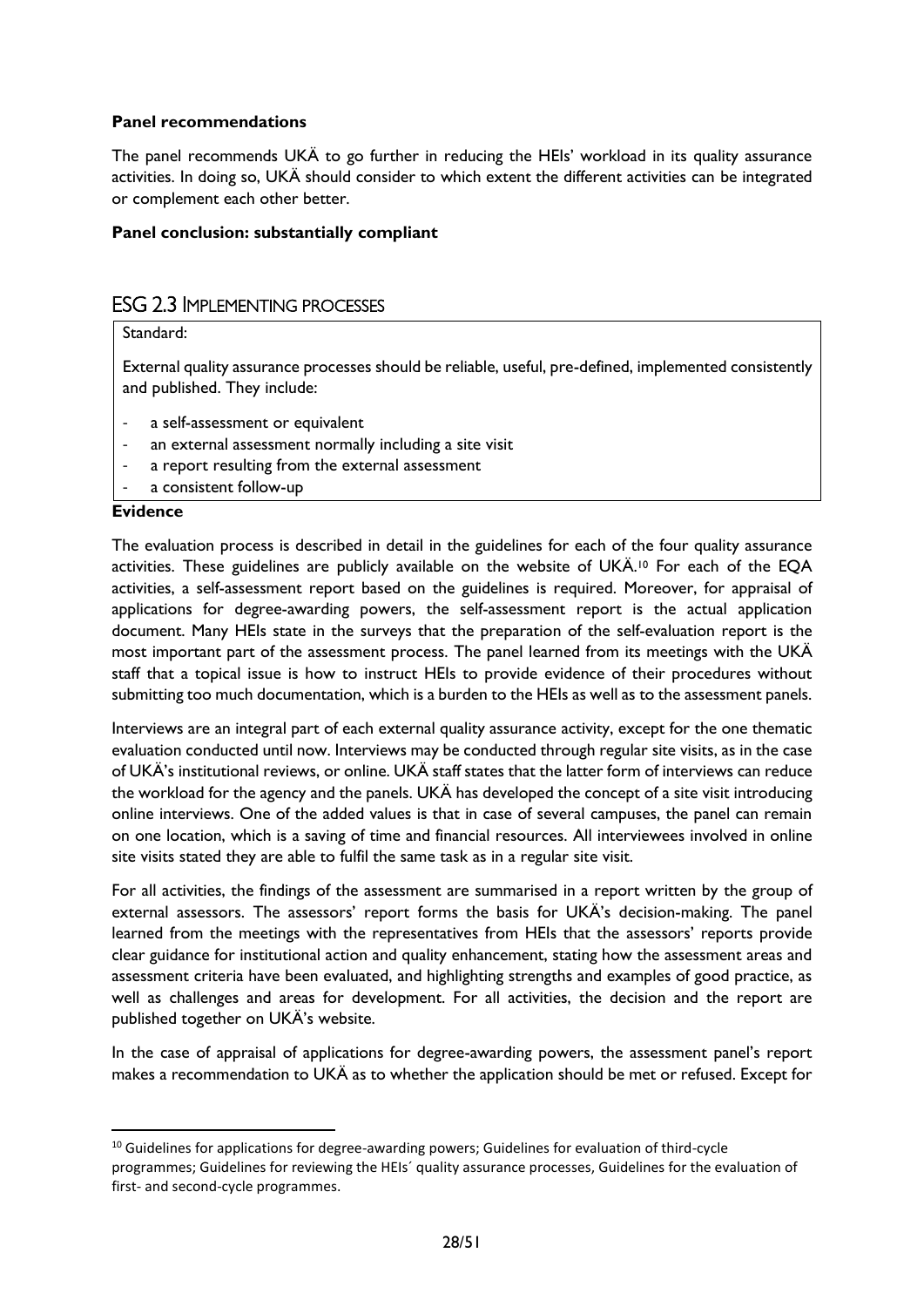independent higher education providers and programmes within defence and agricultural science, UKÄ is charged by the government to determine whether HEIs shall be given degree-awarding powers.

As for thematic evaluations, the report is the main outcome, as these evaluations do not result in any decisions on formal sanctions. However, only one thematic evaluation has been carried out so far, and the precise form for reporting results may differ in the planned second thematic evaluation.

Except for appraisals of degree awarding powers, UKÄ has follow-up processes for supporting the actions taken by an institution or programme under review. Clear feedback from the initial assessors' report and UKÄ's feedback conferences provide support for HEIs in their efforts to enhance the quality of their programmes or quality assurance procedures.

In institutional reviews, HEIs that have had their quality assurance processes approved are followed up through dialogue meetings, surveys, conferences and in other ways. HEIs with "quality assurance processes approved with reservations" are followed up in the assessment criteria judged as unfulfilled, for the assessment areas that are deemed as not satisfactory. The HEI is to present the measures it has taken no later than two years after the decision. UKÄ appoints an assessment panel that follows up the measures. Additional material and online interviews are included in the follow-up if needed. For HEIs with 'Quality assurance processes under review', a new, complete review of the HEI's quality assurance processes is planned to be carried out in which all assessment areas deemed as not satisfactory will be followed up. UKÄ and the HEI will in dialogue decide on the time for the followup review, and when the HEI will present the measures it has taken.

In programme evaluations, HEIs with programmes under review will have one year to address deficiencies and submit an action report to UKÄ. To review the HEI's report of measures taken, UKÄ will appoint a panel of assessors which, if necessary, can request additional documentation and require an interview if they consider that the material does not suffice to make an assessment. When the panel considers that it has adequate documentation, the taken actions are evaluated and a report is then submitted to UKÄ. Supported by the panel's report, UKÄ will decide if the programme maintains high quality or if the degree-awarding powers are to be revoked. The forms of follow-up for programmes that have been judged high quality, may vary and could range from surveys and telephone interviews to feedback conferences and other types of follow-up activities.

For the appraisals of degree awarding powers, there is no formally organised follow-up by UKÄ. Institutions that have not gotten their applications granted can follow-up and reapply at a later stage.

In the one thematic evaluation conducted until now, UKÄ arranged a national follow-up conference in cooperation with the Association of Swedish Higher Education Institutions (SUHF).

#### **Analysis**

The panel finds that UKÄ has established clear guidelines for its four quality assurance activities. These guidelines have been clearly set out in terms of the procedures to be followed. The different steps: SAR, a site visit/interviews and a report resulting from the external assessment are present in the UKÄ guidelines. Only in the one thematic evaluations conducted so far no interviews have been included in the procedure.

For its institutional reviews and programme evaluations UKÄ has a clear follow-up procedure. This is strict for programmes and institutions that have received a positive assessment 'with reservation'. For those institutions and programmes that have received a positive assessment, the follow-up is rather soft and aiming at supporting rather than assessing the HEIs' follow-up messures. It takes the form of surveys, telephone interviews, feedback conferences and sometimes other types of follow-up activities. Although it was clear to the panel that follow-up activities do take place, it was not completely clear after what criteria UKÄ decides the kind of follow-up activities to be used. In the one thematic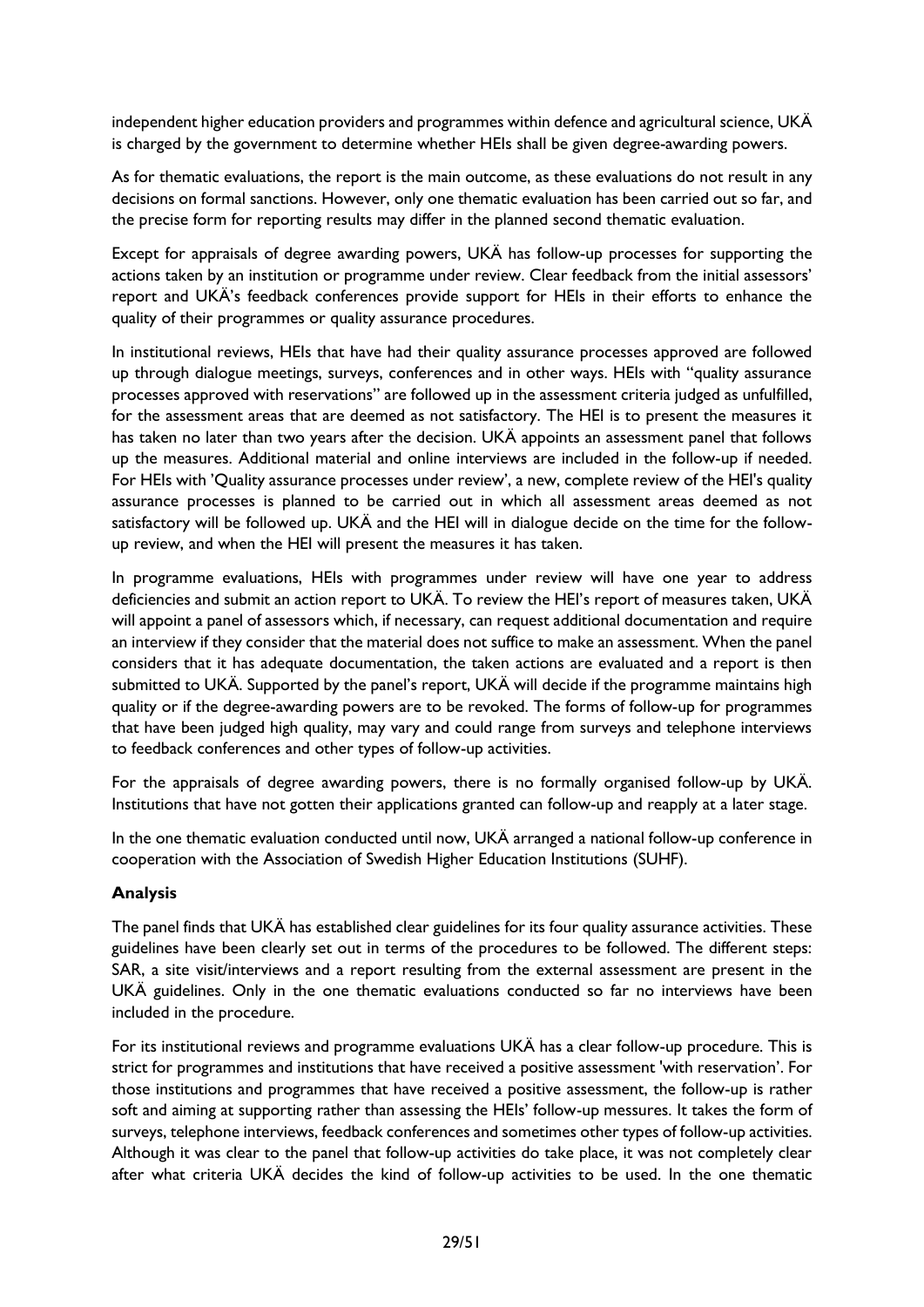evaluation a national follow-up conference has been held giving the HEIs the possibility of common reflections and discussion.

No follow-up activities are organised for the appraisals of degree awarding powers activity. The value of this external quality assurance activity could be enhanced by organising a follow up for this activity. This could be e.g. a progress report after 2 years in the cases where HEIs have gained degree awarding powers in a new field.

#### **Panel recommendations**

The panel recommends UKÄ to establish a pre-defined follow-up mechanism for programmes with a positive assessment in the appraisals of degree awarding powers aiming at supporting these programmes in maintaining high quality. The panel also recommends UKÄ to more clearly define the follow-up procedures for those institutions and programmes that have received a positive assessment in the institutional reviews and in the programme evaluations.

#### **Panel conclusion: substantially compliant**

# <span id="page-30-0"></span>ESG 2.4 PEER-REVIEW EXPERTS

Standard:

External quality assurance should be carried out by groups of external experts that include (a) student member(s).

#### **Evidence**

All the external quality assurance activities are conducted by assessment panels with peer-review experts, including students, recruited by UKÄ. Collectively, each panel is to have sufficiently broad and extensive expertise to assess all assessment areas and criteria of the quality assurance activity in question. The panel elaborates on this in more detail later on in this analysis.

For eacht quality assurance activity, each panel includes at least a number of experts from Swedish or foreign HEIs, a student representative, and a representative of the labour market. Because of the difference in focus and scope of the activities, the number of assessors in each panel and the skills and experience required of the assessors varies. UKÄ takes care that a panel represents a geographical spread and is gender-balanced.

The ENQA review panel learned that UKÄ has internal guidelines to support the selection of assessors. The panels are recruited through a nomination process where all Swedish HEIs, Swedish National Union of Students (SFS), and a number of labour market organisations are invited to nominate assessors based on a specified profile. For instances where nominations are not enough in terms of numbers or sufficiently qualified nominees, UKÄ uses its internal experience and national and international networks to gather additional nominations. As a quality assurance measure before the panels are officially appointed by UKÄ, HEIs have the opportunity to comment on the composition of the panels, e.g. point out potential conflicts of interest. UKÄ also checks if the nominees fulfil the requirements of independence. Panel members must sign a declaration of independence. The panel learned that stakeholders are very positive that they can nominate panel members as this strengthens the ownership of the evaluation.

Upon request, the panel received a list with numbers of foreign assessors in UKÄ panels. Currently the number of international experts is limited. All external stakeholders met by the ENQA review panel, including the representatives of the HEI's are in favour of more evaluations conducted in English. The HEIs that have already experienced English evaluations are very much in favour of them. With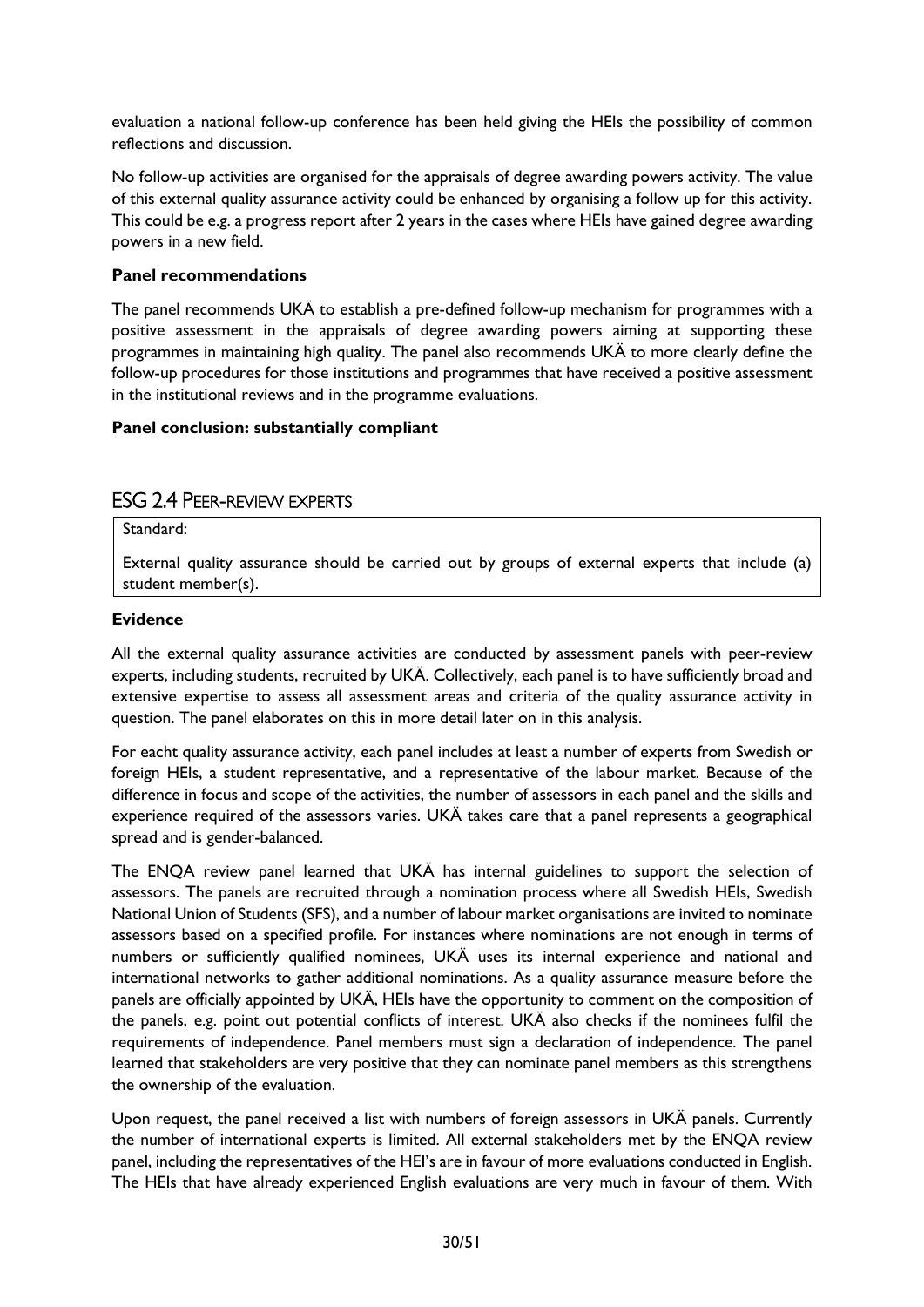international experts, the language used can be a concern, so UKÄ has primarily recruited assessors from the Nordic countries or with a working knowledge of Swedish. However, programme evaluations have also been conducted in English and one institutional review has been conducted in English at the request of the HEI. Since the need for conducting external quality assurance activities in English will most likely increase, the panel believes UKÄ must be ready to adapt its processes for recruitment of assessors, while taking into account the responsibilities of public bodies laid down in the Swedish Language Act. The latter causes an additional administrative burden as many documents have to be translated.

Training of assessors is integrated in UKÄ's quality assurance activities. UKÄ staff responsible for managing a review or an evaluation are responsible for providing the necessary support to the assessors during the entire process. Initial training is ensured through introductory meetings, and UKÄ provides assessors with the "Introduction for assessors in UKÄ's reviews", the published guidelines for the external quality assurance activity in question, and background information on the HEI or the main areas of study to be evaluated. All panel members are trained in the same way. Sometimes special training sessions for students focusing on the student-perspective in panels are organised. The Swedish National Union of Students (SFS) also arranges sometimes its own training sessions for students who want to be part of the pool of student assessors. The panel assessors met by the ENQA review panel stated that the introductory meetings of the trainees with the agency focus on discussion and reflection about education and quality assurance.

#### **Analysis**

The panel found that all quality assurance activities of UKÄ are carried out by a group of external assessors that include a student member. The composition of the panels is diverse and tailored to the type of intended evaluation. However, UKÄ does not always include international assessors and is often limited to recruiting Nordic assessors. The panel finds that the input of more international profiles could further strengthen the panels.

To carry out their activities, panel members are thoroughly trained by UKÄ. The ENQA review panel notes that the manual for panel members contains all relevant information about UKÄ, Swedish higher education, the panels' assignment and task as well as practical information. All meetings the ENQA panel had have shown that the selection of panels, as well as the work carried out by these panels, is appreciated by all involved. The thorough selection procedure enables UKÄ to avoid any conflicts of interest.

#### **Panel suggestions for further improvement**

The panel suggests selecting more international assessors from outside the Nordic region to be involved in the panels.

# **Panel conclusion: fully compliant**

# <span id="page-31-0"></span>ESG 2.5 CRITERIA FOR OUTCOMES

#### Standard:

Any outcomes or judgements made as the result of external quality assurance should be based on explicit and published criteria that are applied consistently, irrespective of whether the process leads to a formal decision.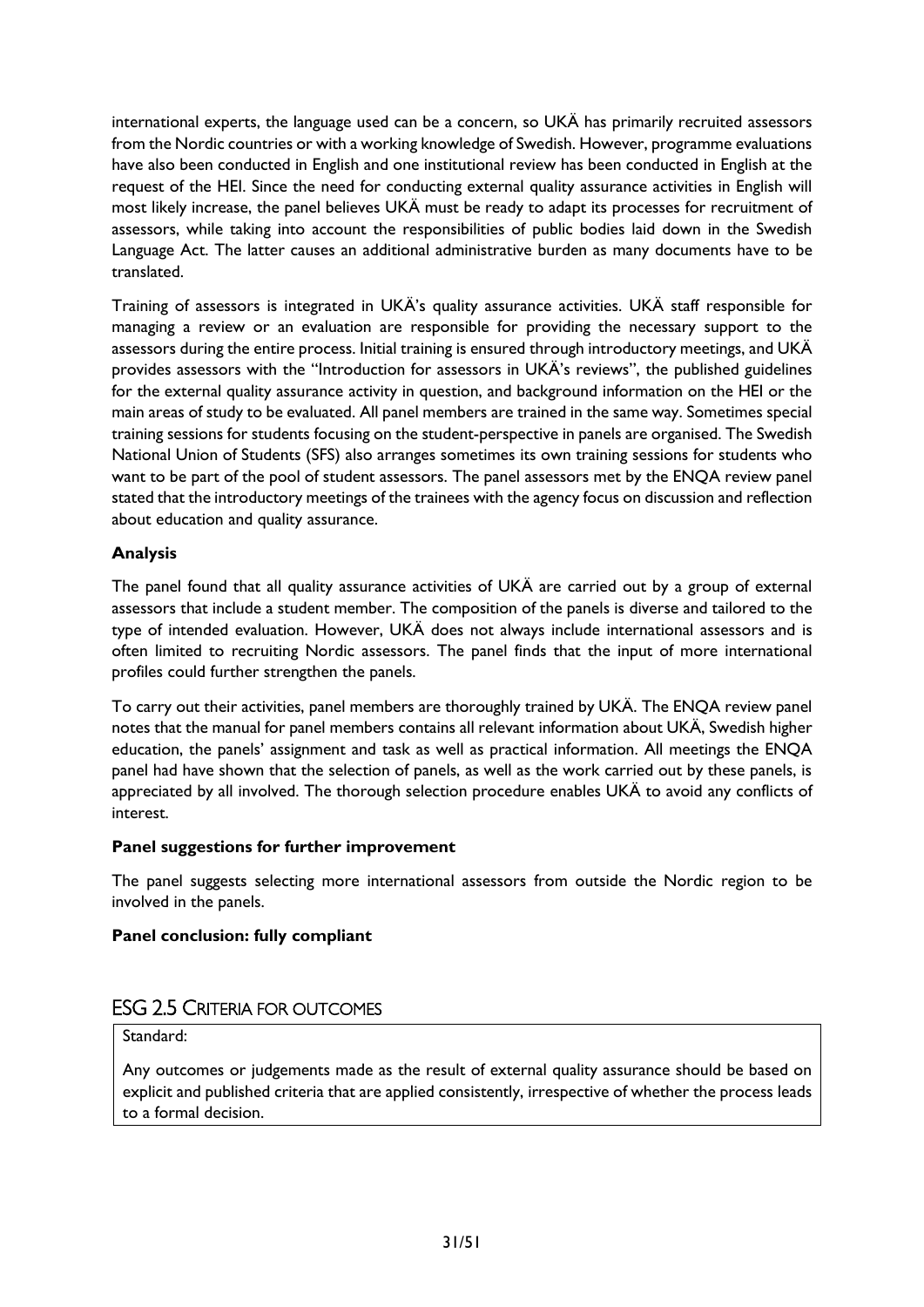# **Evidence**

The outcomes of the agency's EQA activities are all based on the explicit criteria – i.e. those for the institutional review, programme evaluations and appraisal for degree-awarding powers. The explanation of the assessment criteria, assessment areas, and possible overall assessments in each external quality assurance activity is described in the guidelines for each activity, published on UKÄ's website and communicated to HEIs and assessors.

UKÄ uses a two-point scale for its programme evaluations and appraisels for degree awarding powers: satisfactory (high quality) or not satisfactory (Under review, follow-up after 1 year). If the outcome in case of a re-assessment is still "not satisfactory", it means that degree-awarding powers are revoked. For institutional reviews UKÄ uses a three-point-scale: Approved quality assurance processes, Approved quality assurance processes with reservations (follow up no later than two years after decision), and Quality assurance processes under review (timeline for follow-up is decided in dialogue with UKÄ).

For a HEIs internal quality assurance processes to be approved, and for a programme to be evaluated as being of high quality, each criterion must be deemed satisfactory. The same applies for an application for degree-awarding powers to be approved. However, not all sub-criteria need to be assessed satisfactory in order for the criterion as a whole to be assessed satisfactorily. Both the number of unfulfilled sub-criteria, and the scope and severity of the deficiencies, are considered by the assessment panel when determining whether criterion as a whole is satisfactory or not. For the final overall assessment, the panel must make the same considerations as when regarding the criteria.

In institutional reviews in case if one or more assessment areas are deemed not satisfactory, the panel must make the consideration whether a HEI is approved with reservations, or put under review. The assessment in this case cannot be based solely on the number of unsatisfactory assessment criteria, but rather on an overall assessment of the HEI's quality assurance processes, and on the severity of the shortcomings related to the assessment criteria. The assessment panel can for instance consider if it will be possible for the HEI to follow-up on and overcome the shortcomings within a reasonable timeframe (2 years).

Regardless of the criteria or whether the panel has reached a positive or negative assessment, the panels must be able to justify their findings based on the assessment material. In the reports, they must clearly explain the assessment of each criterion and how they have reached their final overall assessment. After the panel finished its report, the UKÄ Director General takes a decision based on the panel's conclusions.

For thematic evaluations there are no predefined criteria that apply to all thematic evaluations. The themes are decided in cooperation with the government, and the methodology is developed and adapted to the relevant theme. The criteria are drawn up in function of a particular thematic evaluation. The guidelines contain pre-defined criteria for the evaluation related to each of the sub-themes. However, these criteria are then published and consistently applied in the evaluation of all HEIs. As a thematic evaluation is primarily intended to be an activity to enhance the quality, it is an evaluation without a strict pass or fail. The HEIs with which the panel met, indicate that the criteria in the first thematic evaluation were clear to them.

#### **Analysis**

The panel found that the outcomes for the institutional reviews, programme evaluations and appraisals for degree-awarding powers are all based on the explicit criteria. For thematic evaluations there are no predefined criteria that apply to all thematic analyses, but the criteria are drawn up in function of a particular theme of the thematic analysis. The panel notes that this method of working is clear and transparent but the potential for the HEIs to enhance their activities and procedures with inspiration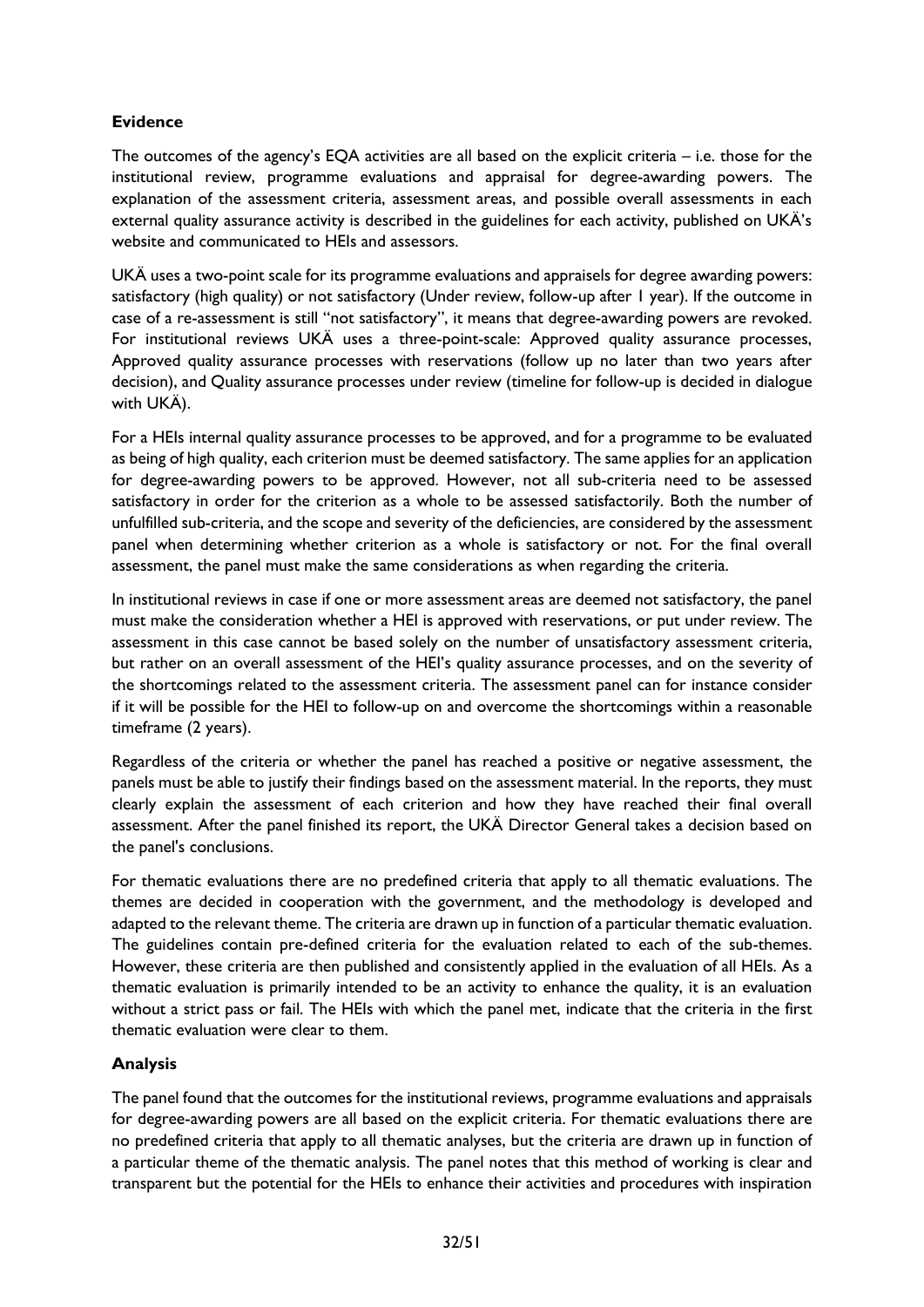from the criteria are limited due to the fact that the criteria are only formulated in connection to the preparation of each thematic evaluation. It would be possible to incorporate themes from current thematic evaluation in the institutional reviews, e.g. as new criteria.

#### **Panel suggestion for further improvement**

The panel suggests striving for a set of generic criteria for the thematic evaluations, for example about the HEI's policy, governance, implementation and results in relation to the theme under review, that can be applied to several themes. The agency could consider integrating the thematic evaluations into the institutional reviews.

#### **Panel conclusion: fully compliant**

# <span id="page-33-0"></span>ESG 2.6 REPORTING

#### Standard:

Full reports by the experts should be published, clear and accessible to the academic community, external partners and other interested individuals. If the agency takes any formal decision based on the reports, the decision should be published together with the report.

#### **Evidence**

UKÄ's reports are drafted by the panel members. The UKÄ staff is not considered to be a part of the agency's panels and has a role of project managers. The agency staff informed the ENQA panel that the project managers assure that all reports follow the guidelines, and additionally check that the language is clear for any external reader. The staff also assures that a panel operates in accordance with the guidelines, while at the same time not intervening in the evaluation process.

UKÄ panel members find the agency's criteria on EQA activities a clear basis for drafting a report, although UKÄ staff indicates that it takes a lot of effort to make sure that for example the texts of reports of different programme evaluations are comparable. Before a report is then sent to the HEI under review, the report is discussed in a meeting involving all project managers.

The assessment panel's draft report is sent to the HEI for commenting before UKÄ makes its final decision. The purpose of this step is to give HEIs the opportunity to familiarise themselves with the content and comment on any factual errors in the report. HEI admit they would like to have input on other aspects of the reporting as well. A HEI's written response is included in the panel's report when published. Additionally, UKÄ's decision is published in the same place. The HEIs interviewed by the ENQA panel during the site visit confirm that UKÄ's reports are clear and informative.

UKÄ makes information on completed external quality assurance activities available to HEIs as well as to other stakeholders, mainly through an open database called "Högskolekollen" accessible via the agency's website. An assessment panel's report includes assessments of the HEI's fulfilment of each assessment criteria and sub-criteria, and an overall assessment. During the site visit, HEI management stated that they read the other HEIs' evaluations to learn from other evaluations.

In the international perspective of higher education and quality assurance, UKÄ has recognised an increasing need to make decisions and reports from the agency's external quality assurance activities available in English. Nevertheless, at present, only reports from a few programme evaluations conducted in English have been published.

Finally, the panel has learned that UKÄ has identified a need to improve the dissemination and use of assessment reports and to enhance the functionality and user-friendliness of the agency's web-based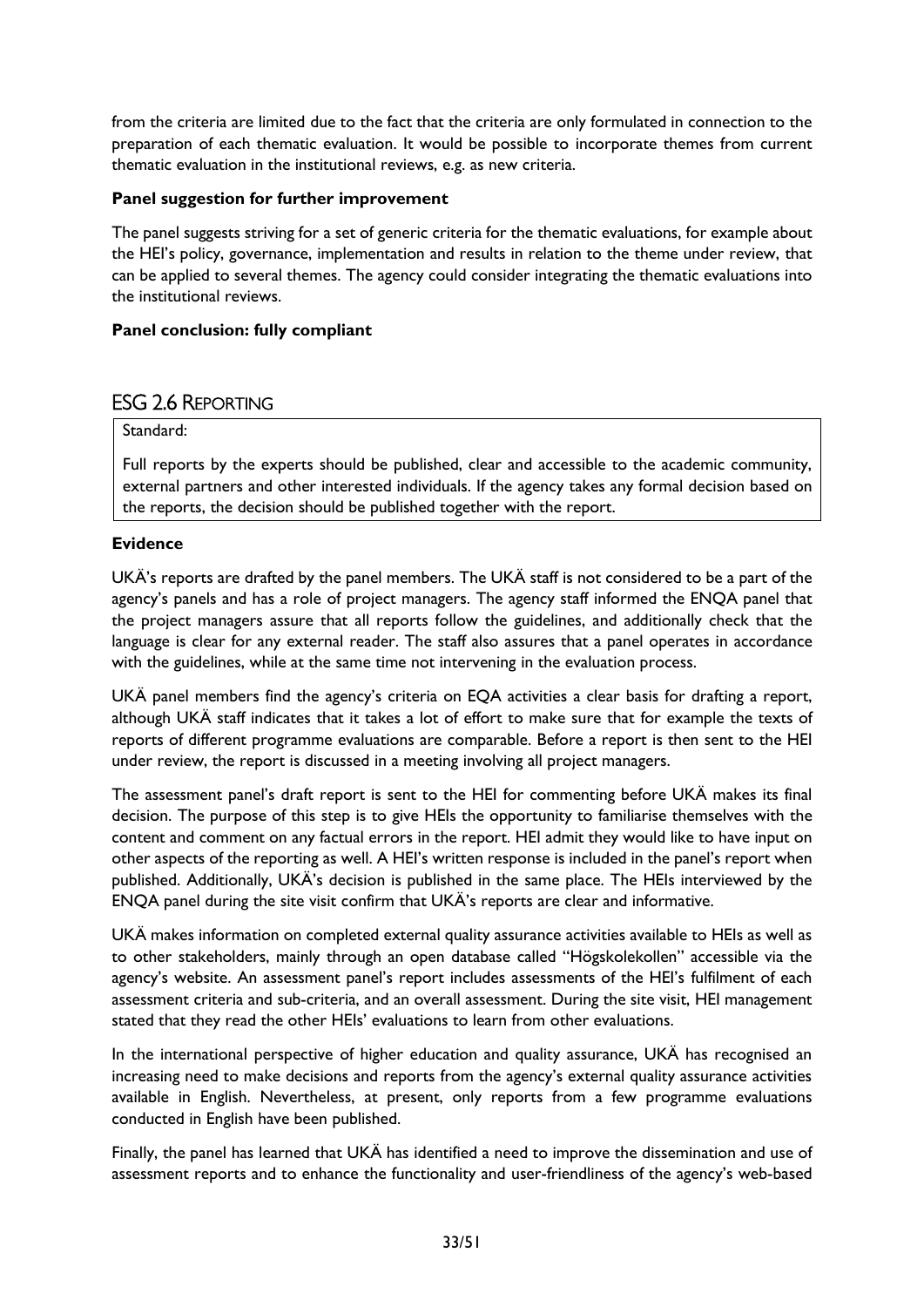services. To this end, UKÄ's has decided to develop a new layout for the external website in the course of 2020.

#### **Analysis**

The panel noted that all reports of the agency have a context description, a description of the individual procedure, including the assessors involved, evidence, analysis and findings, conclusions, sharing of some elements of good practice and recommendations for follow-up actions. All reports are made accessible on the UKÄ website.

The panel believes the assessors' reports are easily readable. The comments on a report by the HEI are an integral part of this report (in a form of an annex), which makes the report transparent. The panel additionally found that the final UKÄ decision is published in the same place as the report. The website, however, could benefit from a better structure for disseminating the reports.

#### **Panel suggestions for further improvement**

The panel suggests that UKÄ works on the agency's website to make the reports even more easily accessible by the stakeholders.

#### **Panel conclusion: fully compliant**

#### <span id="page-34-0"></span>ESG 2.7 COMPLAINTS AND APPEALS

Standard:

Complaints and appeals processes should be clearly defined as part of the design of external quality assurance processes and communicated to the institutions.

#### **Evidence**

UKÄ has no formal complaints policy in place. However, the panel was not notified by any of the stakeholders that they should have difficulties in filing a complaint or comment on an ongoing evaluation process, should this be needed, they can easily contact UKÄ's staff and management. Importantly, the panel learned that stakeholders feel deeply involved in the UKÄ's quality assurance activities and that the overall idea among the stakeholdes seems to be that if anyone has a complaint, they would be able to approach someone within UKÄ about it.

As from 2017, UKÄ has introduced separate guidelines for the reassessment of decisions relating to external quality assurance activities. Following the introduction of such new guidelines, institutions can request that a decision is reviewed. A special appeals committee with three external experts and three substitutes has been appointed for a period of two years. The "Guidelines for Appeals in the Quality Assurance of Higher Education" is published on the UKÄ website. UKÄ aims to address such requests within three months from receiving the request.

The appeals committee started its work in early 2019. The committee's work is not to double check the evaluation, but to check if the procedures of the agency have been followed the way they should. Currently, the committee can only assess whether an error has been made and whether this error could have affected the assessment outcome.

The appeals committee makes an assessment and delivers it to UKÄ. Based on Swedish law, the assessment of the appeals committee does not in itself has any legal consequence but must be accepted by the Director General before leading to a follow-up. The Director General can therefore in principle choose to ignore the assessment of the appeals committee, but in practical life he will reconfirm the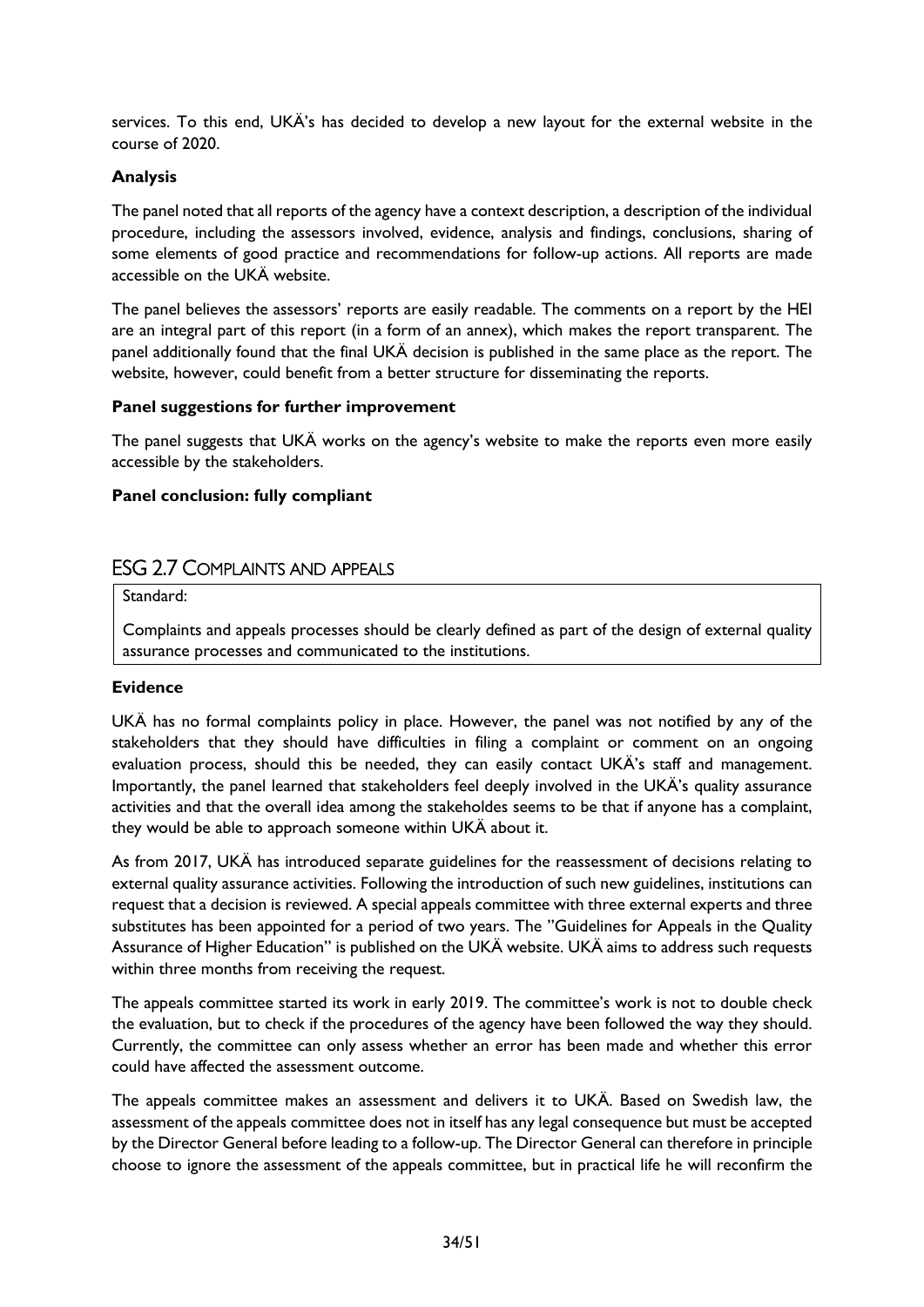assessment and then decide if and how the error should be corrected. This can include summoning the whole panel of assessors – or a part of the panel – for reassessment of the issue at stake.

Until now, the appeals committee received only one appeal about a programme evaluation of a doctoral programme. The committee had the opportunity to look at the appeal and factual comments from UKÄ. Then, the committee held an online as well as a physical meeting in order to reach the following conclusion: an error had been made by UKÄ and such an error could have affected the assessment of the panel and hence also UKÄ's final decision. The decision was sent to the Director General. He then decided to organise a re-assessment of the programme.

#### **Analysis**

Although the panel is confident, based on discussions with the various stakeholders, that complaints are likely to be taken up by UKÄ, this cannot be guaranteed. Given the structure of UKÄ with clear decision-making structures, it is indispensable for UKÄ to develop a formal complaints procedure. This procedure should allow an institution to state its dissatisfaction about the conduct of the process or of those carrying it out. A clear reference to the complaints procedure should be published by UKÄ so that anyone who wishes to make use of it, will be aware of its existence.

The appeals procedure developed by UKÄ is clear and known to all concerned and can be applied to all four types of external quality assurance activities conducted by UKÄ. The appeals committee takes its task to heart and has built up some initial experience with the one appeal that has been filed so far. It is striking to the panel that efforts have been made to assure that the appeals committee carries out its work in complete independence and objectivity, but that then such decisions do not have to be followed by UKÄ. The panel believes this risks to undermine the authority of the appeals committee. The panel is aware of the fact that the cause of this situation is the legal provisions and therefore not a choice of UKÄ itself.

This stated, the panel understands from the discussions held with the agency management that UKÄ plans to always follow the decisions of the appeals committee. However, the panel is of a strong oppinion that the appeals committee's powers can be extended by authorising the body to make recommendations as to if and how UKÄ should correct a potential error in judgements.

#### **Panel recommendations**

The panel recommends the agency to establish a complaints procedure. The procedure should be made known to all concerned parties.

The panel recommends extending the powers of the appeals committee to make recommendations to UKÄ on how to correct errors in quality assurance procedures that potentially can have affected the assessment outcome.

#### <span id="page-35-0"></span>**Panel conclusion: partially compliant**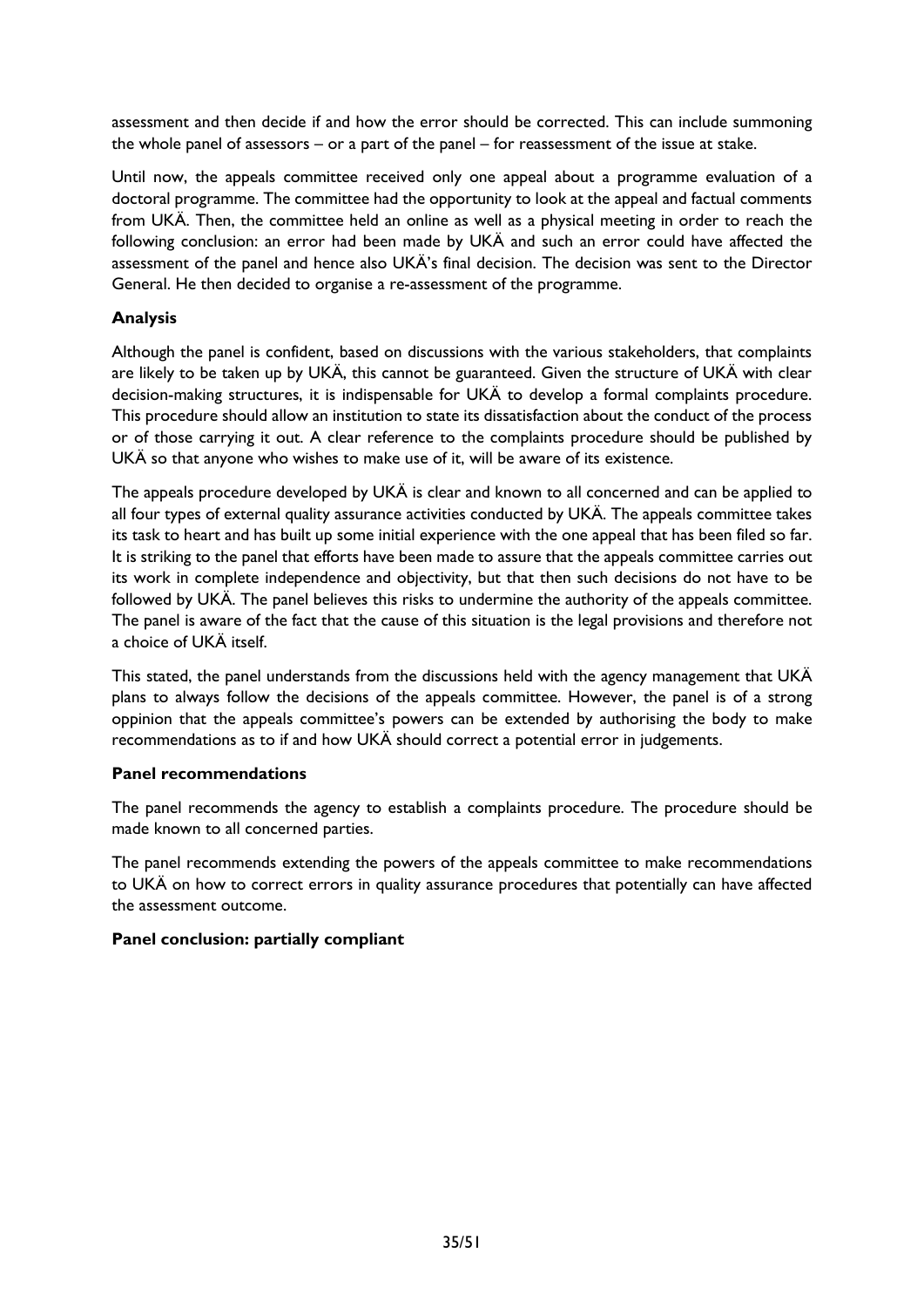# **ADDITIONAL OBSERVATION**

#### Evaluation of research by the agency

As reported to the panel through the submitted SAR, in the summer of 2017 the Government gave UKÄ a new task to extend the current national quality assurance system to include reviewing of higher education institutions' quality assurance processes for research. The first steps have already been taken by the agency: A new method has been developed, and a pilot testing has been taking place from September 2019 to November 2020. The plan of UKÄ is to incorporate this additional evaluation aspect into the institutional reviews.

Since research evalautions do not fall within the scope of the ESG, this new quality assurance activity of the agency has not been further unfolded neither in the SAR nor in the panel's interviews during the site visit. However, on one or two occasions, stakeholders mentioned this activity expressing their concerns, i.e. that introducing evaluation of research as part of the institutional reviews might not be a good idea as it could have a negative impact on the workload for HEIs. The stakeholders also expressed a concern that such a coupling of external quality assurance activities could lead to an unproductive fragmentation of quality processes related to research. The panel understands that UKÄ intends to focus only on general aspects of quality assurance for research provided by HEIs, and not to evaluate research itself. Still, bearing in mind the already heavy workload of the HEIs, the added value of this new activity should be well considered before making the final decision about integrating it into the institutional reviews. The panel is also wondering if this new task will be an additional burden for the UKÄ staff as well as to what extend the staff will need additional training to perform the task. On the other side, it still remains to be seen whether this potential new aspect of the quality assurance process in the Swedish higher education will prove to be beneficial for the research performance of the HEIs in Sweden.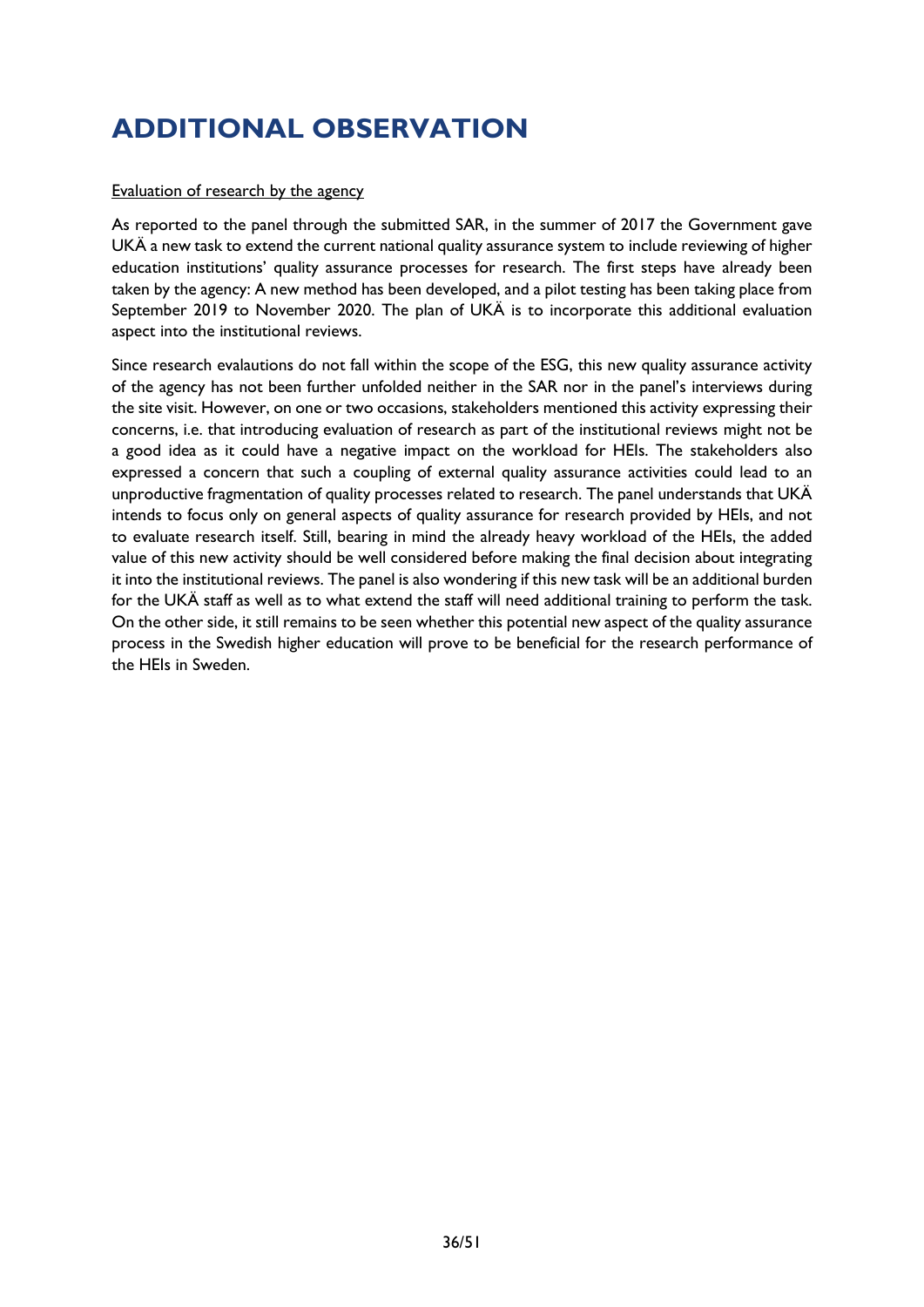# <span id="page-37-1"></span><span id="page-37-0"></span>**CONCLUSION**

#### **SUMMARY OF COMMENDATIONS**

**ESG 3.1** The panel witnessed a great involvement of students. From its meeting with students and all other stakeholders, the panel learned that students participate actively in the Advisory Board, reference groups and play an active role in nominating students for panels.

**ESG 3.6** The panel commends the richness of observed IQA documents as well as applauds their thorough preparation for supporting UKÄ's internal quality assurance and professional conduct.

**ESG 2.2** The panel commends on the involvement of stakeholders in UKÄ's search to ensure fitness for purpose in its quality assurance activities.

#### <span id="page-37-2"></span>**OVERVIEW OF JUDGEMENTS AND RECOMMENDATIONS**

**ESG 3.1** Fully compliant

**ESG 3.2** Fully compliant

**ESG 3.3** Substantially compliant

The panel recommends that UKÄ should take measures to further safeguard its capacity to independently design its methodologies in external quality assurance.

- **ESG 3.4** Fully compliant **ESG 3.5** Fully compliant **ESG 3.6** Fully compliant **ESG 3.7** Fully compliant
- **ESG 2.1** Fully compliant

**ESG 2.2** Substantially compliant

The panel recommends UKÄ to go further in reducing the HEIs' workload in its quality assurance activities. In doing so, UKÄ should consider to which extent the different activities can be integrated or complement each other better.

#### **ESG 2.3** Substantially compliant

The panel recommends UKÄ to establish a pre-defined follow-up mechanism for programmes with a positive assessment in the appraisals of degree awarding powers aiming at supporting these programmes in maintaining high quality. The panel also recommends UKÄ to more clearly define the follow-up procedures for those institutions and programmes that have received a positive assessment in the institutional reviews and in the programme evaluations.

**ESG 2.4** Fully compliant

**ESG 2.5** Fully compliant

**ESG 2.6** Fully compliant

**ESG 2.7** Partially compliant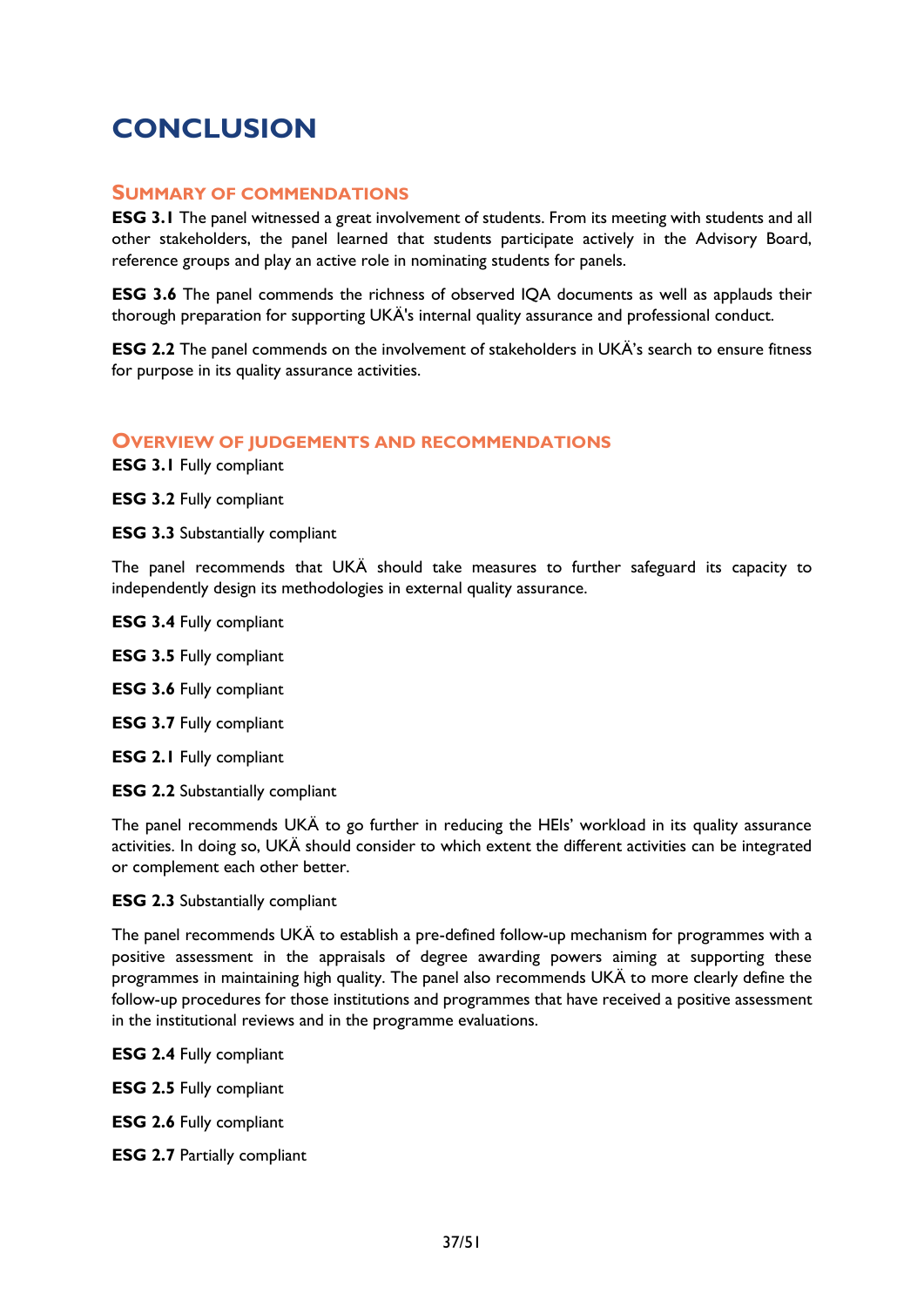The panel recommends the agency to establish a complaints procedure. The procedure should be made known to all concerned parties.

The panel recommends to extend the powers of the appeals committee to make recommendations to UKÄ on how to correct errors in quality assurance procedures that potentially can have affected the assessment outcome.

In light of the documentary and oral evidence considered by it, the review panel is satisfied that, in the performance of its functions, UKÄ is in compliance with the ESG.

#### <span id="page-38-0"></span>**SUGGESTIONS FOR FURTHER DEVELOPMENT**

**ESG 3.1** The panel suggests enhancing the international composition of the Advisory Board, as the panel believes that broadening UKÄ's scope outside the Scandinavian area, could provide innovative insights.

**ESG 3.4** The panel believes that based on all the information collected by UKÄ, more thematic analyses can be carried out. The panel believes that this could be stimulated by better cooperation between the various departments, each of which has valuable information at its disposal.

**ESG 3.5** The panel suggests preparing for appropriate reactions should staff again report a high workload or should staff turnover rise again.

**ESG 2.4** The panel suggests selecting more international assessors from outside the Nordic region to be involved in the panels.

**ESG 2.5.** The panel suggests striving for a set of generic criteria for the thematic evaluations, for example about the HEI's policy, governance, implementation and results in relation to the theme under review, that can be applied to several themes. The agency could consider integrating the thematic evaluations into the institutional reviews.

**ESG 2.6** The panel suggests that UKÄ works on the agency's website to make the reports even more easily accessible by the stakeholders.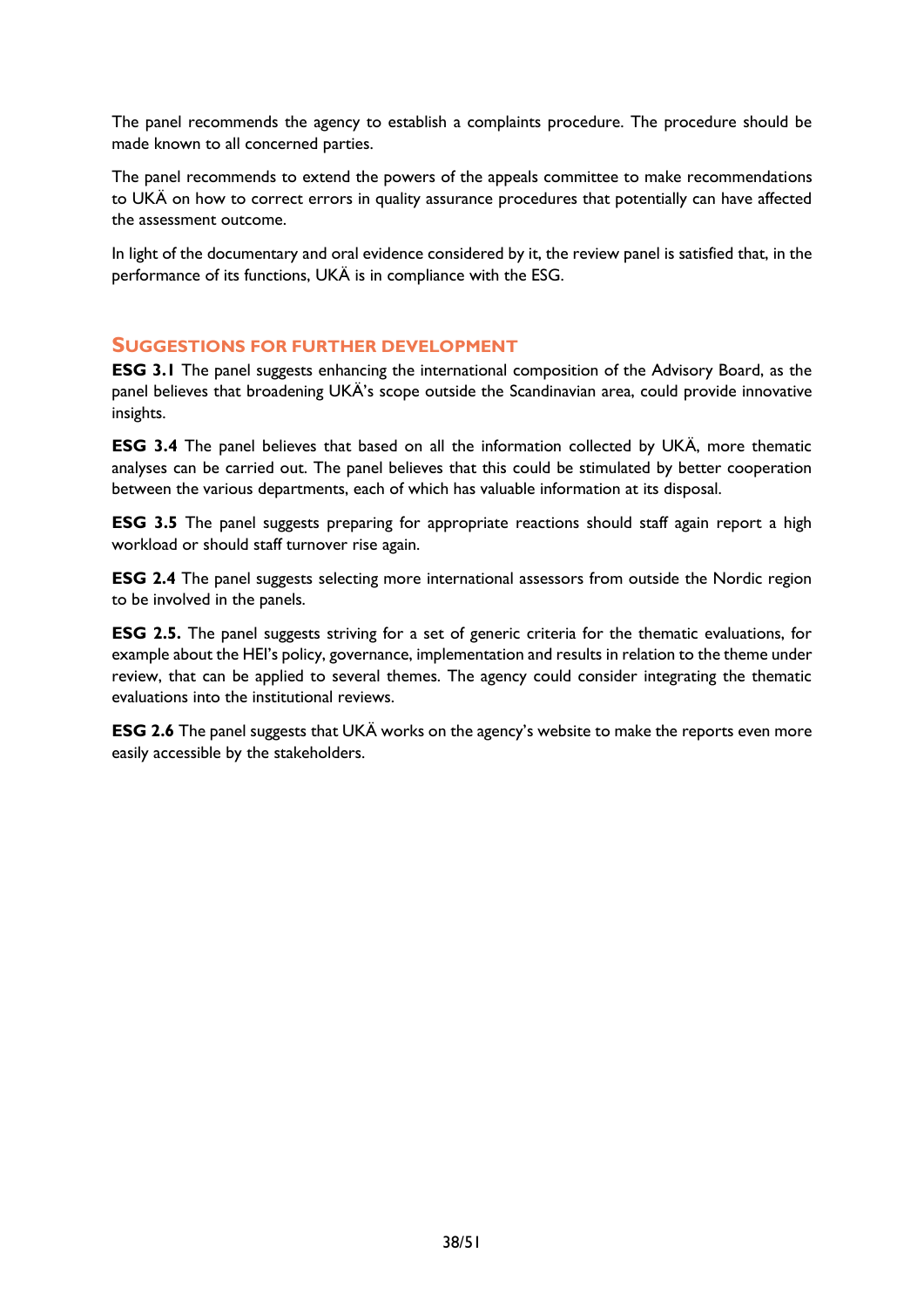# <span id="page-39-0"></span>**ANNEXES**

# <span id="page-39-1"></span>**ANNEX 1: PROGRAMME OF THE SITE VISIT**

#### 23 SEPTEMBER

| <b>TIMING</b>      | <b>TOPIC</b>                                                     | <b>PERSONS FOR INTERVIEW</b> |
|--------------------|------------------------------------------------------------------|------------------------------|
| $12.45 -$<br>13.00 | Checking the stability of<br>internet connection                 |                              |
| $13.00 -$<br>16.00 | Review panel's kick-off<br>meeting and preparations<br>for day I |                              |

# 28 September

| <b>TIMING</b>                                                                                                                                       | <b>TOPIC</b>                                                                                                                                                   | <b>PERSONS FOR INTERVIEW</b>                                                    |
|-----------------------------------------------------------------------------------------------------------------------------------------------------|----------------------------------------------------------------------------------------------------------------------------------------------------------------|---------------------------------------------------------------------------------|
| $15.45 -$<br>16.00                                                                                                                                  | Checking the stability of<br>internet connection                                                                                                               |                                                                                 |
| $16.00 -$<br>A pre-visit meeting with the<br>17.00<br>agency contact person to<br>clarify elements related to<br>the overall system and<br>context. | Ulf Hedbjörk, project manager of UKÄ ENQA application/agency<br>contact person, Department of Quality Assurance                                                |                                                                                 |
|                                                                                                                                                     | Viveka Persson, Head of Institutional reviews/Thematic evaluations<br>group, Department of Quality Assurance                                                   |                                                                                 |
|                                                                                                                                                     | Lisa Jämtsved Lundmark, Head of Programme evaluations/Appraisal of<br>applications for degree-awarding powers group, Department of<br><b>Quality Assurance</b> |                                                                                 |
|                                                                                                                                                     |                                                                                                                                                                | Per Westman, Head of Strategic Planning, Department of<br>administration and IT |

# 29 September

| <b>TIMING</b>      | <b>TOPIC</b>                                                                                                                                                           | <b>PERSONS FOR INTERV</b>                                                                                                                                                                                                                                                                                                                                                            |
|--------------------|------------------------------------------------------------------------------------------------------------------------------------------------------------------------|--------------------------------------------------------------------------------------------------------------------------------------------------------------------------------------------------------------------------------------------------------------------------------------------------------------------------------------------------------------------------------------|
| $8.45 - 9.00$      | Connection set-up                                                                                                                                                      |                                                                                                                                                                                                                                                                                                                                                                                      |
| $9.00 - 9.30$      | Review panel's private<br>meeting                                                                                                                                      |                                                                                                                                                                                                                                                                                                                                                                                      |
| $9.30 - 9.45$      | Break / Connection set-up                                                                                                                                              |                                                                                                                                                                                                                                                                                                                                                                                      |
| $9.45 -$<br>10.30  | Meeting with the Director<br>General, the Head of the<br>Department of Quality<br>Assurance and the Heads of<br>group of the Department of<br><b>Quality Assurance</b> | Anders Söderholm, Director General<br>Karin Järplid Linde, Head of Department of Quality Assurance<br>Viveka Persson, Head of Institutional reviews/Thematic evaluations<br>group, Department of Quality Assurance<br>Lisa Jämtsved Lundmark, Head of Programme evaluations/Appraisal of<br>applications for degree-awarding powers group, Department of<br><b>Quality Assurance</b> |
| $10.30 -$<br>10.45 | Review panel's private<br>discussion / Connection set-up                                                                                                               |                                                                                                                                                                                                                                                                                                                                                                                      |
| $10.45 -$<br>11.15 | Meeting with the team<br>responsible for preparation<br>of the self-assessment report                                                                                  | Ulf Hedbjörk, project manager and coordinator of SAR, Department<br>of Quality Assurance                                                                                                                                                                                                                                                                                             |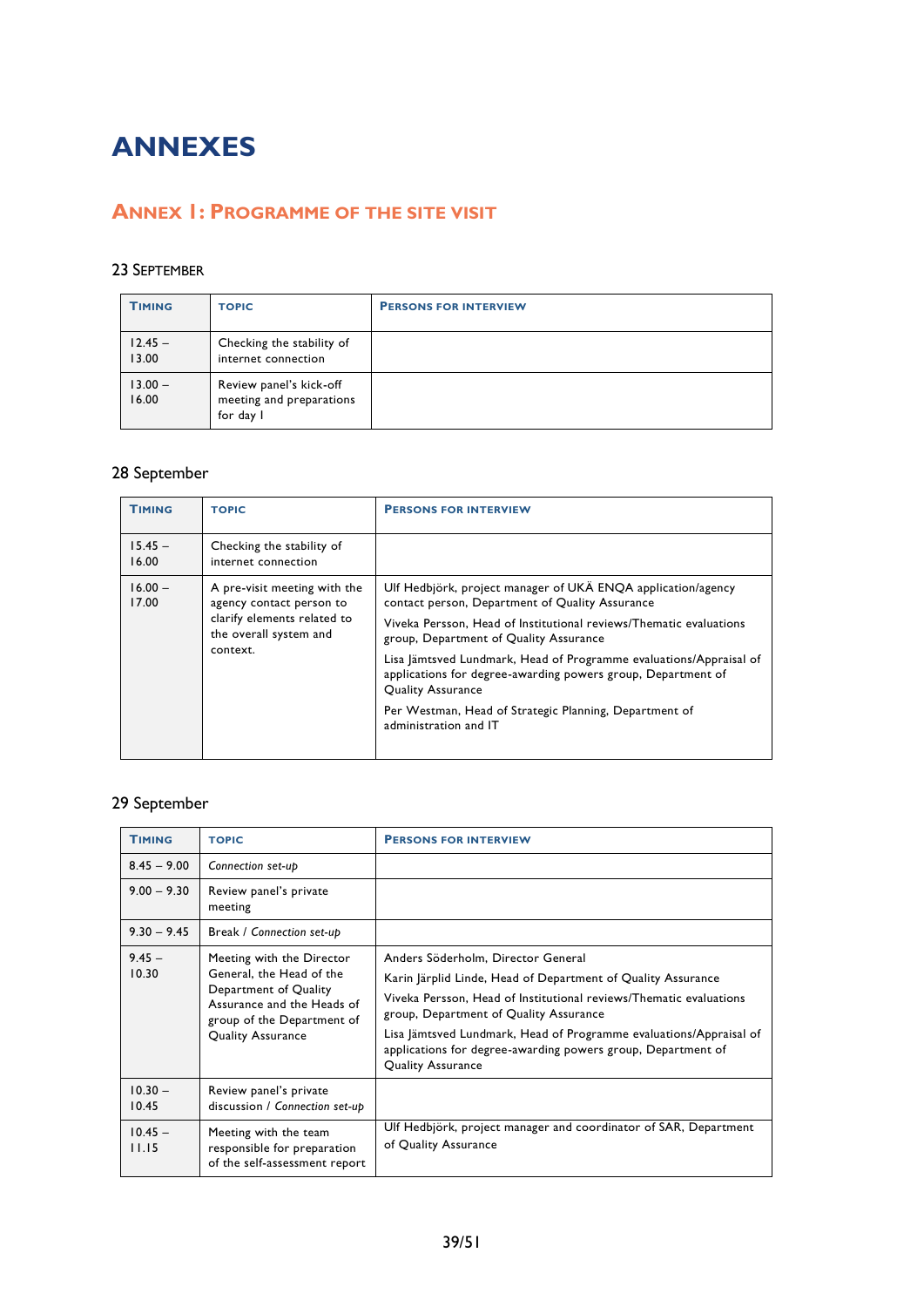|                    |                                                                                                                                                                      | Charlotte Elam, senior project manager, Department of Quality<br>Assurance                                                                                                                                                                                                                                                                                                                                                                                                                                                            |
|--------------------|----------------------------------------------------------------------------------------------------------------------------------------------------------------------|---------------------------------------------------------------------------------------------------------------------------------------------------------------------------------------------------------------------------------------------------------------------------------------------------------------------------------------------------------------------------------------------------------------------------------------------------------------------------------------------------------------------------------------|
|                    |                                                                                                                                                                      | Erik Kyhlberg, project manager, Department of Quality Assurance<br>Agnes Ers, Business Strategist, Director General's Office, Department<br>of administration and IT                                                                                                                                                                                                                                                                                                                                                                  |
| $11.15 -$<br>11.30 | Review panel's private<br>discussion / Connection set-up                                                                                                             |                                                                                                                                                                                                                                                                                                                                                                                                                                                                                                                                       |
| $11.30 -$<br>12.15 | Meeting with representatives<br>from the Department of<br>Quality Assurance<br>1. Programme evaluations +<br>Appraisal of applications for<br>degree-awarding powers | Anna-Karin Malla, senior project manager<br>Ulrika Thafvelin, senior project manager<br>Emma Wimmerstedt, senior project manager<br>Charlotte Ejsing, project manager<br>Nils Olsson, project manager<br>Sebastian Steele, project manager<br>Ellinor Alvesson, project manager<br>- all Department of Quality Assurance                                                                                                                                                                                                              |
| $12.30 -$<br>12.45 | Review panel's private<br>discussion                                                                                                                                 |                                                                                                                                                                                                                                                                                                                                                                                                                                                                                                                                       |
| $12.30 -$<br>13.30 | Lunch break                                                                                                                                                          |                                                                                                                                                                                                                                                                                                                                                                                                                                                                                                                                       |
| $13.30 -$<br>14.00 | Review panel's private<br>discussion / Connection set-up                                                                                                             |                                                                                                                                                                                                                                                                                                                                                                                                                                                                                                                                       |
| $14.00 -$<br>14.45 | Meeting with representatives<br>from the Department of<br>Quality Assurance<br>2. Institutional reviews +<br>Thematic evaluations                                    | Kristina Tegler Jerselius, senior project manager<br>Charlotte Elam, senior project manager<br>Stella Annani, project manager<br>Carin Dänsel, project manager<br>Anna Rudebeck, project manager<br>Henrik Holmquist, project manager<br>Erik Kyhlberg, project manager<br>Bo Sandberg, project manager<br>- all Department of Quality Assurance                                                                                                                                                                                      |
| $14.45 -$<br>15.00 | Break / Connection set-up                                                                                                                                            |                                                                                                                                                                                                                                                                                                                                                                                                                                                                                                                                       |
| $15.00 -$<br>15.45 | Meeting with representatives<br>from Departments of Higher<br>Education Analysis, Legal<br>Affairs, and Administration<br>and IT.                                    | Annika Pontén, Head of Department of Higher Education<br>Analysis/Deputy Head of Authority (UKÄ)<br>Marie Kahlroth, senior analyst, Department of Higher Education<br>Analysis<br>Christian Sjöstrand, Head of Department of Legal Affairs<br>Jessica Levin, legal advisor, Department of Legal Affairs<br>Peter Wikhagen, Head of Department of Administration and IT<br>Agnes Ers, Business Strategist, Department of Administration and IT<br>Martin Wincent, Head of Communications group, Department of<br>Administration and IT |
| $15.45 -$<br>16.00 | Review panel's private<br>discussion / Connection set-up                                                                                                             |                                                                                                                                                                                                                                                                                                                                                                                                                                                                                                                                       |
| $16.00 -$<br>16.45 | Meeting with the advisory<br>Board                                                                                                                                   | Sigbritt Karlsson, President, KTH Royal Institute of Technology<br>Per Abrahamsson, Deputy University Director, Uppsala University                                                                                                                                                                                                                                                                                                                                                                                                    |
|                    |                                                                                                                                                                      |                                                                                                                                                                                                                                                                                                                                                                                                                                                                                                                                       |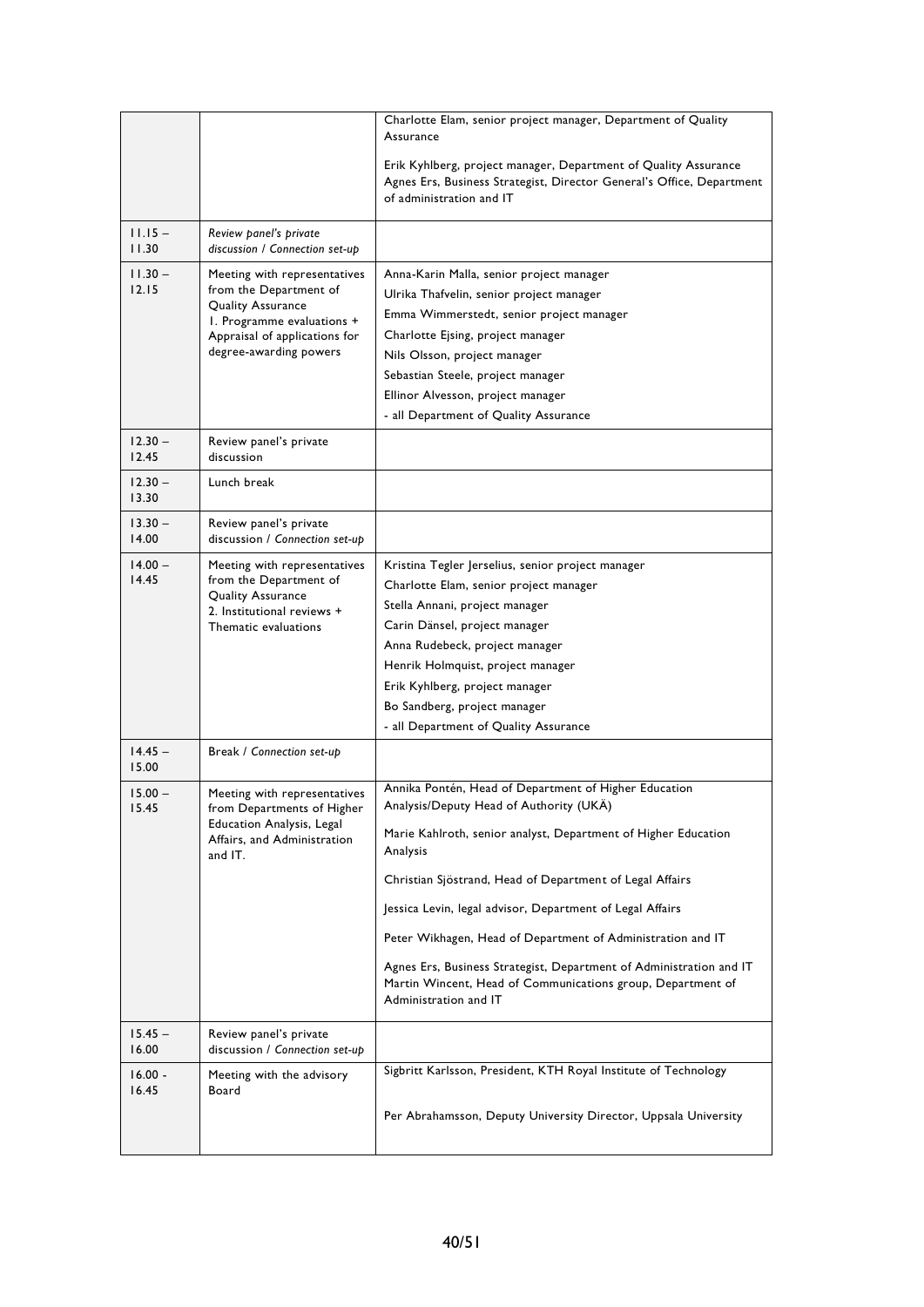|                    |                                                                       | Nicoline Frølich, Head of Research, Nordic Institute for Studies in<br>Innovation, Research and Education<br>Samuel Engblom, Policy Director, Swedish Confederation of<br><b>Professional Employees</b><br>Anton Jägare, student, Swedish National Union of Students<br>Pil Maria Saugmann, doctoral student, Swedish National Union of<br><b>Students</b> |
|--------------------|-----------------------------------------------------------------------|------------------------------------------------------------------------------------------------------------------------------------------------------------------------------------------------------------------------------------------------------------------------------------------------------------------------------------------------------------|
| $16.45 -$<br>17.30 | Wrap-up meeting among<br>panel members and<br>preparations for day II |                                                                                                                                                                                                                                                                                                                                                            |

# 30 September

| <b>TIMING</b>   | <b>TOPIC</b>                                                       | <b>PERSONS FOR INTERVIEW</b>                                                                                                                              |
|-----------------|--------------------------------------------------------------------|-----------------------------------------------------------------------------------------------------------------------------------------------------------|
| $8.45 - 9.00$   | Connection set-up                                                  |                                                                                                                                                           |
| $9.00 - 9.45$   | Review panel private<br>meeting                                    |                                                                                                                                                           |
| $9.45 - 10.00$  | Break / Connection set-up                                          |                                                                                                                                                           |
| $10.00 - 10.45$ | Meeting with heads of<br>some reviewed HEIs/HEI<br>representatives | Stefan Bengtsson, Vice-Chancellor, Chalmers University of<br>Technology, Vice Chair of The Association of Swedish Higher<br><b>Education Institutions</b> |
|                 |                                                                    | Hans Adolfsson, Vice-Chancellor, Umeå University                                                                                                          |
|                 |                                                                    | Maria Knutson Wedel, Vice-Chancellor, Swedish University of<br><b>Agricultural Sciences</b>                                                               |
|                 |                                                                    | Kerstin Tham, Vice-Chancellor, Malmö University                                                                                                           |
|                 |                                                                    | Martin Norsell, Vice-Chancellor, Dalarna University                                                                                                       |
|                 |                                                                    | Robert Egnell, Vice-Chancellor, Swedish Defence University                                                                                                |
|                 |                                                                    | Maria Lantz, Vice-Chancellor, University College of Arts, Crafts and<br>Design                                                                            |
|                 |                                                                    | Johanna Adami, Vice-Chancellor, Sophiahemmet University                                                                                                   |
| $10.45 - 11.00$ | Review panel's private<br>discussion                               |                                                                                                                                                           |
| $11.00 - 11.20$ | Break / Connection set-up                                          |                                                                                                                                                           |
| $11.20 - 12.00$ | Meeting with ministry<br>representatives                           | Stefan Engström, Secretary of State to the Minister for Higher<br><b>Education and Research</b>                                                           |
|                 |                                                                    | Sara Bringle, Senior Advisor, Unit for Higher Education, Ministry of<br><b>Education and Research</b>                                                     |
| $12.00 - 13.00$ | Lunch break                                                        |                                                                                                                                                           |
| $13.00 - 13.30$ | Review panel's private<br>discussion / Connection set-<br>up       |                                                                                                                                                           |
| $13.30 - 14.15$ | Meeting with quality                                               | Malin Östling, Quality Coordinator, University of Gothenburg                                                                                              |
|                 | assurance officers of HEIs                                         | Erwin Van Rijswoud, Quality Coordinator, Örebro University                                                                                                |
|                 |                                                                    | Helena Loborg, Faculty Programme Director Educational Sciences,<br>Linköping University                                                                   |
|                 |                                                                    | Silja Marit Zetterqvist, Quality Coordinator, Head of department,<br>Ersta Sköndal Bräcke University College                                              |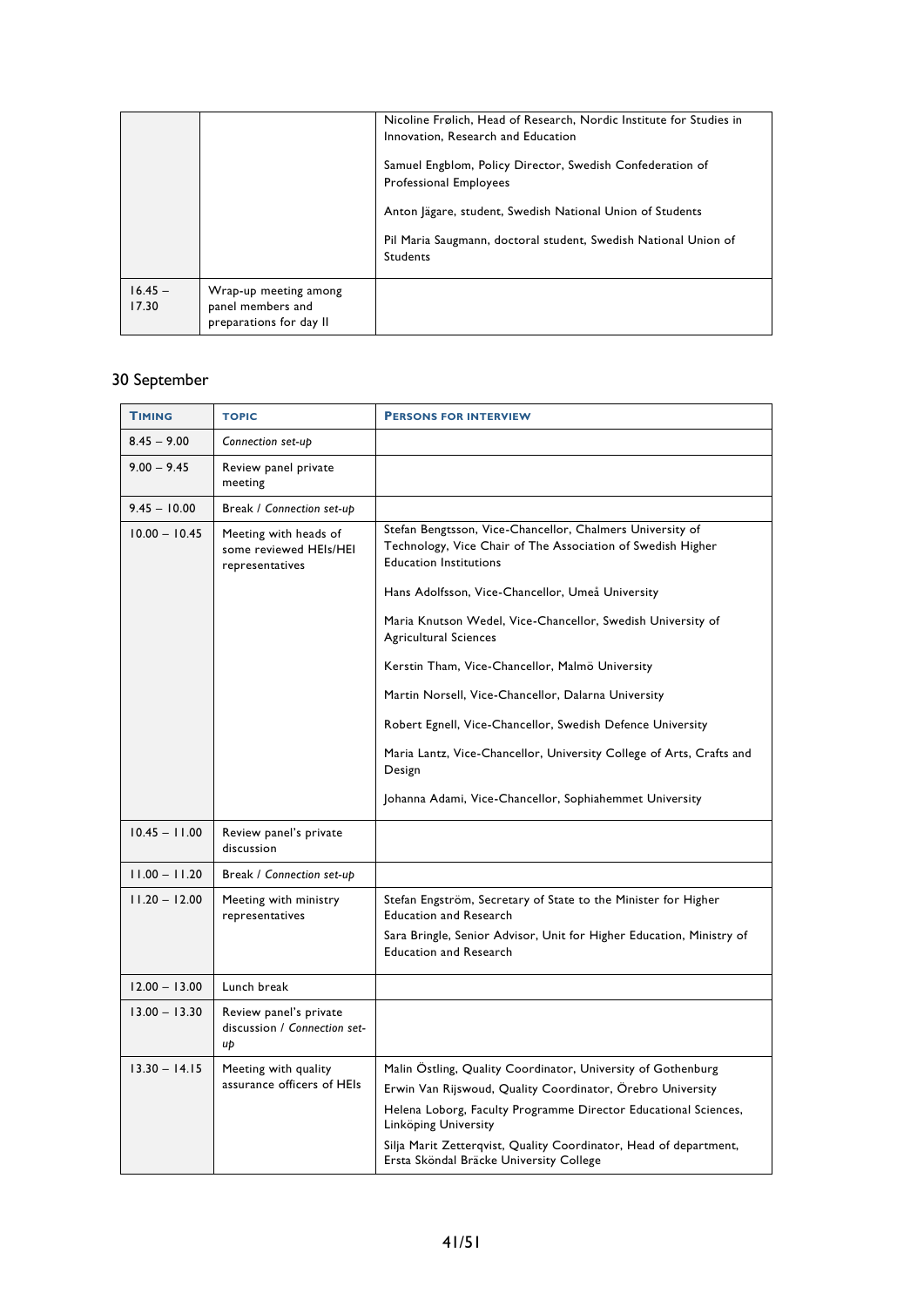|                 |                                                                                                                         | Helena Eklund Snäll, Analyst, Division of Planning, Swedish University<br>of Agricultural Sciences                                                                                                                                                                                                                                                                                                                                                                                                                                                                                                                                                               |
|-----------------|-------------------------------------------------------------------------------------------------------------------------|------------------------------------------------------------------------------------------------------------------------------------------------------------------------------------------------------------------------------------------------------------------------------------------------------------------------------------------------------------------------------------------------------------------------------------------------------------------------------------------------------------------------------------------------------------------------------------------------------------------------------------------------------------------|
|                 |                                                                                                                         | Asa Ekberg, Head of Office, Quality and Evaluation, Lund University                                                                                                                                                                                                                                                                                                                                                                                                                                                                                                                                                                                              |
|                 |                                                                                                                         | Thomas Nilsson, Professor, Pro Dean, Karlstad University                                                                                                                                                                                                                                                                                                                                                                                                                                                                                                                                                                                                         |
| $14.15 - 14.30$ | Review panel's private<br>discussion / Connection set-<br>uþ                                                            |                                                                                                                                                                                                                                                                                                                                                                                                                                                                                                                                                                                                                                                                  |
| $14.30 - 15.15$ | Meeting with assessors                                                                                                  | Anette Sandberg, Professor, Mälardalen University                                                                                                                                                                                                                                                                                                                                                                                                                                                                                                                                                                                                                |
|                 |                                                                                                                         | Helena Holmström Olsson, Professor, Malmö University                                                                                                                                                                                                                                                                                                                                                                                                                                                                                                                                                                                                             |
|                 |                                                                                                                         | Bo-Anders Jönsson, Pro Vice-Chancellor, Lund University                                                                                                                                                                                                                                                                                                                                                                                                                                                                                                                                                                                                          |
|                 |                                                                                                                         | Håkan Wiklund, Pro Vice-Chancellor, Mid Sweden University                                                                                                                                                                                                                                                                                                                                                                                                                                                                                                                                                                                                        |
|                 |                                                                                                                         | Christina Nygren-Landgärds, Professor, University of Agder<br>(Norway)                                                                                                                                                                                                                                                                                                                                                                                                                                                                                                                                                                                           |
|                 |                                                                                                                         | Björn Brorström, former Vice-Chancellor, University of Borås                                                                                                                                                                                                                                                                                                                                                                                                                                                                                                                                                                                                     |
|                 |                                                                                                                         | Kristina Westlund, Senior Lecturer, Malmö municipality                                                                                                                                                                                                                                                                                                                                                                                                                                                                                                                                                                                                           |
| $15.15 - 15.30$ | Review panel's private<br>discussion                                                                                    |                                                                                                                                                                                                                                                                                                                                                                                                                                                                                                                                                                                                                                                                  |
| $15.30 - 16.00$ | Break / Connection set-up                                                                                               |                                                                                                                                                                                                                                                                                                                                                                                                                                                                                                                                                                                                                                                                  |
| $16.00 - 16.45$ | Meeting with<br>stakeholders, such as<br>representatives from<br>stakeholder reference<br>groups and advisory<br>groups | Reference group HEIs/HE sector:<br>Åsa Kettis, Head of Division for Quality Enhancement, Uppsala<br>University/Association of Swedish Higher Education Institutions<br>Tom Edoff<br>, Swedish National Union of Students<br>Karin Amossa, Head of Research and International Affairs, Swedish<br>Association of University Teachers and Researchers<br>Reference group labour market/working life:<br>Eva Marie Rigné, Expert, Swedish Association of Local Authorities<br>and Regions<br><b>International Advisory Committee:</b><br>Fiona Crozier, Independent Consultant (previously QAA UK)<br>Achim Hopbach, Independent Consultant (previously QA Austria) |
| $16.45 - 17.30$ | Wrap-up meeting among<br>panel members:<br>preparation for day III and<br>provisional conclusions                       |                                                                                                                                                                                                                                                                                                                                                                                                                                                                                                                                                                                                                                                                  |

#### 1 Oktober

| <b>TIMING</b>  | <b>TOPIC</b>                             | <b>PERSONS FOR INTERVIEW</b>                               |
|----------------|------------------------------------------|------------------------------------------------------------|
| $8.45 - 9.00$  | Connection set-up                        |                                                            |
| $9.00 - 9.30$  | Review panel's private<br>meeting        |                                                            |
| $9.30 - 9.45$  | Break / Connection set-up                |                                                            |
| $9.45 - 10.30$ | Meeting with<br>representatives from the | Simon Edström, Chairperson<br>Linn Svärd, Vice-Chairperson |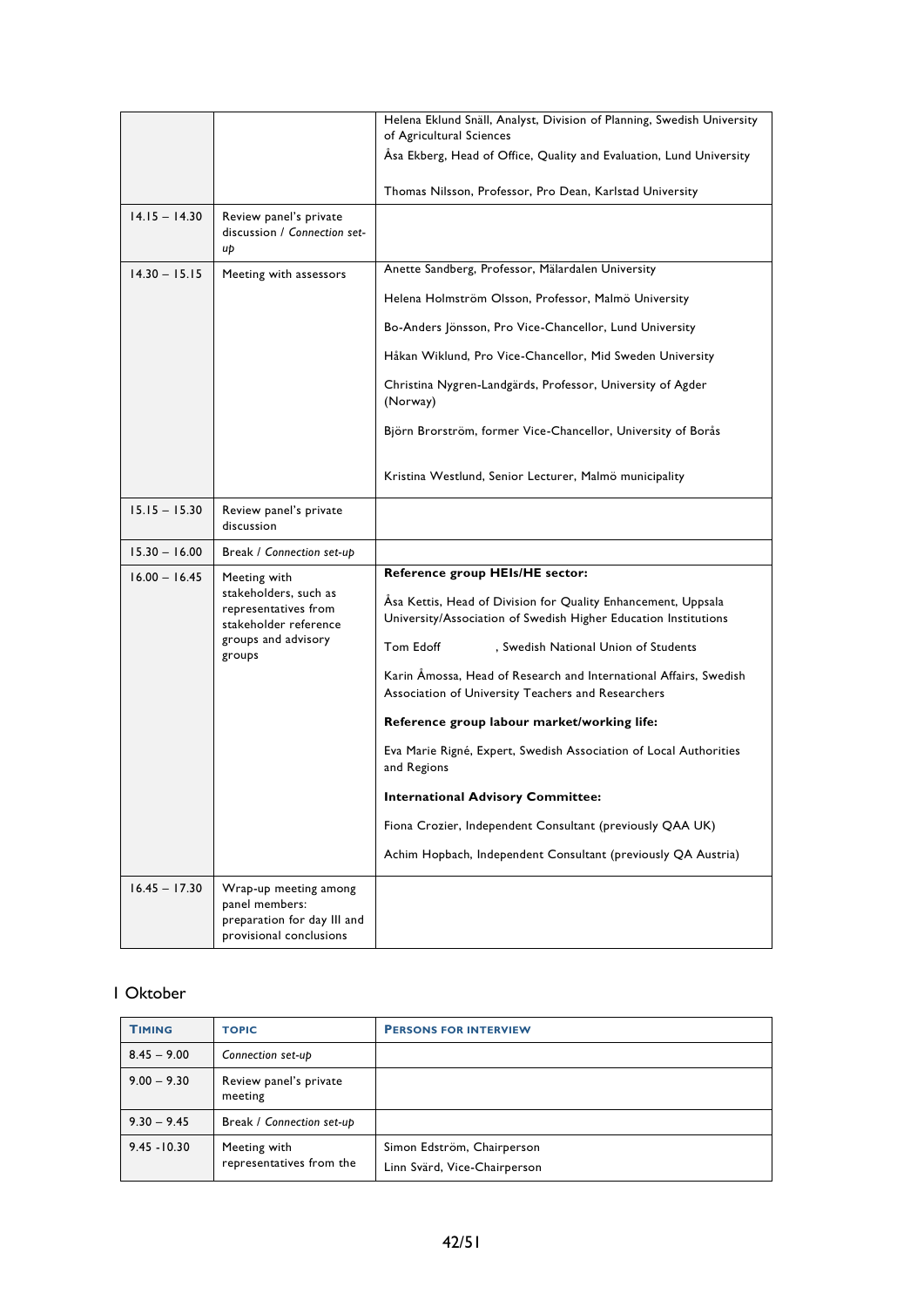|                 | Swedish National Union of<br>Students.                                                                                          | Karl Kilbo Edlund, Representative Quality Assurance                                                                                                            |
|-----------------|---------------------------------------------------------------------------------------------------------------------------------|----------------------------------------------------------------------------------------------------------------------------------------------------------------|
|                 |                                                                                                                                 | Simon Eriksson, student representative                                                                                                                         |
|                 |                                                                                                                                 | Frida Sundqvist, policy secretary                                                                                                                              |
|                 |                                                                                                                                 | Sebastian Lagunas Rosén, policy secretary                                                                                                                      |
| $10.30 - 10.45$ | Review panel's private<br>discussion / Connection set-<br>uþ                                                                    |                                                                                                                                                                |
| $10.45 - 11.15$ | Meeting with the appeals                                                                                                        | Jonas Tosteby, Deputy Vice-Chancellor, Dalarna University                                                                                                      |
|                 | committee                                                                                                                       | Rune Heiberg Hansen, Director, Damvad Analytics                                                                                                                |
| $11.15 - 12.30$ | Meeting among panel<br>members to agree on final<br>issues to clarify                                                           |                                                                                                                                                                |
| $12.30 - 13.30$ | Lunch break                                                                                                                     |                                                                                                                                                                |
| $13.30 - 14.00$ | Meeting with the Director<br>General and the head of<br>the department of Quality<br>Assurance to clarify any<br>pending issues | Anders Söderholm, Director General<br>Karin Järplid Linde, Head of Department of Quality Assurance                                                             |
| $14.00 - 15.30$ | Private meeting among<br>panel members to agree<br>on the main findings                                                         |                                                                                                                                                                |
| 15.30           | Final de-briefing meeting<br>with staff and<br>Council/Board members<br>of the agency to inform<br>about preliminary findings   | Anders Söderholm, Director General                                                                                                                             |
|                 |                                                                                                                                 | Karin Järplid Linde, Head of Department of Quality Assurance                                                                                                   |
|                 |                                                                                                                                 | Christian Sjöstrand, Head of Department of Legal Affairs                                                                                                       |
|                 |                                                                                                                                 | Viveka Persson, Head of Institutional reviews/Thematic evaluations<br>group, Department of Quality Assurance                                                   |
|                 |                                                                                                                                 | Lisa Jämtsved Lundmark, Head of Programme evaluations/Appraisal of<br>applications for degree-awarding powers group, Department of<br><b>Quality Assurance</b> |
|                 |                                                                                                                                 | Per Westman, Head of Strategic Planning, Department of<br>administration and IT                                                                                |
|                 |                                                                                                                                 | Ulf Hedbjörk, project manager of UKÄ ENQA application/agency<br>contact person, Department of Quality Assurance                                                |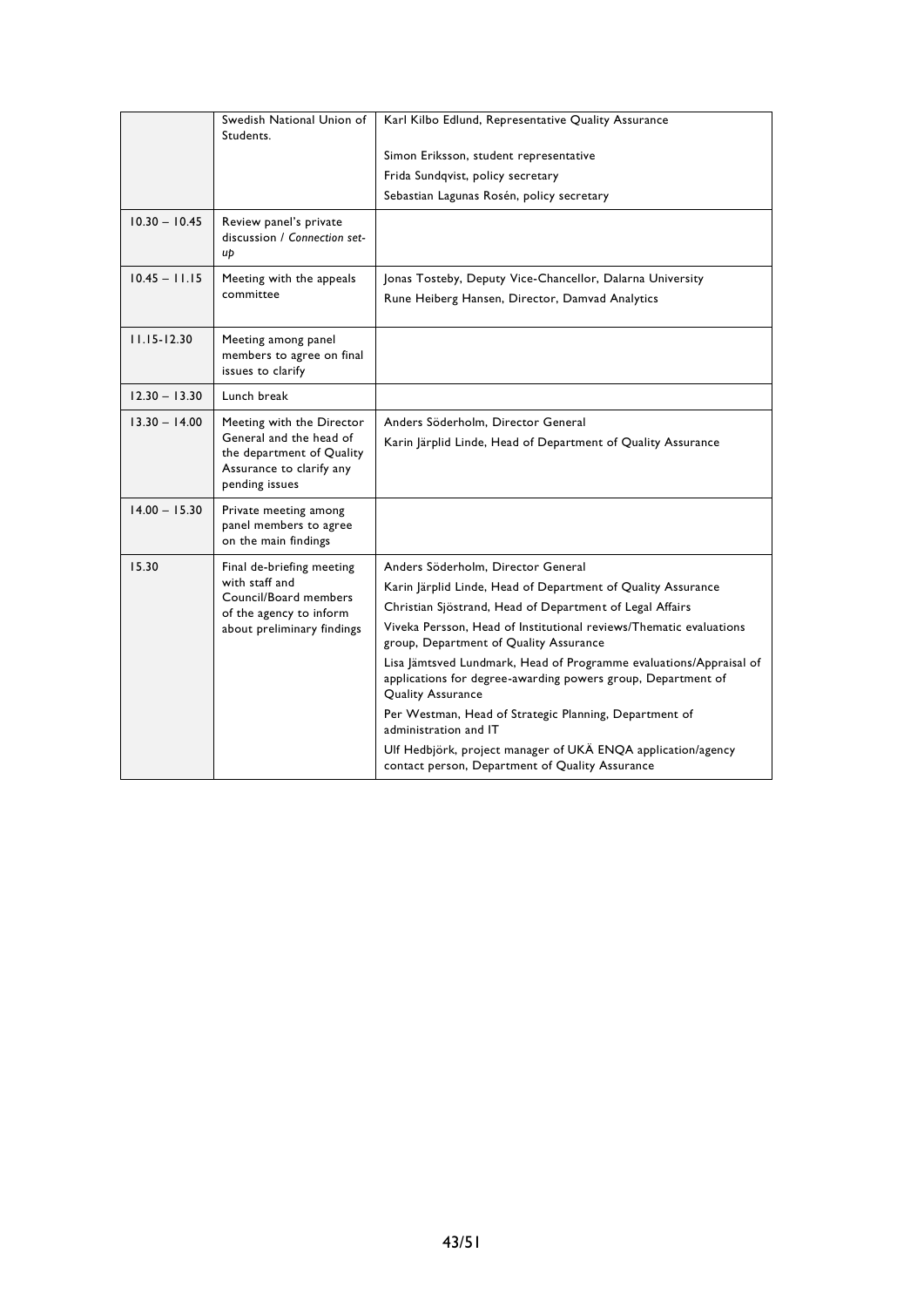# <span id="page-44-0"></span>**ANNEX 2: TERMS OF REFERENCE OF THE REVIEW**

External review of the Swedish Higher Education Authority (UKÄ)

by the European Association for Quality Assurance in Higher Education (ENQA)

#### **TERMS OF REFERENCE**

January 2020

#### **1. Background and context**

The Swedish Higher Education Authority (*Universitetskanslersämbetet, UKÄ*) was established in 2013, partly replacing the former agency for quality assurance the Swedish National Agency for Higher Education (*Högskoleverket*) established in 1995. UKÄ is an independent government agency and its responsibilities and operations are regulated through instructions. The targets and funding of UKÄ operations are specified in a yearly public service agreement. The agency is also given government assignments as on-going tasks during the year. UKÄ is led by the Director General, who reports directly to the government, and is comprised of four departments. The agency also has an Advisory Board that aids the Director General.

Quality assurance in higher education in Sweden is a shared responsibility between the HEIs and UKÄ. UKÄ is the official quality assurance agency for higher education and research in Sweden. The objectives of UKÄ's quality assurance activities are both to review the performance of higher education, and to contribute to the HEIs' quality improvement.

The quality assurance activities of UKÄ comprise *institutional reviews of the HEIs' quality assurance processes, programme evaluations, appraisal of applications for degree-awarding powers*, and *thematic evaluations*. Although they differ in scope and focus, the activities are conducted within the national quality assurance system established in 2016. The system has been developed in accordance with the ESG, the Swedish Higher Education Act, and the Swedish Higher Education Ordinance.

In addition to quality assurance of higher education and research, UKÄ is tasked with the legal supervision of HEIs, and with monitoring developments and trends in the higher education sector. The agency is also responsible for statistics in the higher education sector. These activities also contribute to the national quality assurance system.

UKÄ has been an affiliate of ENQA since October 2014 and is applying for ENQA membership. The agency was a full member of ENQA between 2000 and 2012.

UKÄ is applying for EQAR registration for the first time.

#### **2. Purpose and scope of the evaluation**

This review will evaluate the way in which and to what extent UKÄ fulfils the requirements of *the Standards and Guidelines for Quality Assurance in the European Higher Education Area (ESG)*. Consequently, the review will provide information to the Board of ENQA to aid its consideration of whether membership of UKÄ should be granted and to EQAR to support UKÄ application to the register.

#### **2.1 Activities of UKÄ within the scope of the ESG**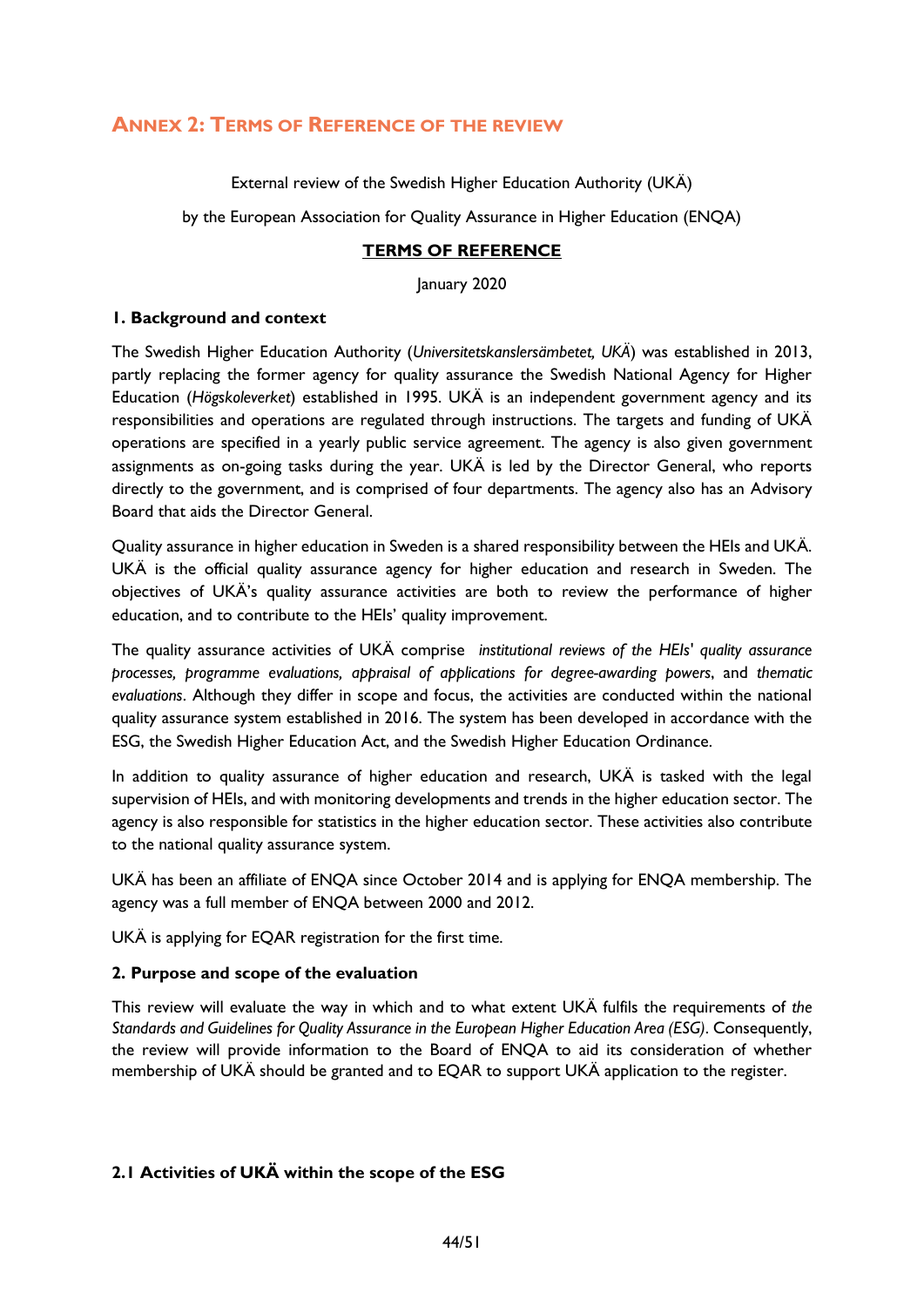In order for UKÄ to apply for ENQA membership and for registration in EQAR, this review will analyse all activities of UKÄ that are within the scope of the ESG, i.e. reviews, audits, evaluations or accreditation of higher education institutions or programmes that relate to teaching and learning (and their relevant links to research and innovation). This is independent of whether the activities are carried out within or outside the EHEA and whether they are obligatory or voluntary.

The following activities of UKÄ have to be addressed in the external review:

- Institutional reviews of the HEIs' quality assurance processes (audit), including legal supervision of HEIs as a preparatory step
- Programme evaluations
- Appraisal of applications for degree-awarding powers (accreditation).

#### **3. The Review process**

The review will be conducted following the methodology of ENQA Agency Reviews. The process is designed in line with *the Guidelines for ENQA Agency Reviews* and the requirements of *the EQAR Procedures for Applications*.

The evaluation procedure consists of the following steps:

- Formulation of the draft Terms of Reference for the review;
- Finalising the Terms of Reference for the review following EQAR's Eligibility Confirmation (if relevant);
- Nomination and appointment of the review panel;
- Self-assessment by UKÄ including the preparation and publication of a self-assessment report;
- A site visit by the review panel to UKÄ;
- Preparation and completion of the final evaluation report by the review panel;
- Scrutiny of the final evaluation report by the ENQA Review Committee;
- Analysis of the scrutiny by the Board of ENQA and their decision regarding ENQA membership;
- Follow-up of the panel's and/or the Board's recommendations by the agency, including a voluntary progress visit.

#### **3.1 Nomination and appointment of the review team members**

The review panel consists of four members: one or two quality assurance experts (at least one of which is currently employed by an ENQA member agency), an academic employed by a higher education institution, a student member, and eventually a labour market representative (if requested). One of the members will serve as the chair of the review panel, and another member as a review secretary. For ENQA Agency Reviews at least one of the reviewers is an ENQA nominee (most often the QA professional[s]). At least one of the reviewers is appointed from the nominees of either the European University Association (EUA) or the European Association of Institutions in Higher Education (EURASHE), and the student member is always selected from among the ESU-nominated reviewers. If requested, the labour market representative may come from the Business Europe nominees or from ENQA. An additional panel member may be included in the panel at the request of the agency under review. In this case, an additional fee to cover the reviewer's fee and travel expenses is applied.

The panel will be supported by the ENQA Secretariat review coordinator who will monitor the integrity of the process and ensure that ENQA's requirements are met throughout the process. The ENQA staff member will not be the secretary of the review and will not participate in the discussions during the site visit interviews.

Current members of the Board of ENQA are not eligible to serve as reviewers.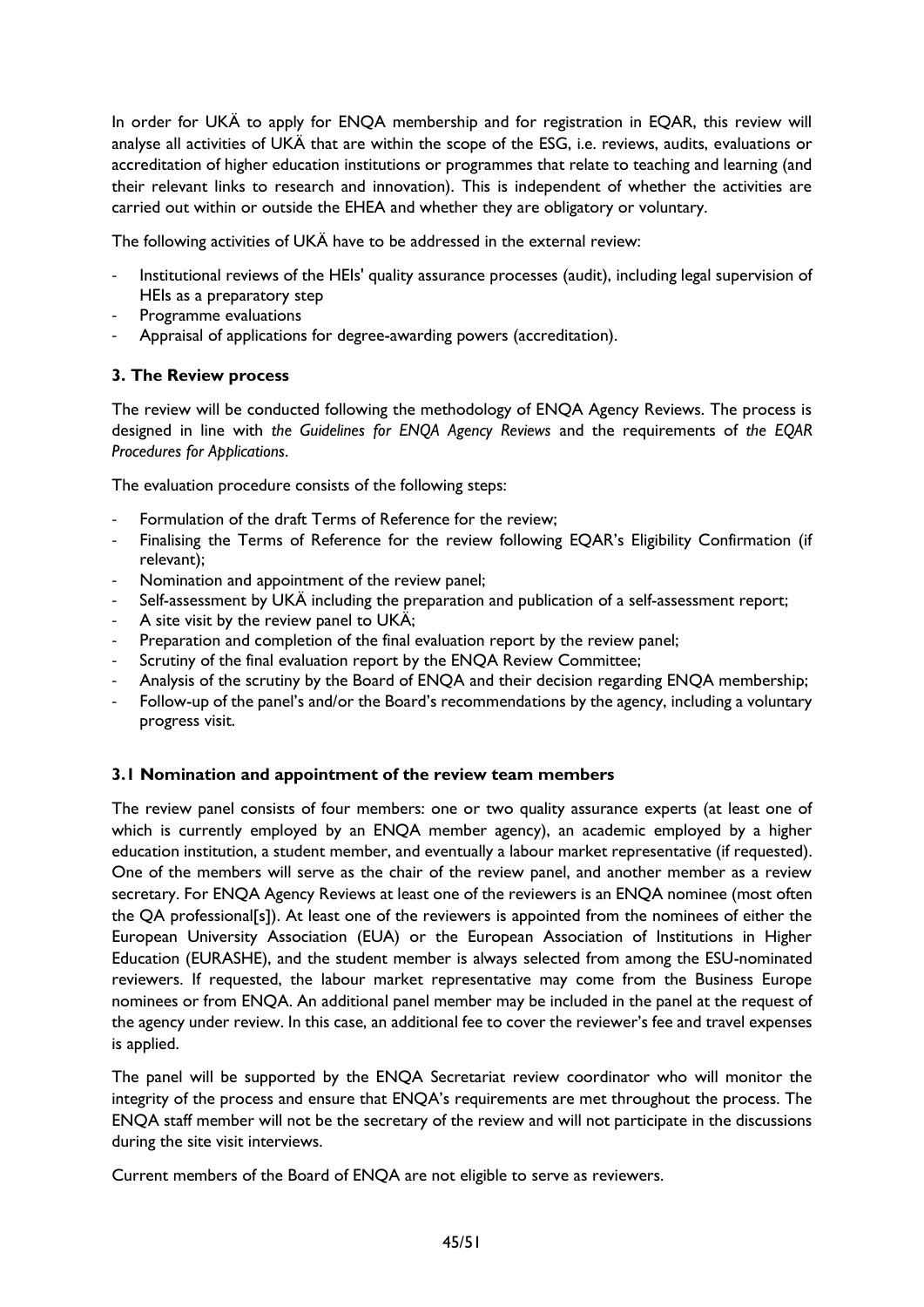ENQA will provide UKÄ with the list of suggested experts and their respective curricula vitarum to establish that there are no known conflicts of interest. The experts will have to sign a non-conflict of interest statement as regards the UKÄ review.

# **3.2 Self-assessment by UKÄ, including the preparation of a self-assessment report**

UKÄ is responsible for the execution and organisation of its own self-assessment process and shall take into account the following guidance:

- Self-assessment is organised as a project with a clearly defined schedule and includes all relevant internal and external stakeholders;
- The self-assessment report is broken down by the topics of the evaluation and is expected to contain, among others: a brief description of the national HE and QA system; background description of the current situation of the Agency; an analysis and appraisal of the current situation; proposals for improvement and measures already planned; a SWOT analysis; each criterion (ESG part II and III) addressed individually. All agency's QA activities (whether within their national jurisdiction or outside of it, and whether obligatory or voluntary) will be described and their compliance with the ESG analysed.
- The report is well-structured, concise and comprehensively prepared. It clearly demonstrates the extent to which UKÄ fulfils its tasks of external quality assurance and meets the ESG and thus the requirements of ENQA membership.
- The self-assessment report is submitted to the ENQA Secretariat which has four weeks to prescrutinise it before forwarding the report to the panel of experts. The purpose of the pre-scrutiny is to ensure that the self-assessment report is satisfactory for the consideration of the panel. The Secretariat will not judge the content of information itself but whether the necessary information, as stated in the Guidelines for ENQA Agency Reviews, is present. For the second and subsequent reviews, the agency is expected to enlist the recommendations provided in the previous review and to outline actions taken to meet these recommendations. In case the self-assessment report does not contain the necessary information and fails to respect the requested form and content, the ENQA Secretariat reserves the right to reject the report and ask for a revised version within two weeks. In such cases, an additional fee of 1000 EUR will be charged to the agency.
- The report is submitted to the review panel a minimum of six weeks prior to the site visit.

#### **3.3 A site visit by the review panel**

The review panel will draft a proposal of the site visit schedule which shall be submitted to the agency at least two months before the planned dates of the visit. The schedule is to include an indicative timetable of the meetings and other exercises to be undertaken by the review panel during the site visit, the duration of which is usually 2,5 days. The approved schedule shall be given to UKÄ at least one month before the site visit, in order to properly organise the requested interviews.

The review panel will be assisted by UKÄ in arriving in Stockholm, Sweden.

The site visit will close with a final de-briefing meeting outlining the panel's overall impressions but not its judgement on the ESG compliance of the agency or the granting or reconfirmation of ENQA membership.

#### **3.4 Preparation and completion of the final evaluation report**

On the basis of the review panel's findings, the review secretary will draft the report in consultation with the review panel. The report will take into account the purpose and scope of the evaluation as defined under articles 2 and 2.1. It will also provide a clear rationale for its findings concerning each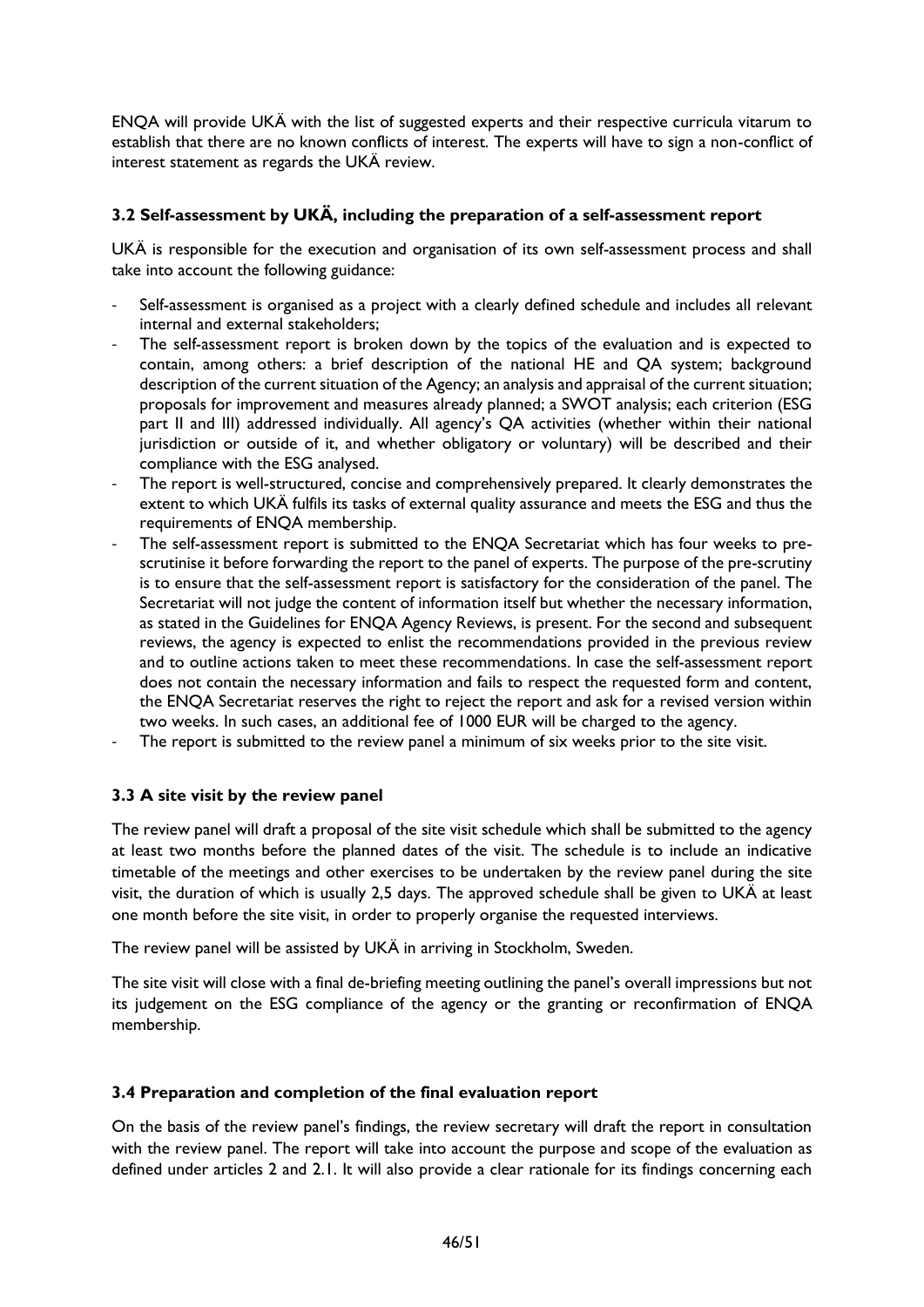ESG. A draft will first be submitted to the ENQA review coordinator who will check the report for consistency, clarity and language, and it will be then submitted to UKÄ usually within 10 weeks of the site visit for comment on factual accuracy. If UKÄ chooses to provide a statement in reference to the draft report, it will be submitted to the chair of the review panel within two weeks after the receipt of the draft report. Thereafter, the review panel will take into account the statement by UKÄ and finalise and submit the document to ENQA.

The report is to be finalised within three months of the site visit and will not exceed 40 pages in length.

When preparing the report, the review panel should also bear in mind the *EQAR Policy on the Use and Interpretation of the ESG* to ensure that the report will contain sufficient information for the Register Committee for application to EQAR.

For the purpose of applying for ENQA membership, UKÄ is also requested to provide a letter addressed to the Board of ENQA outlining its motivation for applying for membership and the ways in which UKÄ expects to contribute to the work and objectives of ENQA during its membership. This letter will be taken into consideration by the Board of ENQA together with the final evaluation report when deciding on the agency's membership.

# **4. Follow-up process and publication of the report**

UKÄ will consider the expert panel's report and will publish it on its website once the Board of ENQA has made its decision. The report will also be published on the ENQA website, regardless of the review outcome and decision by the Board. UKÄ commits to preparing a follow-up plan in which it addresses the recommendations of the review panel and to submitting a follow-up report to the Board of ENQA within the timeframe indicated in the Board's decision on membership. The follow-up report will be published on the ENQA website, in addition to the full review report and the Board's decision.

The follow-up report will be complemented by a small-scale progress visit to the agency performed by two members of the original panel (whenever possible). This visit will be used to discuss issues, based on the ESG, considered to be of particular importance or a challenge to UKÄ. Its purpose is entirely developmental and has no impact on the judgement of membership and/or judgment of compliance of the agency with the ESG. Should the agency not wish to take advantage of this opportunity, it may opt out by informing the ENQA Review Coordinator about this.

# **5. Use of the report**

ENQA shall retain ownership of the report. The intellectual property of all works created by the expert panel in connection with the review contract, including specifically any written reports, shall be vested in ENQA.

The review report is used by the Board of ENQA for the purpose of reaching a conclusion on whether UKÄ is in compliance with the ESG and can thus be admitted/reconfirmed as a member of ENQA. The report can also be used for registration on EQAR, and is designed to serve these two purposes. However, the review report is to be considered final only after being approved by the Board. Once submitted to ENQA and until it is approved by the Board, the report may not be used or relied upon by UKÄ, the panel, or any third party and may not be disclosed without the prior written consent of ENQA. Since UKÄ is obliged to hand out the report to any third party in accordance with the Freedom of the Press Act, the report will not be handed to the agency until the report is approved by the Board. The approval of the report is independent of the decision of the ENQA Board on membership.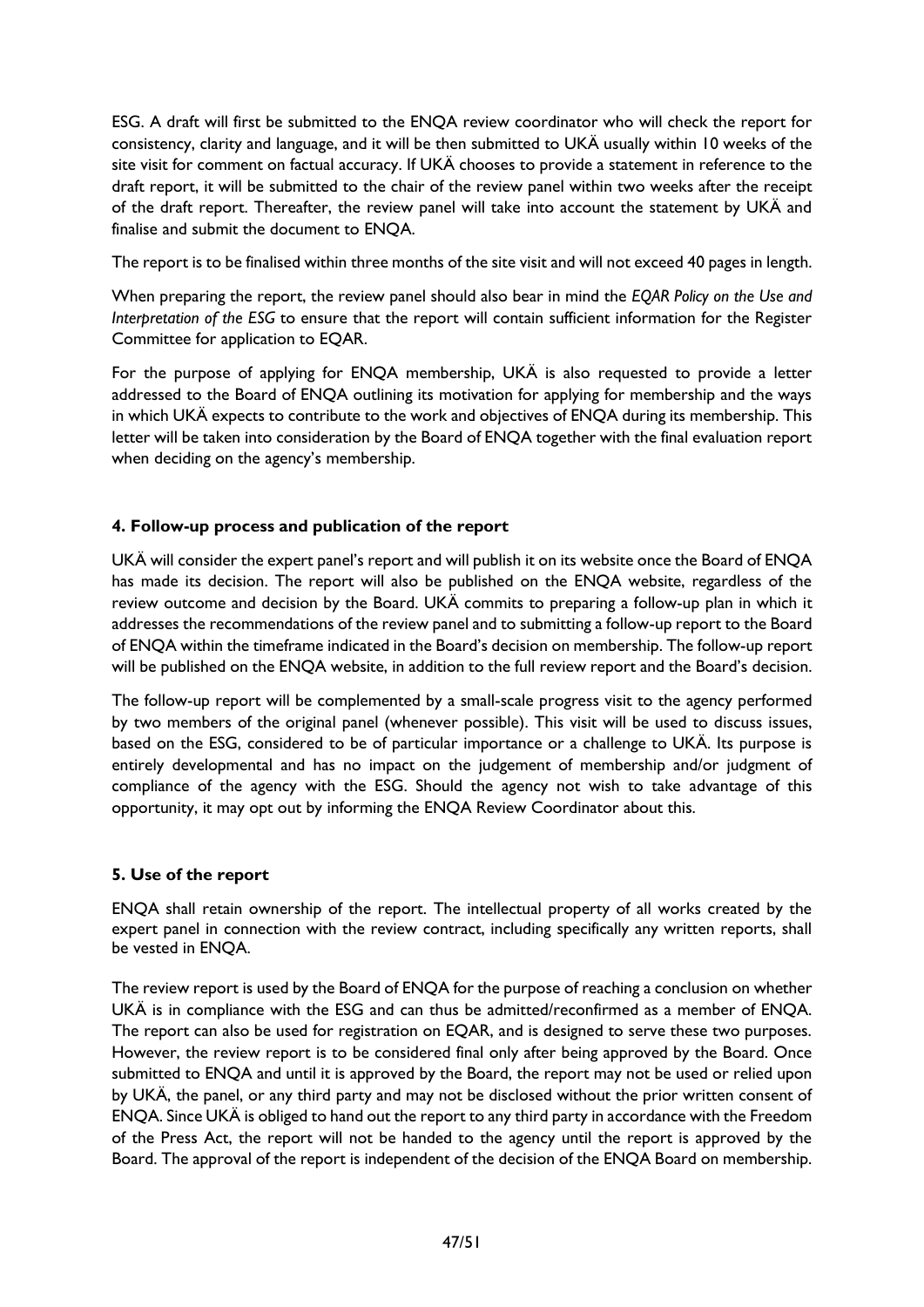### **6. Budget**

UKÄ shall pay the review related fees as specified in the contract between ENQA and UKÄ.

It is understood that the fee of the progress visit is included in the overall cost of the review and will not be reimbursed in case the agency does not wish to benefit from it.

In the event of a second site visit required by the board of ENQA and aiming at completing the assessment of compliance, and should the agency accept a second visit, an additional fee of 500 EUR per expert, as well as the travel and subsistence costs related to the second site visit will be charged to the agency.

#### **7. Indicative Schedule of the Review**

<span id="page-48-0"></span>

| Agreement on terms of reference                                                       | January 2020      |
|---------------------------------------------------------------------------------------|-------------------|
| Appointment of review panel members                                                   | January 2020      |
| Self-assessment completed                                                             | 14 February 2020  |
| Pre-screening of SAR by ENQA coordinator                                              | 29 February 2020  |
| Preparation of site visit schedule and indicative timetable                           | <b>March 2020</b> |
| Briefing of review panel members                                                      | April 2020        |
| Review panel site visit                                                               | May 2020          |
| Draft of evaluation report and submitting it to ENQA coordinator<br>for pre-screening | Early-July 2020   |
| Draft of evaluation report to UKÄ                                                     | End-July 2020     |
| Statement of UKÄ to review panel if necessary                                         | End-August 2020   |
| Submission of final report to ENQA                                                    | September 2020    |
| Consideration of the report by Board of ENQA                                          | October 2020      |
| Publication of report                                                                 | October 2020      |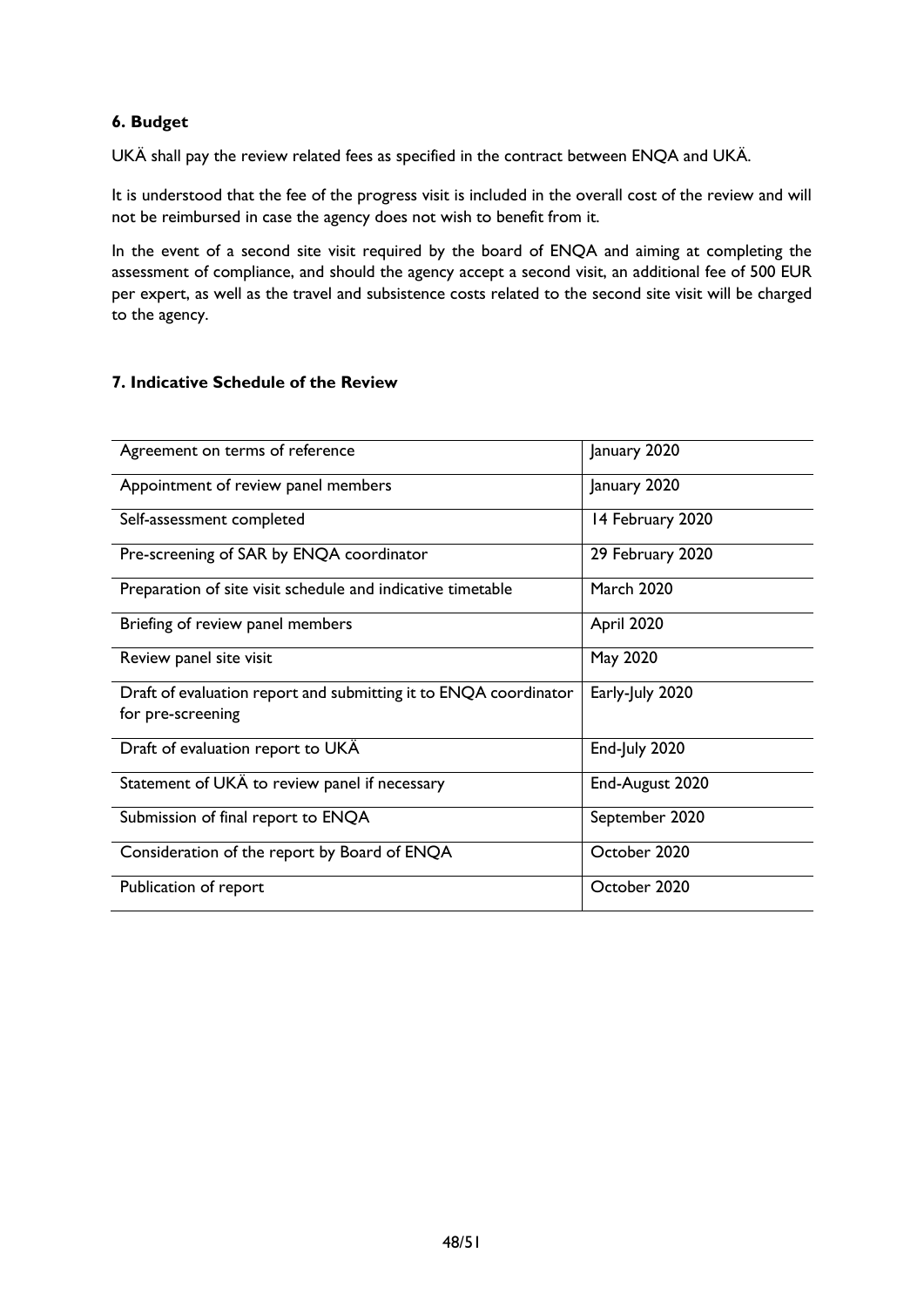# **ANNEX 3: GLOSSARY**

| <b>ENQA</b>    | European Association for Quality Assurance in Higher Education                                |  |  |
|----------------|-----------------------------------------------------------------------------------------------|--|--|
| <b>ESG</b>     | Standards and Guidelines for Quality Assurance in the European Higher Education Area,<br>2015 |  |  |
| <b>EQAR</b>    | European Quality Assurance Register for HigherEducation                                       |  |  |
| HE             | higher education                                                                              |  |  |
| HEI            | higher education institution                                                                  |  |  |
| <b>INQAAHE</b> | International Network for Quality Assurance Agencies in Higher Education                      |  |  |
| <b>NOQA</b>    | Nordic Quality Assurance Network in Higher Education                                          |  |  |
| QA             | quality assurance                                                                             |  |  |
| QAN            | <b>Quality Audit Network</b>                                                                  |  |  |
| <b>SAR</b>     | self-assessment report                                                                        |  |  |
| <b>SUHF</b>    | Association of Swedish Higher Education Institutions                                          |  |  |
| <b>SFS</b>     | Swedish National Union of Students                                                            |  |  |
| UKÄ            | Swedish Higher Education Authority (Universitetskanslersämbetet)                              |  |  |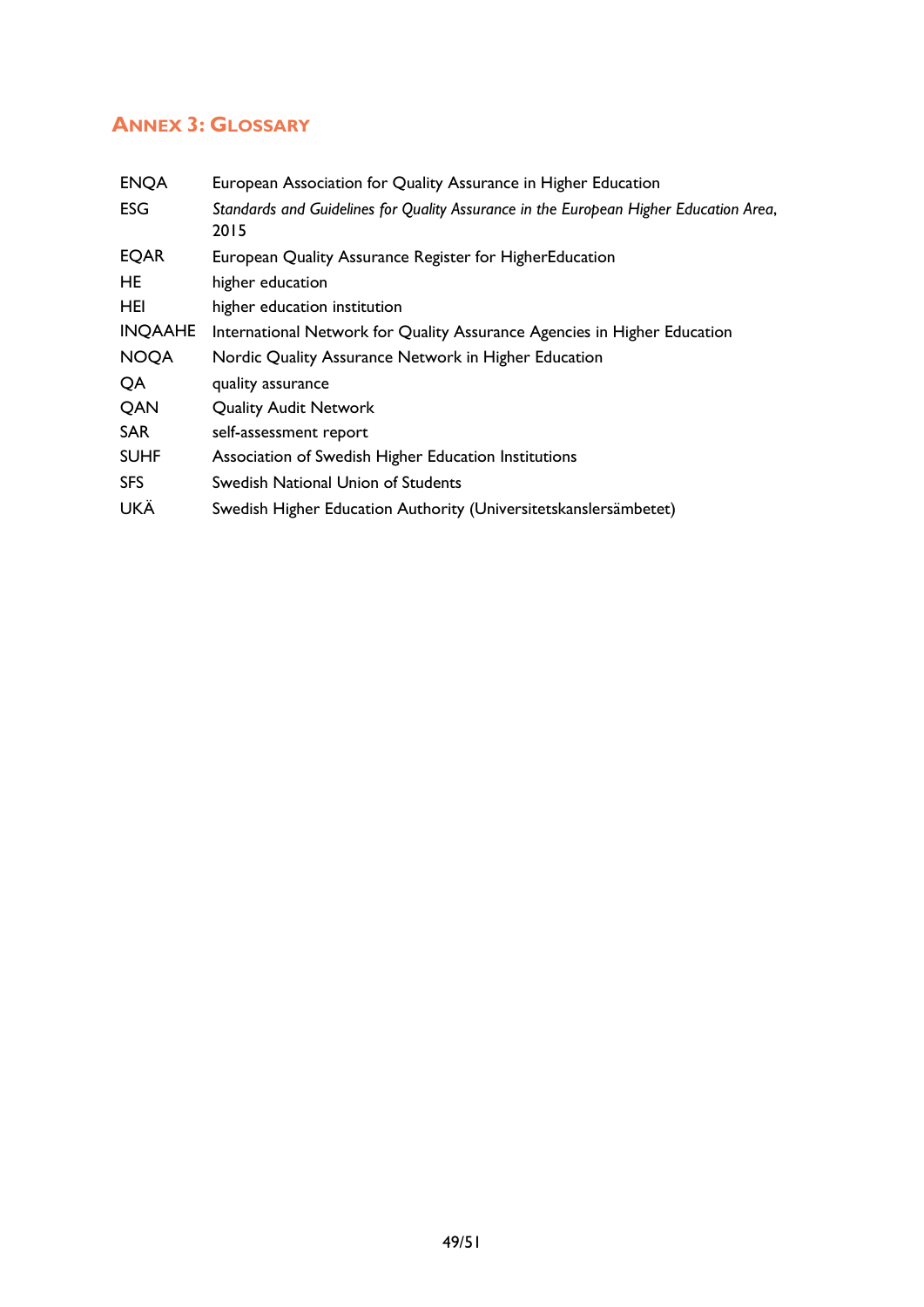# <span id="page-50-0"></span>**ANNEX 4. DOCUMENTS TO SUPPORT THE REVIEW**

# <span id="page-50-1"></span>DOCUMENTS PROVIDED BY UKÄ

- Annual Report for the Swedish Higher Education Authority 2019 (end of February 2020)
- Appointment of Anders Söderholm as Director General of UKÄ (government decision 2017-04-27)
- Appointment of the current Advisory Board (government decision 2019-04-25)
- Appraisal of applications for degree-awarding powers example
- Assessors' competence profiles
- Award of Certain Degrees Licensing Act (1993:792)
- Communications policy (in Swedish)
- Conflict of interest form
- Framework for self-initiated follow-ups and analyses (internal memo, Department of Quality Assurance)
- Granskning för utveckling. 95 utvärderade utbildningar på forskarnivå 2017–2018, UKÄ Report 2019:1 (in Swedish)
- Guidelines for applications for degree-awarding powers
- Guidelines for evaluation of third-cycle programmes
- Guidelines for handling of discrimination and sexual harassment
- Guidelines for re-assessment of decisions relating to the quality assurance of higher education
- Guidelines for recruitment
- Guidelines for reviewing the HEIs´ quality assurance processes
- Guidelines for the assessment panel's report (institutional reviews and programme evaluations)
- Guidelines for the evaluation of first- and second-cycle programmes
- Guidelines for the reassessment of decisions within external quality assurance of higher education (in Swedish)
- Guidelines regarding expenses and gifts
- Guidelines regarding handling of conflicts of interest
- Higher Education Institutions in Sweden 2019 status report
- Institutional review example
- International experts in UKÄ review panems
- Introduction for assessors in UKÄ's reviews
- List of feedback conferences held during the current cycle
- Meetings of the Department of Quality Assurance: autumn 2019 spring 2020
- Minutes 'department day' 29 April 2020.
- Minutes from the last four UKÄ's Advisory Board meetings
- Minutes from UKÄ's three QA reference groups
- Några reflektioner och erfarenheter efter lärosätesgranskningarna i omgång ett, UKÄ 2019. In English: Some reflections and lessons following the first round of higher education institutional reviews
- National system for quality assurance of higher education. Presentation of a government assignment, UKÄ Report 2016:15
- Operational Plan for the Department of Quality Assurance 2020
- Operational Plan for the Swedish Higher Education Authority 2020
- Outcomes of UKÄ's external QA activities 2015-2020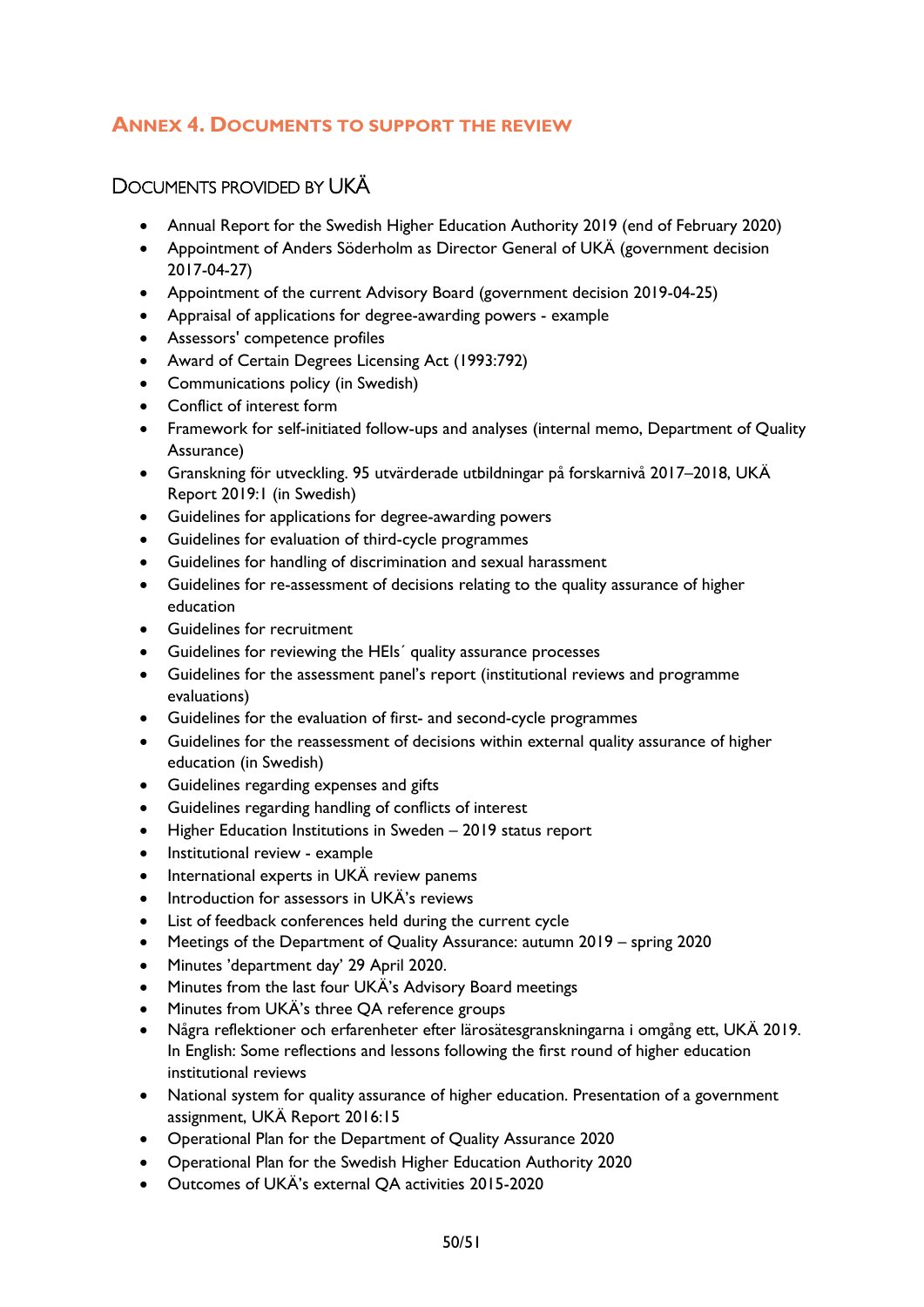- Plan for maintaining and developing qualifications and competence of employees individually and as a collective
- Programme evaluation example
- Project Manager's Manual
- Public Service Agreement for 2020 for the Swedish Higher Education Authority
- Ouality assurance and quality enhancement 2019 Report to the government early luly (2020-07-08)
- Regulation (2012:810) with instructions for the Swedish Higher Education Authority
- Små forskarutbildningsmiljöer. Utmaningar och framgångsfaktorer. UKÄ Report 2019:17. In English: Small third-cycle programme environments
- Some reflections and lessons following the first round of higher education institutional reviews
- The Administrative Procedure Act (2017:900)
- The constitution of Sweden 28/08/16
- The Department of Quality Assurance's 2020 Operational Plan
- The effects of programme evaluations An analysis of the effects of the national evaluation system 2011–2014, UKÄ report 2015:21,
- The government Instruction for the Swedish Higher Education Authority (2012:810)
- The Higher Education Ordinance (1993:100)
- The Instrument of government (1974:152)
- The Swedish Higher Education Act (1992:1434)
- The Swedish Higher Education Authority's guidelines for managing conflicts of interest, reg.nr 222-506-13
- Timetable for UKÄ assessments planned 2017-2022
- UKÄ Annual Report 2019 ongoing translation
- UKÄ decision re-assessment KTH 2 june 2020
- UKÄ's annual financial report 2019
- Utbildningsutvärderingarnas effekter En genomgång av effekterna av det nationella utvärderingssystemet 2011–2014, UKÄ Report 2015:21. In English: The effects of programme evaluations – An analysis of the effects of the national evaluation system 2011– 2014

# <span id="page-51-0"></span>OTHER SOURCES USED BY THE REVIEW PANEL

• <https://english.uka.se/>